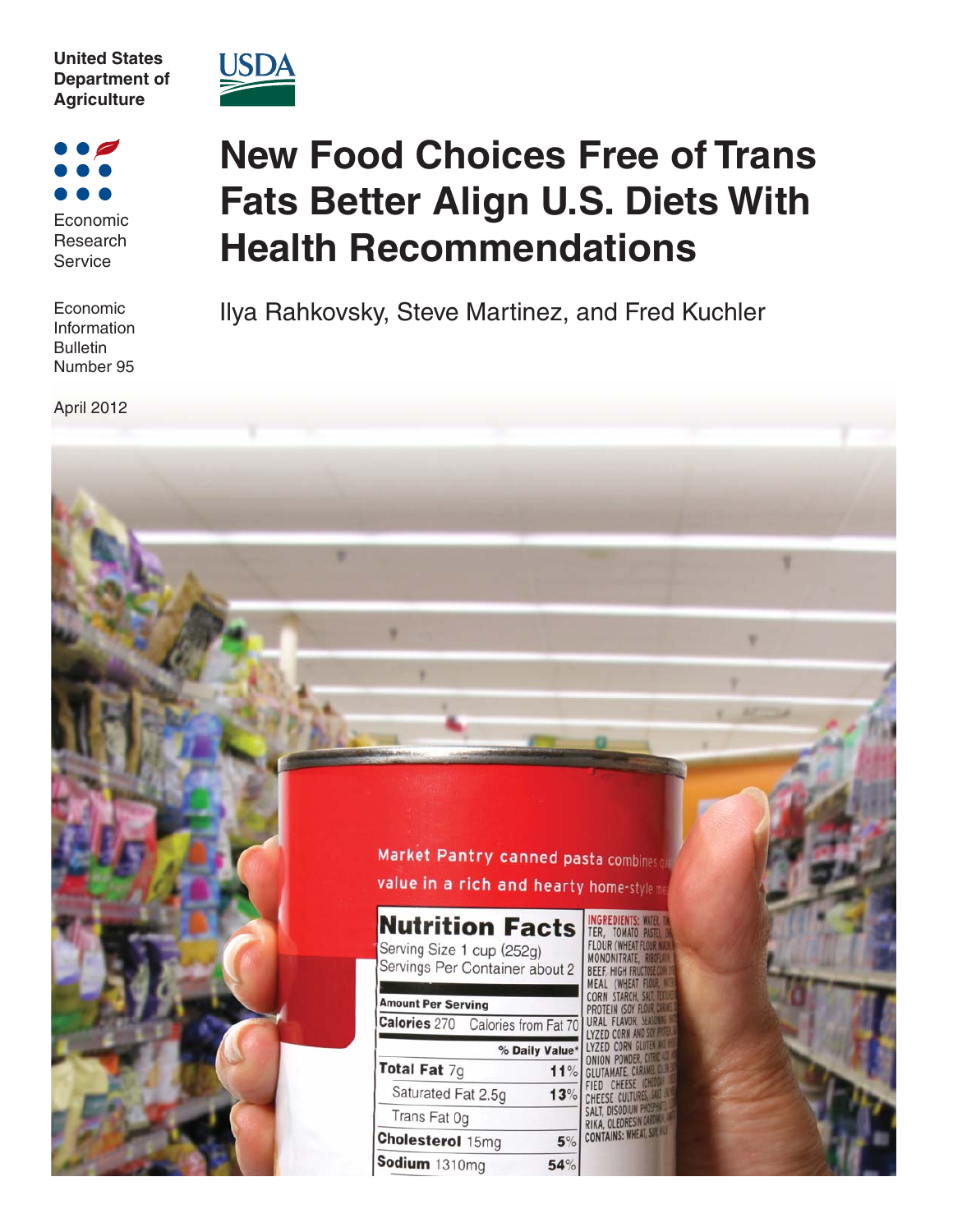

Recommended citation format for this publication:

Rahkovsky, Ilya, Steve Martinez, and Fred Kuchler. *New Food Choices Free of Trans Fats Better Align U.S. Diets With Health Recommendations,* EIB-95, U.S. Department of Agriculture, Economic Research Service, April 2012.

Use of commercial and trade names does not imply approval or constitute endorsement by USDA.

**Cover photo credit:** Shutterstock.

The U.S. Department of Agriculture (USDA) prohibits discrimination in all its programs and activities on the basis of race, color, national origin, age, disability, and, where applicable, sex, marital status, familial status, parental status, religion, sexual orientation, genetic information, political beliefs, reprisal, or because all or a part of an individual's income is derived from any public assistance program. (Not all prohibited bases apply to all programs.) Persons with disabilities who require alternative means for communication of program information (Braille, large print, audiotape, etc.) should contact USDA's TARGET Center at (202) 720-2600 (voice and TDD).

To file a complaint of discrimination write to USDA, Director, Office of Civil Rights, 1400 Independence Avenue, S.W., Washington, D.C. 20250-9410 or call (800) 795-3272 (voice) or (202) 720-6382 (TDD). USDA is an equal opportunity provider and employer.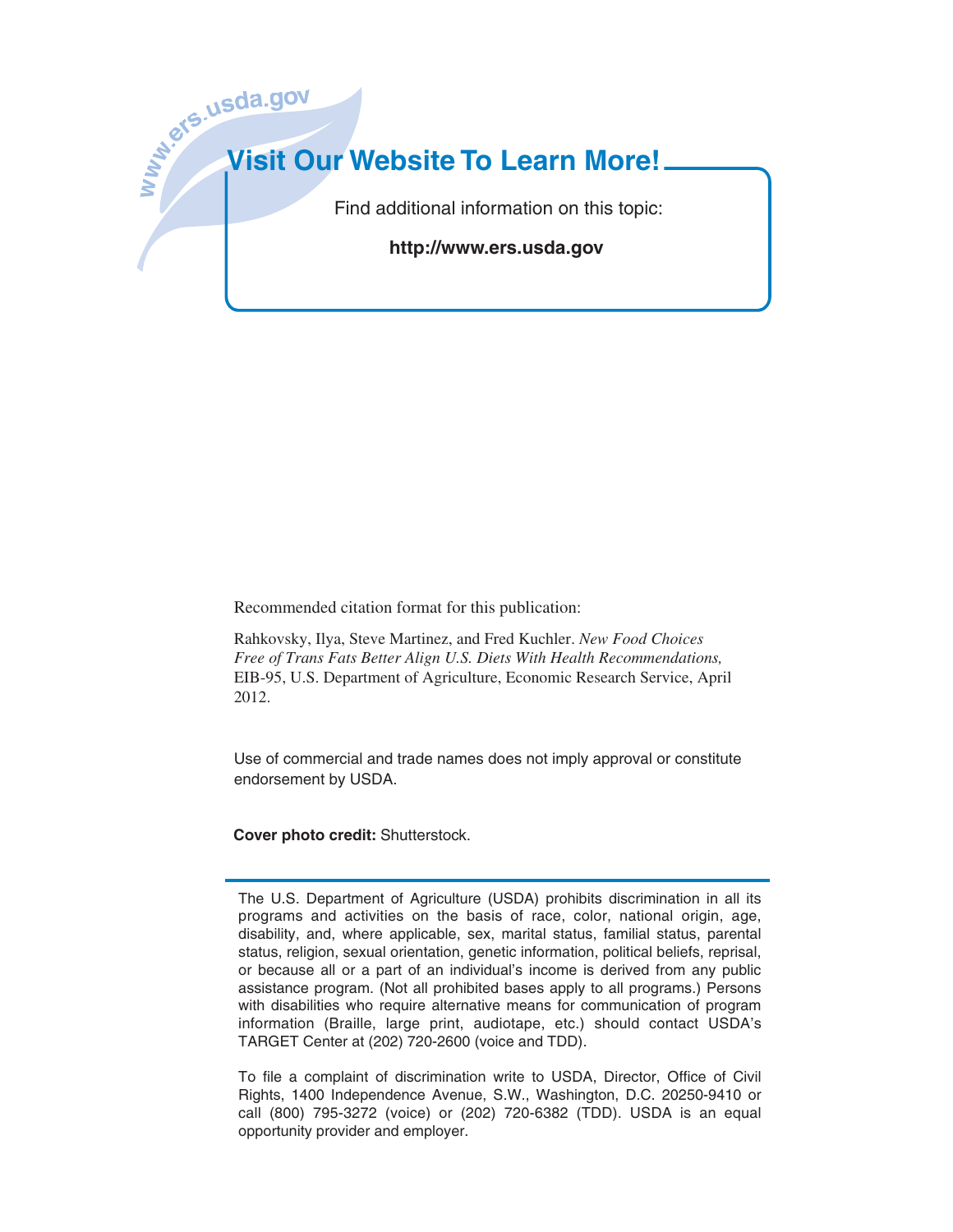

**United States Department of Agriculture**

**Economic Information Bulletin Number 95**

**April 2012**





**www.ers.usda.gov**

# **New Food Choices Free of Trans Fats Better Align U.S. Diets With Health Recommendations**

**Ilya Rahkovsky**, irahkovsky@ers.usda.gov **Steve Martinez**, martinez@ers.usda.gov **Fred Kuchler**, fkuchler@ers.usda.gov

### **Abstract**

Federal agencies that are charged with giving dietary advice to consumers—the U.S. Department of Agriculture and the U.S. Department of Health and Human Services recommend that consumers keep their intake of trans fatty acids as low as possible. To that end, Federal regulations now require food labels to say how many grams of trans fats are in each serving. In this report, we examine recent changes in the trans fats content of new food products and the use of "no trans fats" package claims. We find a marked decline in the trans fats content of new food products from 2005 to 2010, along with an increase in the use of "no trans fats" claims on product packages. We also find that only a small minority of foods that contain no trans fats make such claims even though the use of a "no trans fats" claim is associated with higher rates of successful market penetration in a majority of product categories. In addition, new products without trans fats generally contain less saturated fat, sodium, and calories, which suggests that the reduction of trans fats was not compensated by increases in these other nutrients.

**Keywords:** trans fats, new products, nutrition, claims, labels, information

### **Acknowledgments**

We wish to thank our USDA, Economic Research Service, Food Economics Division colleagues Laurian Unnevehr, Ephraim Leibtag, and Jay Variyam, as well as three anonymous reviewers for their comments. We also benefitted from advice from Jordan Lin, U.S. Food and Drug Administration and from Rosalyn Murphy-Jenkins, USDA, Food Safety and Inspection Service. Priscilla Smith provided editorial expertise and Curtia Taylor provided graphic design expertise.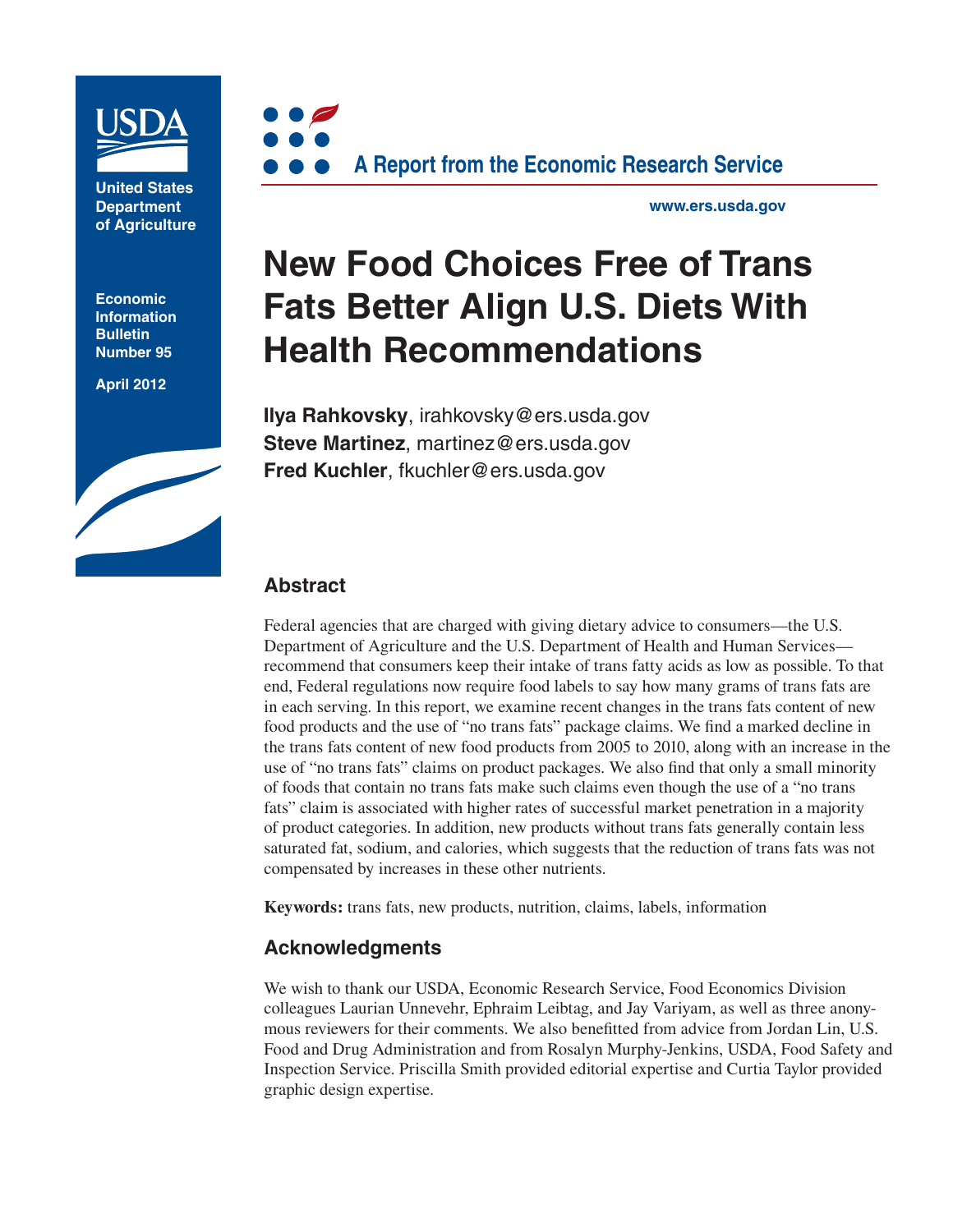# **Contents**

| Data for Tracking Reformulation, Nutrition Claims,                                              |
|-------------------------------------------------------------------------------------------------|
| <b>Nutritional Content of New Products Introduced</b><br>Average Trans Fats Content of New Food |
|                                                                                                 |
| <b>What Have Food Manufacturers Done To Inform</b><br>Consumers About Trans Fats Content? 12    |
| Is There a Relationship Between Trans Fats Content                                              |
|                                                                                                 |
| Does a "No Trans Fats" Claim Influence New                                                      |
| Are New Products With a "No Trans Fats"                                                         |
|                                                                                                 |
|                                                                                                 |
| Appendix 1-Mintel's Data Collection Procedure 28                                                |

**ii**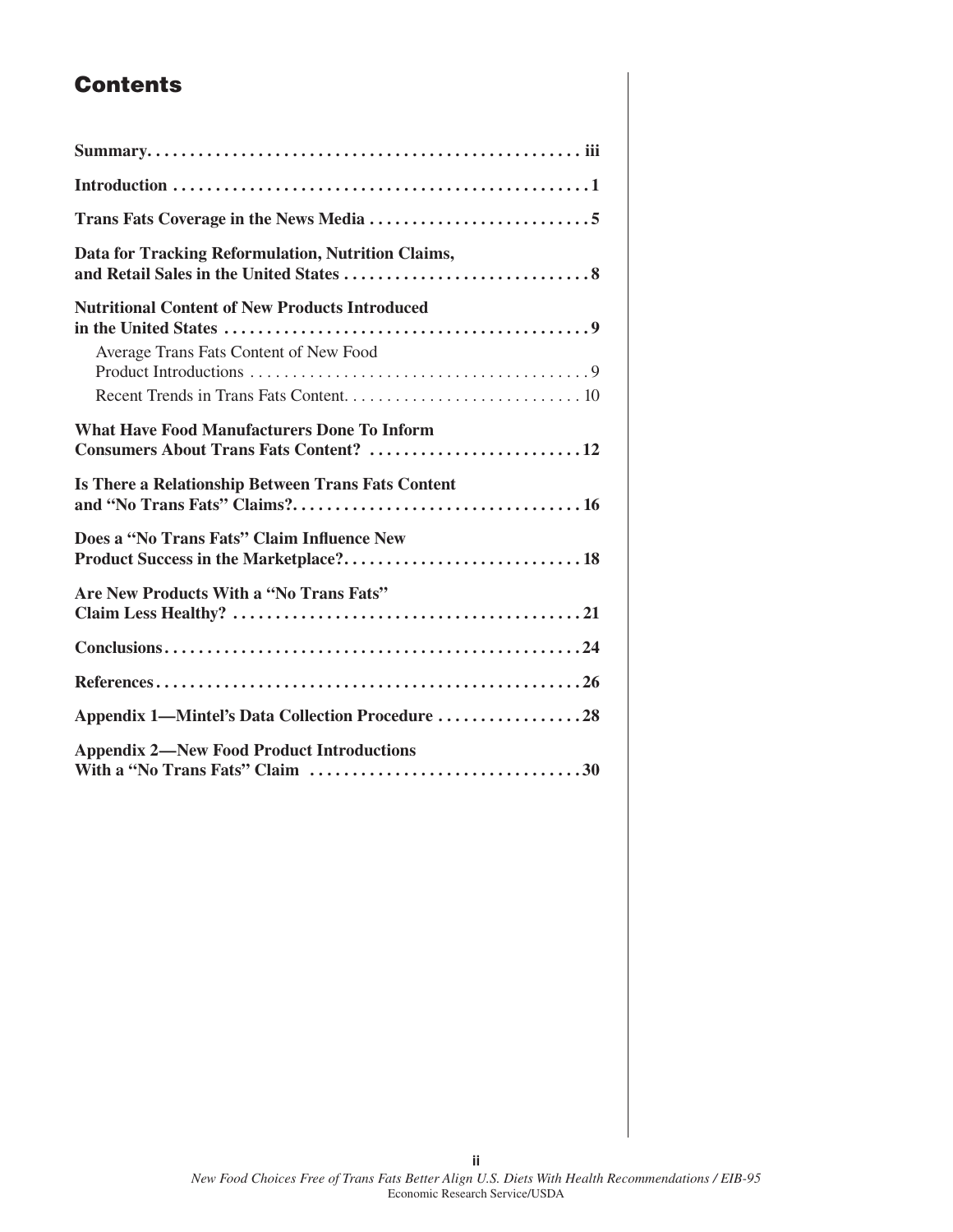# **Summary**

### **What Is the Issue?**

The *Dietary Guidelines for Americans*, the Federal Government's quinquennial assessment of the linkage between diet and health, provides sciencebased advice on diet and physical activity to promote health and reduce the risk of major chronic diseases. In 2005 and 2010, that advice included the recommendation that Americans minimize their intake of trans fatty acids. While it is technically feasible to meet this goal, meeting the goal depends on consumers' willingness to make dietary changes to restrict intake of trans fats. As long as consumers are not averse to consuming food products containing trans fats, there are financial incentives for food manufacturers to continue using trans fats. Trans fats extend product shelf life and are cheaper than alternative fats.

The Federal Government has tried to create incentives for food manufacturers to reduce their use of trans fats. Federal dietary guidance provides consumers with information about the hazards of trans fats, and Federal food labeling regulations began requiring the identification of trans fats on Nutrition Facts panels in 2006. In this report, we examine whether food manufacturers are:

- reducing trans fats in foods in response to these changes.
- using trans fats-free claims on package labels as an advertising vehicle to inform consumers and increase sales.
- producing healthier foods.

# **What Did the Study Find?**

Most new food products contain no trans fats or do not contain enough to require reporting trans fats on the Nutrition Facts panel (together described here as products free of trans fats). Further, trends over recent years show that trans fats content in food products has been falling.

- In addition to labeling trans fats content on the Nutrition Facts panel of newly introduced foods, manufacturers have voluntarily highlighted the absence of trans fats on the front of food packages.
	- Food product introductions displaying package claims about the absence of trans fats began appearing in substantial numbers in 2004 and increased every year through 2009.
	- The two categories of foods where front-of-package statements appear most frequently are foods that had substantial trans fats in the past (bakery products, prepared meals, and desserts) and in foods that are nearly free of trans fats (baby food and cereals).
	- Most new foods that contain no trans fats do not make package claims about the absence of trans fats.
- To calculate success rates of new products, products were deemed successful if available in at least 1 percent of the stores in our sample.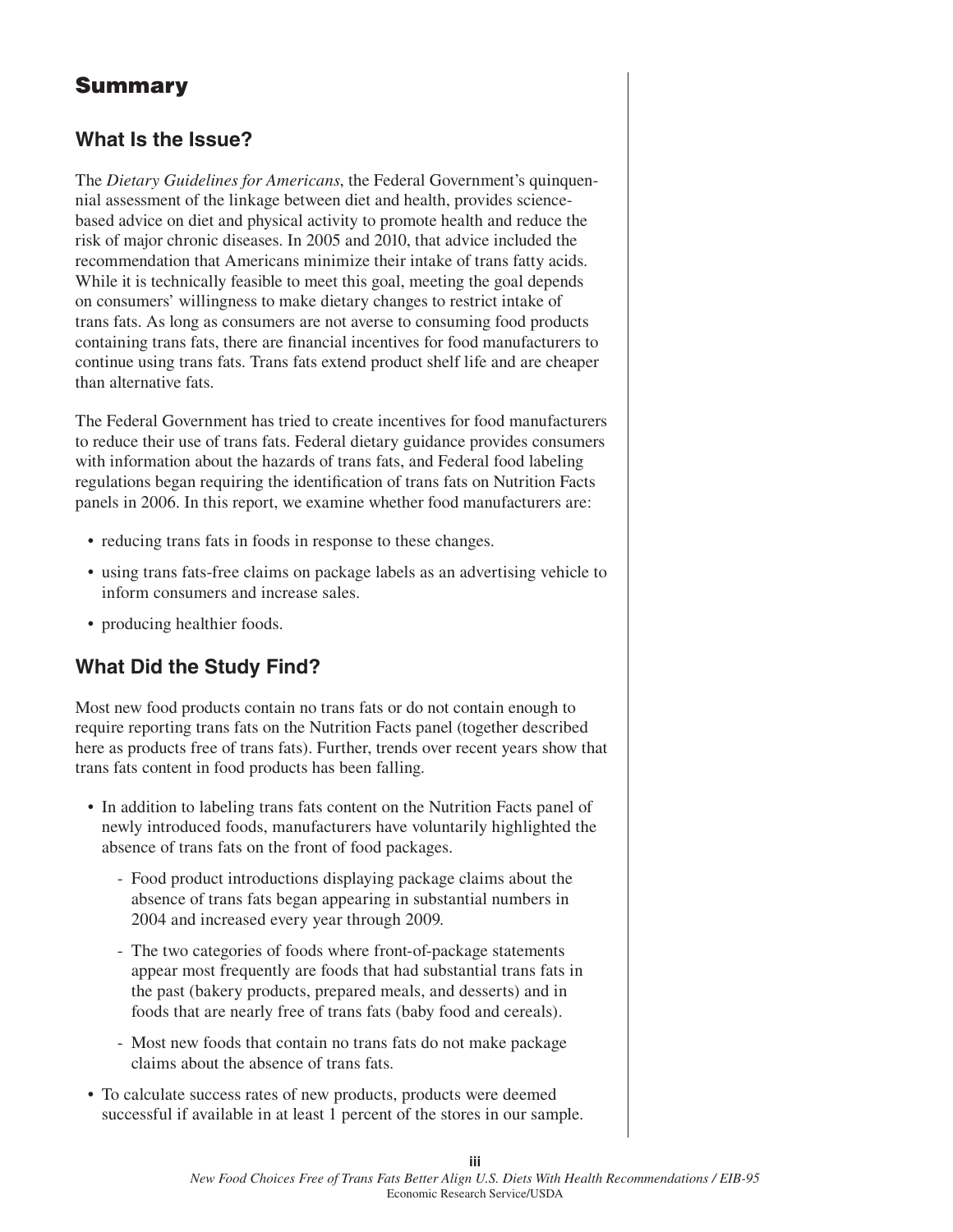Success rates for new products that contain trans fats have been about the same as for products that do not contain trans fats. However, success rates for products that are free of trans fats and that also carry the "no trans fats" front-of-package statement have been higher than for trans fats-free products that lack the "no trans fats" statement.

• New products without trans fats, including those that have front-ofpackage statements and those that do not have them, are likely to be lower in calories, sodium, and saturated fats than those containing trans fats. This suggests that food companies, when reformulating products to avoid trans fats, are generally substituting healthier ingredients for trans fats.

### **How Was the Study Conducted?**

Using the Mintel Global New Products Database, we compared the average trans fats content of new food product introductions across 18 general food categories from 2006 to 2010. For five categories displaying the highest trans fats content, the average annual trans fats content from 2005 to 2010 was also tracked, where data from 2005 were lower bound estimates. Growth in all new food product introductions with a "no trans fats" claim from 2000 to 2010 was examined. Researchers also compared the extent to which "no trans fats" claims were used on product packages for the 18 food categories and several subcategories from 2004—the first year when a sizeable number of new food product introductions contained "no trans fats" claims—to 2010.

Mintel data were also aligned with data from SymphonyIRI Group (formerly Information Resources, Inc.), which tracks monthly retail sales. The combined data set allowed comparisons between success rates of new products with and without trans fats from 2006 to 2010. Among products free of trans fats, success rates for those that had a "no trans fats" claim were compared with those that did not. Information from each new product's Nutrition Facts panel was used to compare the per-serving nutrient content (sodium, sugar, saturated fat, and calories) of products containing trans fats with those that did not contain trans fats. For new products that were eligible to make "no trans fats" claims, nutritional comparisons were also made between products that made the claim versus those that did not make the claim.

**iv**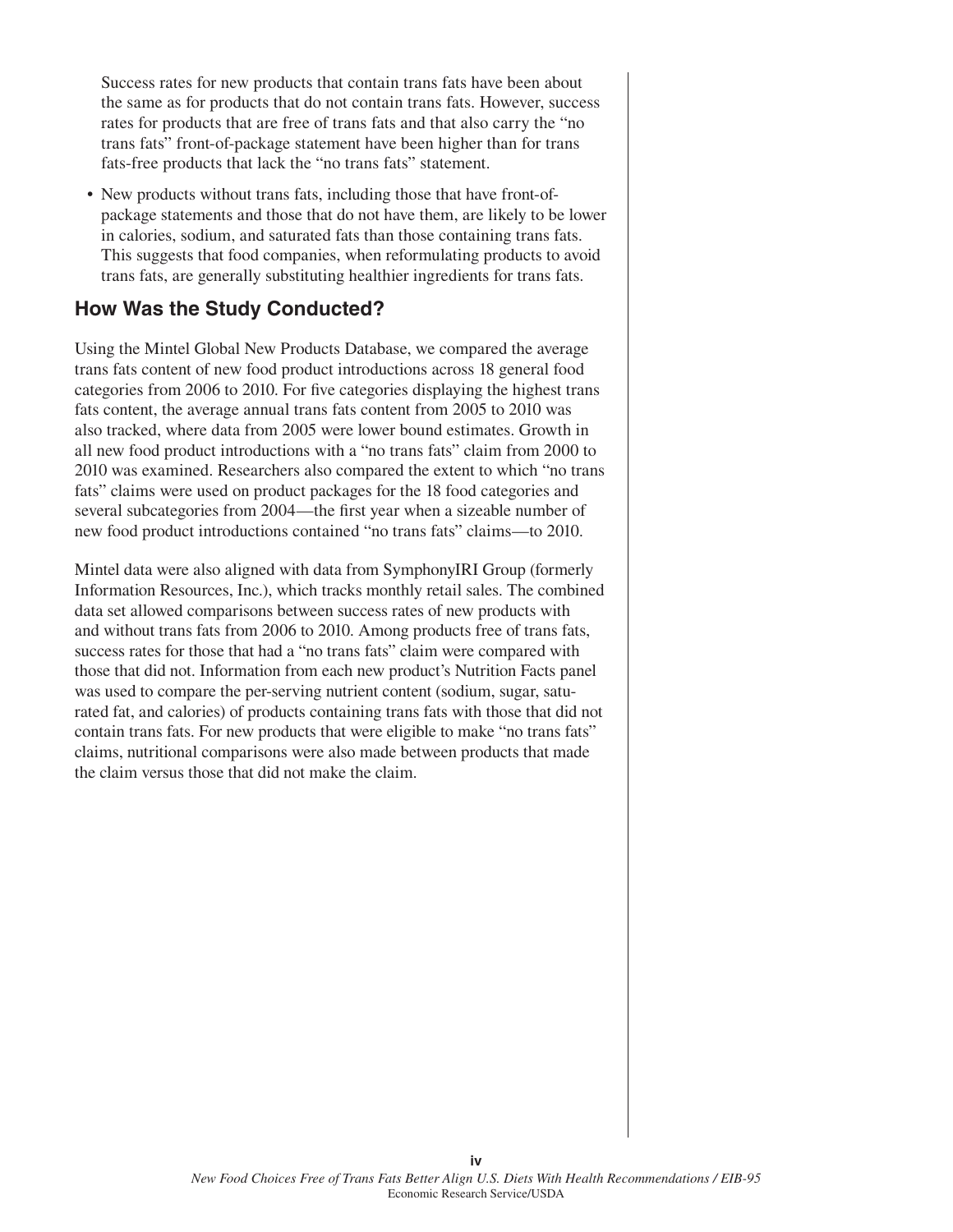# **Introduction**

In recent years, the public health community has agreed that consumers ought to eat as little trans fats as possible without compromising dietary quality. That message has been repeatedly conveyed to consumers from many different sources. Since 1980, the U.S. Department of Health and Human Services and the U.S. Department of Agriculture have worked together to develop and disseminate the *Dietary Guidelines for Americans*, which provides information and advice based on a review of the most recent scientific evidence to help consumers choose a healthy eating pattern (Public Law 101-445, Title III, 7 U.S. Code 5301 et seq.). Federal nutrition education guides, such as MyPlate (replacing MyPyramid), are used to translate nutrition recommendations into recommendations that consumers can use to guide their daily food choices. The 2010 *Dietary Guidelines* (released in January 2011) offers clear-cut advice on trans fatty acid consumption:

*Keep trans fatty acid consumption as low as possible, especially by limiting foods that contain synthetic sources of trans fats, such as partially hydrogenated oils, and by limiting other solid fats.* 

The recommendation to minimize intake of trans fatty acids began with the *Dietary Guidelines for Americans*, 2005. At that time, the Food Guide Pyramid emphasized the benefits of reducing foods high in trans fatty acids. The 2005 *Dietary Guidelines* contain a recommendation similar to that in the 2010 *Dietary Guidelines*, but without the advice on how to minimize intake of trans fats:

*Consume less than 10 percent of calories from saturated fatty acids and less than 300 mg/day of cholesterol, and keep trans fatty acid consumption as low as possible.* 

The reasoning behind the recommendations was articulated by the Institute of Medicine (part of the National Academy of Sciences):

*Trans fatty acids are not essential and provide no known benefi t to human health. Therefore, no AI or RDA is set. As with saturated fatty acids, there is a positive linear trend between trans fatty acid intake and LDL cholesterol concentration, and therefore increased risk of CHD. A UL is not set for trans fatty acids because any incremental increase in trans fatty acid intake increases CHD risk.<sup>1</sup> Because trans fatty acids are unavoidable in ordinary, nonvegan diets, consuming 0 percent of energy would require significant changes in patterns of dietary intake. As with saturated fatty acids, such adjustments may introduce undesirable effects (e.g., elimination of commercially prepared foods, dairy products, and meats that contain trans fatty acids may result in inadequate intakes of protein and certain micronutrients) and unknown and unquantifi able health risks. Nevertheless, it is recommended that trans fatty acid consumption be as low as possible while consuming a nutritionally adequate diet.* (Institute of Medicine, 2005, pp. 423-24)

 $<sup>1</sup>AI$ , Adequate Intake, is defined as</sup> the recommended average daily intake level. RDA, Recommended Dietary Allowance, is defined as the average daily dietary nutrient intake level sufficient to meet nutrient requirements. UL, Tolerable Upper Intake Level, is defined as the highest average daily nutrient intake level that is likely to pose no risk of adverse health effects to almost all individuals in the general population. Coronary heart disease is abbreviated as CHD.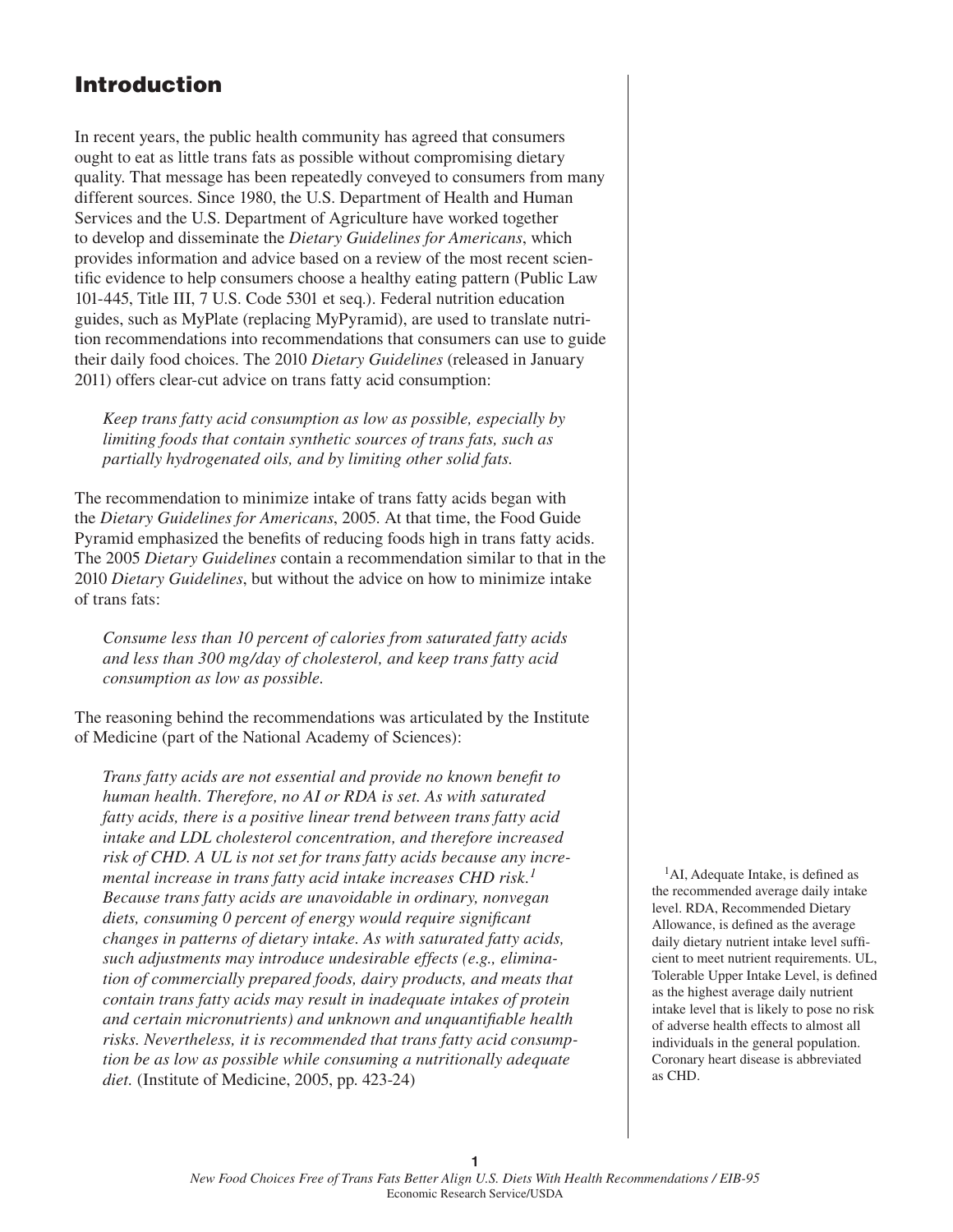The recommendations pose a challenge for some food manufacturers. For many years, there were strong financial incentives for food manufacturers to make products containing trans fats. Trans fats were commonly used in food processing because food processors could employ a process called hydrogenation to raise the melting point of relatively inexpensive products containing polyunsaturated fatty acids, making the products solid at room temperature.2 Foods that are higher in saturated fatty acids are more resistant to spoilage. The twin attractions of these synthetic trans fatty acids, found in partially hydrogenated oils, are reduced costs of food production and longer shelf life of products. Partially hydrogenated oils have been frequently used in margarines, snack foods, and prepared desserts, replacing saturated fatty acids.

The difficulty in solving the public health problem trans fats pose is that food manufacturers could reformulate their products to nearly eliminate trans fats from the food supply, but reformulation might require using alternative and more expensive oils and those alternative oils might compromise product quality. Production costs would rise and demand would fall as consumers reject the less tasty product. Thus, as long as consumers are not averse to eating trans fats, food manufacturers have a financial incentive to continue using trans fats in their recipes and are likely to be unwilling to reformulate foods to eliminate trans fats.

If consumers were aware of the health problems caused by trans fats—they might be healthier without trans fats—they might be willing to pay a price premium for foods that did not contain trans fats, compensating manufacturers for reformulating. In that case, suppliers might even compete among themselves to reformulate, and inform consumers that they have removed trans fats from their products. Food manufacturers could earn higher prices and net returns by eliminating trans fats if consumers valued avoiding trans fats, and if willingness to pay for reduced trans fats exceeded reformulation costs. In effect, social goals of having a healthier population and private financial incentives would be aligned to benefit consumers and food manufacturers. Of course, this outcome only occurs if consumers are aware of the health issue, demand trans fat-free products, and manufacturers can reformulate and inform consumers that the products they are offering are superior (no trans fats) either to what had been offered previously or to what the competition is offering. Otherwise, removing trans fats would not offer a manufacturer a competitive advantage and would not offer the possibility of receiving a positive return on reformulation.

The Federal Government has pursued two activities intended to reduce Americans' dietary intake of trans fats by:

- 1. informing consumers that they can reduce health risks they face by choosing fats other than trans fats.
- 2. requiring food manufacturers to label the trans fats content of foods.

That is, two types of Federal actions have been directed at reducing the consumption of trans fats. If consumers are aware that they ought to choose foods that do not include trans fats and know which foods to avoid, their diets might improve. If consumers have an incentive and the ability to avoid trans fats, food manufacturers' financial incentive to incorporate trans fats in foods might be reduced.<sup>3</sup>

<sup>2</sup>*Dietary Guidelines for Americans*, 2010, Part D Section 3: Fatty Acids and Cholesterol, p. D3-7.

3While consumers' use of food labels has been studied extensively, there are research gaps in understanding determinants of nutritional label use and the effect of label use on purchase and consumption behavior. See Drichoutis, Lazaridis, and Nayga (2006) for a review of empirical studies and an assessment of research needs.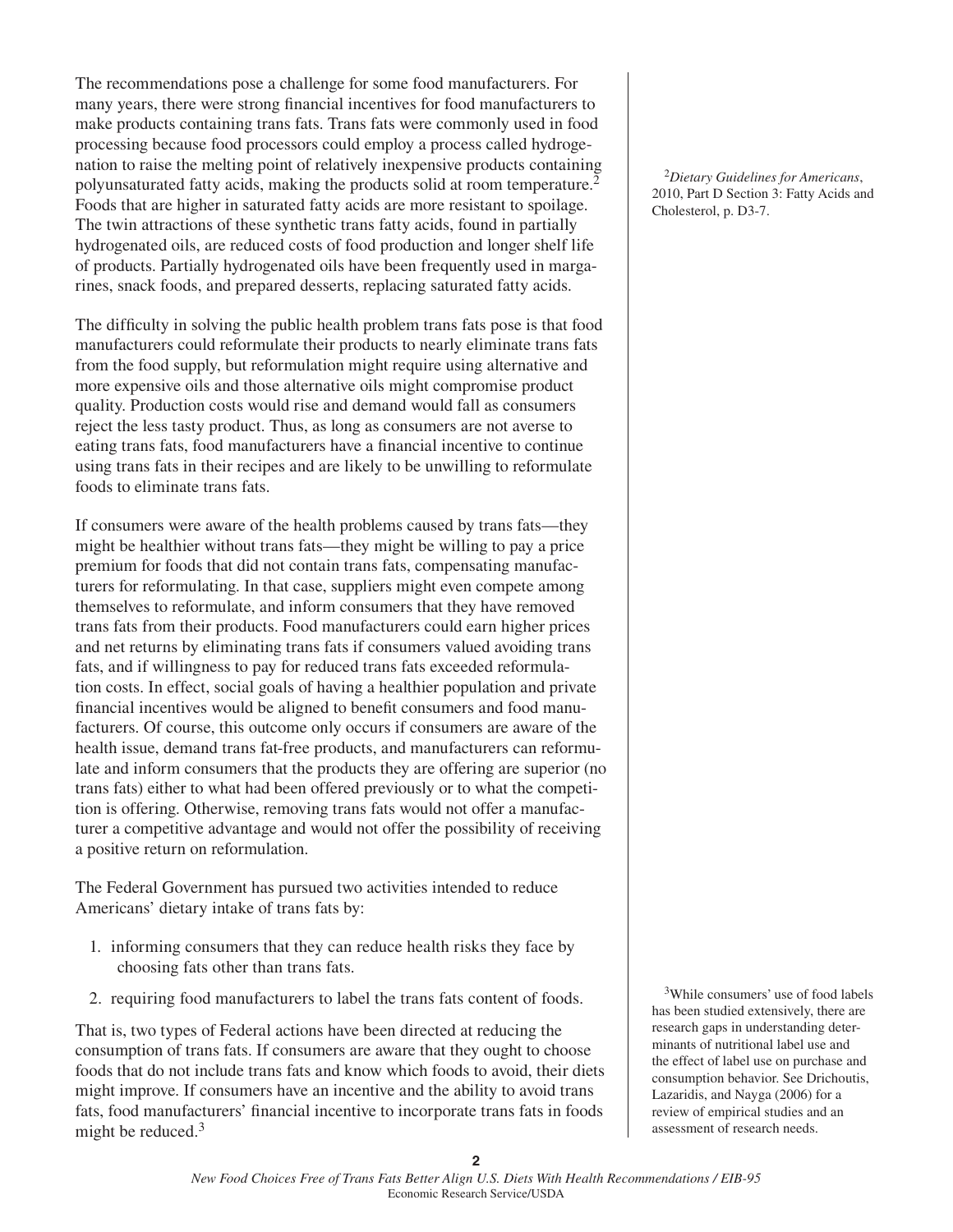In November 1999, the U.S. Food and Drug Administration (FDA) proposed a rule that would require the amount of trans fatty acids present in foods to be included in the product's Nutrition Facts panel. In 2001, the Office of Management and Budget (OMB) took the then-unique action of sending FDA a "prompt" letter asking the agency to give greater priority to the issue.<sup>4</sup> The letter, from OMB's Office of Information and Regulatory Affairs Administrator John D. Graham, urged the acceleration of ongoing rulemaking. A second letter followed in 2003 (OMB, 2003). In 2003, the rule became final with requirements for labeling in 2006.

These actions—label regulations and dietary advice—were clearly intended to improve the quality of Americans' diets. Ultimately, success or failure rests on whether consumers demand foods without trans fats and reject foods that contain trans fats. Success was not guaranteed by the actions. Nothing required consumers to avoid trans fats. The actions did not ban trans fats from supermarkets. Unless consumers are aware of the health issues raised by consuming trans fats, consumer demands might not change, and food manufacturers might not see any reason to reformulate their products. To do so, consumers have to be informed that there is a reason to avoid trans fats.

Currently, it is not clear how much the trans fats content of foods has changed. Unnevehr and Jagmanaite (2008) considered the incentives for reducing trans fats in the food supply and examined outcomes through 2006. Today we have access to additional years of data and can retrospectively examine a more complete set of adjustments that occurred in the food supply following changes to the Nutrition Facts panel requirements.

In addition, why consumer and industry behavior changed in response to Government actions to reduce trans fats intake is only partially understood. Previous studies of similar, but not identical issues, found that new information, either through news media or through the Nutrition Facts panel, influenced consumers' food choices (Chern, Loehman, and Yen, 1995; Kim, Nayga, and Capps, 2000). Extrapolating, one might conclude that the public health goal of reducing consumers' intake of trans fats could have been met in either of two ways. The Federal Government could have required disclosure of trans fats on the Nutrition Facts panel or it could have conducted an education campaign that would inform consumers through news media outlets. However, Kozup, Burton, and Creyer (2006) conducted a consumer knowledge experiment to ask whether an education effort would increase the salience of trans fats information that is provided to consumers. They concluded that, by itself, requiring food suppliers to disclose trans fats on the Nutrition Facts panel might not be very effective at changing consumer behavior. Their research highlighted the importance of information and education that would accompany and complement the new disclosure rules:

*A comprehensive media campaign that serves to educate consumers about trans fats, the changes to the label, and the importance of the nutrition information contained within the Facts panel may have beneficial results.* 

<sup>4</sup>The "prompt" letter was the first time that OMB publicly encouraged a new regulatory action rather than reviewing decisions initiated by agencies (OMB, 2001).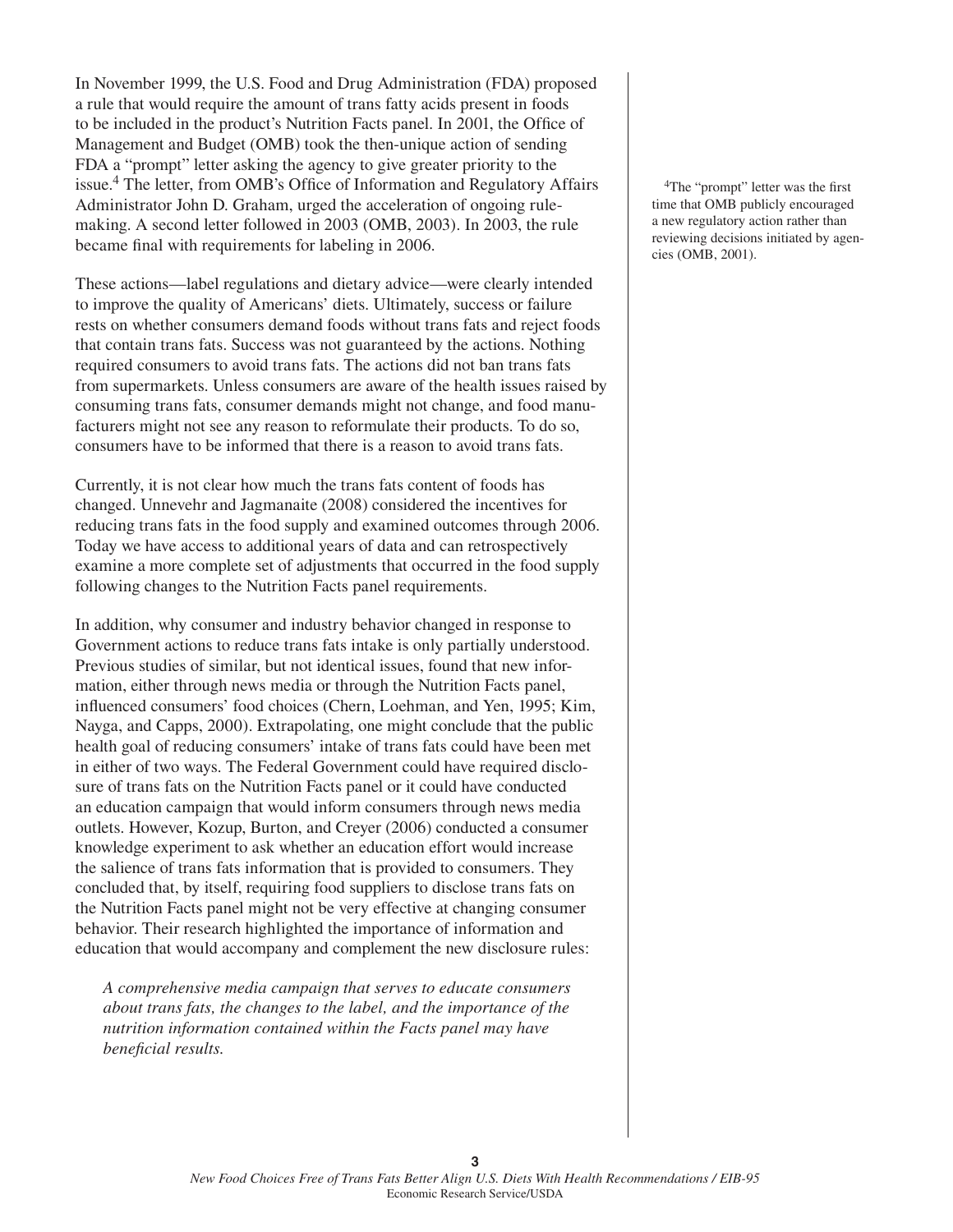Following the Kozup, Burton, and Creyer suggestion about the importance of a media campaign, the next section examines the timing and volume of news in major news media about trans fats.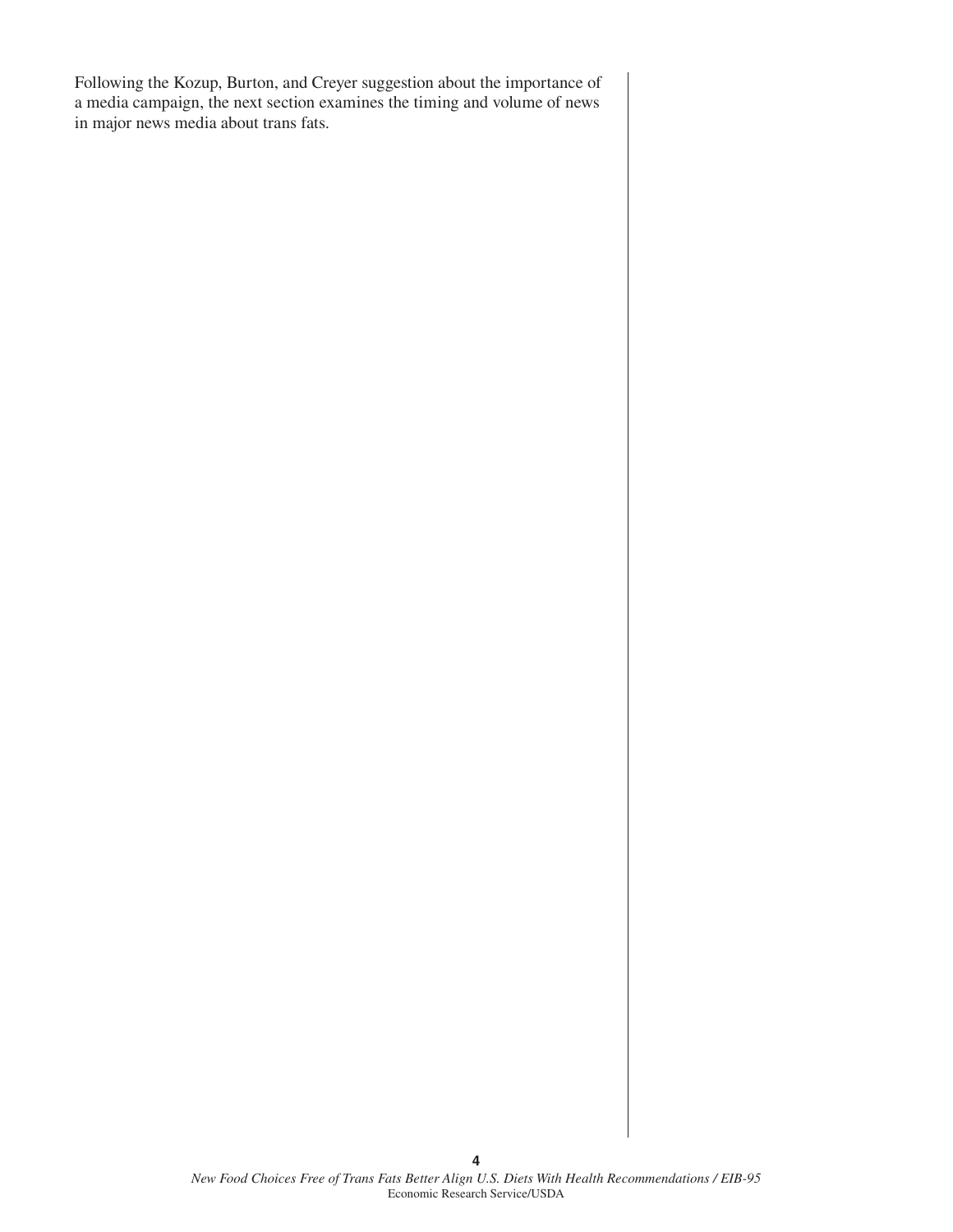### **Trans Fats Coverage in the News Media**

The release of the *Dietary Guidelines* has been designed so that recommendations could be easily conveyed through the news media. To gauge whether and when consumers might have become aware of reasons to minimize intake of trans fats, this section examines the time pattern of news consumers received about trans fats. News might not compel consumers to make different food choices, but without trans fats recommendations making their way into mainstream news media, the possibility of changing food choices seems remote.<sup>5</sup>

Two news sources were examined. The first source was the Vanderbilt Television News Archive, which provides access to the news broadcasts from the U.S. national television networks.<sup>6</sup> The archive is a searchable database of news abstracts and broadcast descriptions. The Vanderbilt Television News Archive has been recording, preserving, and providing access to television news broadcasts of the national networks since August 5, 1968. The archive began with three networks—ABC, CBS, and NBC—and added coverage of CNN in 1995 and FoxNews in 2004.

We searched the Vanderbilt Television News Archive for reports discussing trans fats during evening news broadcasts.7 The search returned 37 reports beginning with an NBC evening news report in 1978. The trans fats issue was not discussed again on an evening news broadcast until 1992. One report aired on ABC in 1992, one on CBS on 1993, and another on CBS in 1994. Four reports aired in 2003, with ABC, CBS, and NBC reporting on July 9, 2003 on the trans fats label requirement. Four reports aired in 2005, with three networks reporting in August on the New York City government request for restaurants to stop using trans fats. The peak for coverage occurred in 2006, with 15 reports. Total minutes of coverage follow closely the pattern shown for the annual count of reports (fig. 1).

#### Figure 1





News Archive data.

 $5$ Media attention may also influence food suppliers' incentives, thereby reducing the size of the public health problem posed by trans fats. Unnevehr and Jagmanaite (2008) argued that media attention to the trans fats issue spurred lawsuits against major food industry firms by public interest groups and the New York City attempt to phase out synthetic trans fats in restaurant foods.

6See http://tvnews.vanderbilt.edu/.

7The keyword search was conducted using various spellings of trans fats and hydrogenation.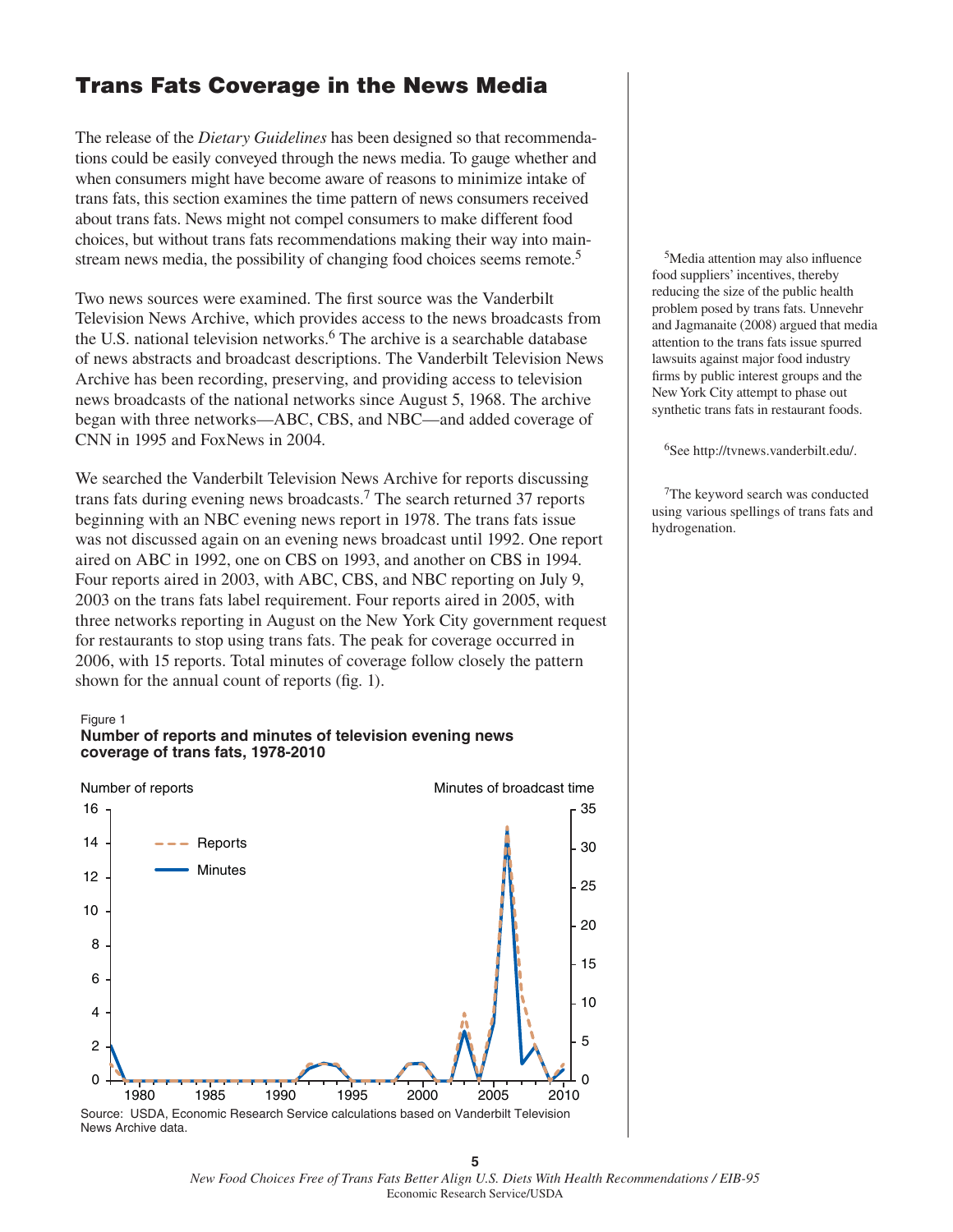Year-to-year comparisons, along with identification of peaks in the series, have to be made cautiously. That is, as CNN and FoxNews reports were added to the archive many years after the archive began, one can ask whether the larger number of reports in later years might be the result of counting reports from more sources. Were consumers given more information about trans fats in more recent years? Or, are the greater numbers of reports in recent years the result of reports mirroring each other, simply splitting coverage among five instead of three sources?

The answer to the latter question is largely no, that more sources imply more distinct news reports. There were five reports in 2007, all from FoxNews. The 2006 peak for coverage would have been identified as a peak even without CNN and FoxNews, as the other three reported on trans fats 10 times.

Even in 2006—the peak year of trans fats coverage—the range of issues raised was not wide. One of the most frequently reported stories was the attempt by the New York City Board of Health to phase out synthetic trans fats in all New York City restaurants and other foodservice establishments. On September 27, ABC, CBS, NBC, and FoxNews all reported on the proposal. NBC, FoxNews, and CNN all reported that on December 5, 2006, the New York City Board of Health approved the amendment to the city's Health Code. Five of the reports discussed the lawsuit by the Center for Science in the Public Interest demanding that KFC Corporation, a restaurant chain, stop using trans fats in oil used to fry chicken. Two reports discussed the new requirements for food labels: the Nutrition Facts Panel has to specify the per-serving quantity of trans fats. One report discussed Wendy's new fry oil that eliminated trans fats.

Clearly consumers do not get all their news and information from television evening news broadcasts. Despite their shrinking readership, consumers have used newspapers for many years as a news source. The second source we examined, NewsBank, inc.'s searchable database, is populated with the complete electronic editions of more than 2,000 newspapers from around the world. The oldest reports in the database come from *The Washington Post*, which has been included since January 1, 1977. Other newspapers were included in the NewsBank database in years following that date.

To count consistently, the newspapers selected for search were those in the NewsBank database from January 1, 1992, through December 31, 2010. Without imposing this condition, the year-by-year expanding number of newspapers included in the NewsBank database would lead to an annual count that would be biased toward concluding that news coverage of trans fats was increasing over time. That is, the count of newspaper articles examining the trans fats issue might appear to rise just because there were more newspapers from which to draw articles. The starting date of January 1, 1992, is meant to be comparable with the Vanderbilt Television News Archive data. In that archive, the pre-1992 period shows only one television news report on trans fats. A few newspapers dropped out over time, leaving 109 U.S. newspapers from major cities across the United States with complete coverage 1992-2010 (fig. 2).

The observed peak in newspaper coverage of trans fats issues occurred in 2007 with 3,703 reports, higher than the 2006 total of 3,123. The volume of news was not uniform across 2006-07. Like the television news, one of the most frequently reported stories was the New York City Board of Health's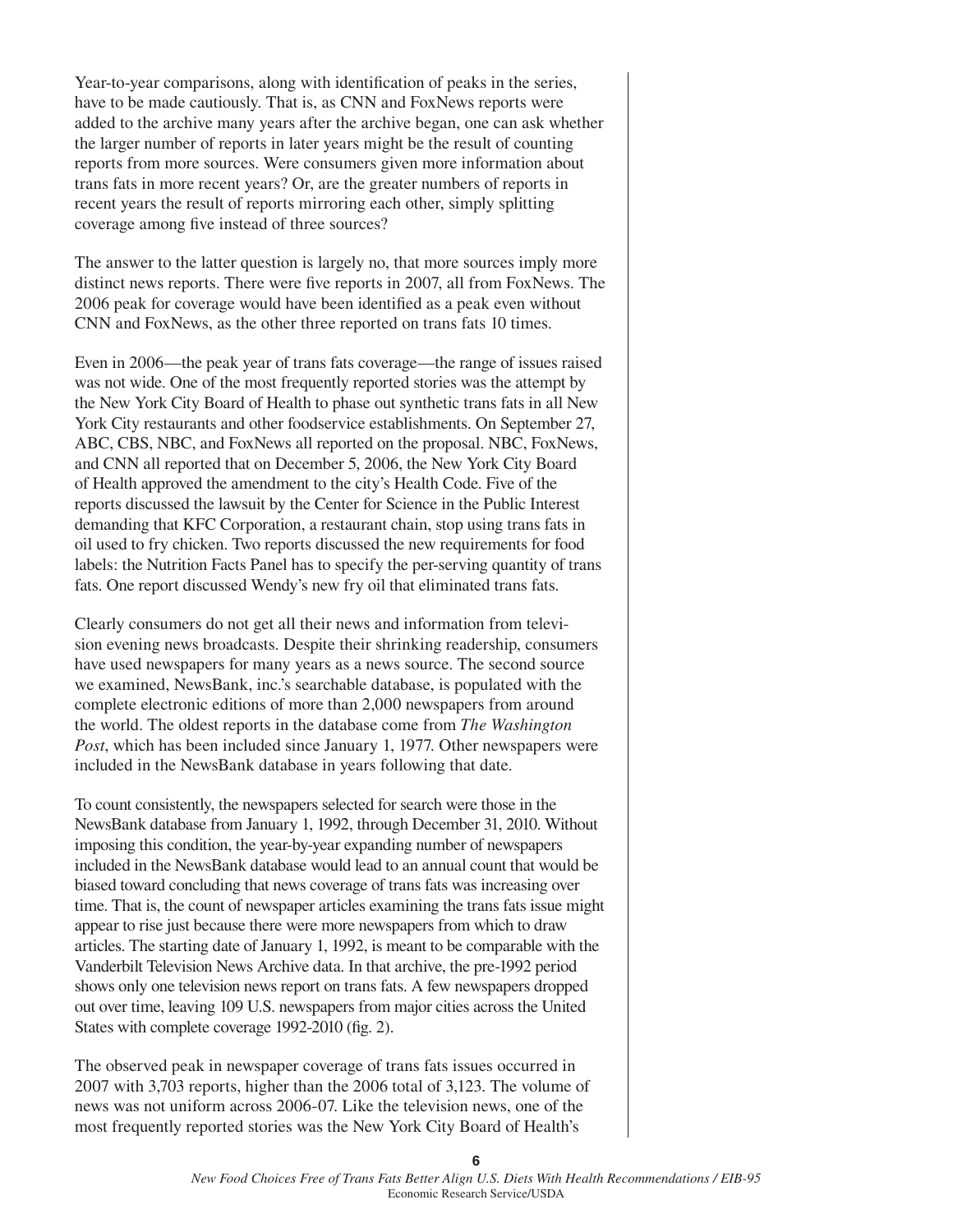



Source: USDA, Economic Research Service calculations based on NewsBank, inc., data from 109 newspapers.

approval of an amendment to the city Health Code. On a monthly basis, the peak in news reports discussing trans fats occurred in January 2007 with 599 news reports (5.5 stories per newspaper, on average) as newspapers reported that several State and municipal governments considered following the lead of New York City. At that time, newspapers reported that Girl Scout cookies had been reformulated to eliminate trans fats, McDonald's had adopted a fry oil blended to eliminate trans fats, the J.M. Smucker Company had introduced a trans fats-free version of its Crisco shortening, Starbucks was reducing trans fats in its baked goods, and doughnut makers were searching for a way to reduce trans fats.

Across the 19-year period, there were 19,801 reports discussing trans fats (through December 31, 2010). The issue never disappeared from the newspapers. There were some reports every month (minimum of six).

Reporting on trans fats has been persistent over many years, but sharply peaked about the same time as Federal regulations made it mandatory to label the trans fats content of foods. Tallying trans fats reports in newspapers and television news broadcasts demonstrates that issues raised by trans fats in Americans' diets were given significant coverage and attention. Although this is not a comprehensive list of news sources, it does suggest that there were multiple avenues through which consumers might become informed about the hazards of consuming trans fats. Further, with trans fats labeled on every food product, consumers had the means to avoid trans fats. These conditions raise the question whether consumers made use of the information and whether their food choices changed, altering the financial incentives for food manufacturers to reformulate and introduce new food products free of trans fats.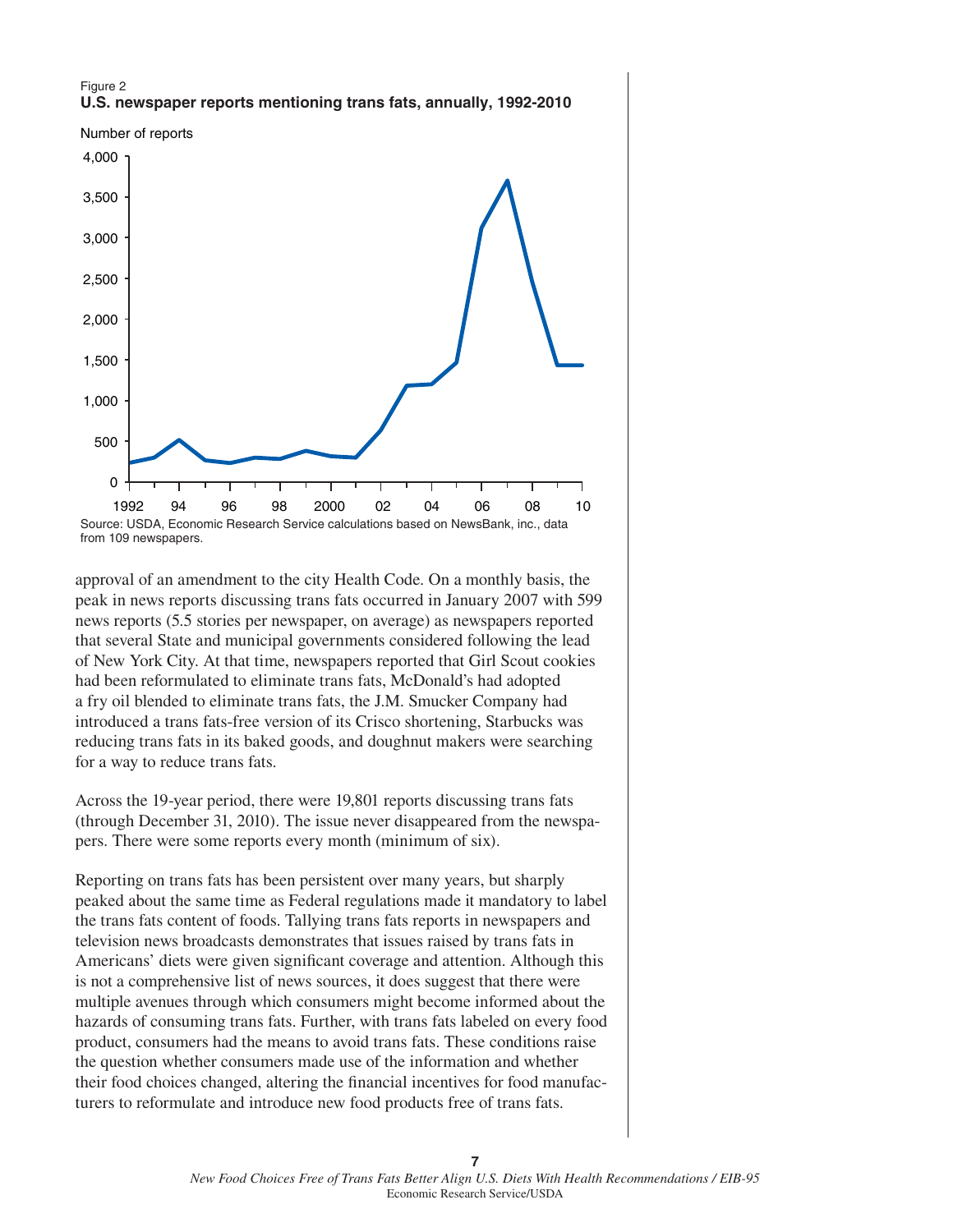## **Data for Tracking Reformulation, Nutrition Claims, and Retail Sales in the United States**

Consumer demand for trans fats-free food could have increased due to increased awareness of the health issues and due to consumers' increased ability to differentiate between products with and without trans fats. Some food suppliers could have benefitted from this increased demand by reformulating products and by bringing greater attention to reformulated foods. To track these two possible effects, we used Mintel's Global New Product Database (GNPD).<sup>8</sup> This database allows users to track new products carrying specific product claims across 19 food and beverage product categories and associated subcategories from June 1996 to present (see Appendix 1, "Mintel's Data Collection Procedure"). Mintel GNPD data contain detailed information on new consumer packaged goods introduced in the United States and 47 other countries, including new products, new variety extensions, new formulations, new packaging, and relaunches. GNPD is updated with new product information each business day.

Mintel has also partnered with SymphonyIRI Group (formerly Information Resources, Inc., and denoted here as IRI) to provide sales information on some products in Mintel's GNPD. IRI tracks in 34,000 grocery stores, drug stores, and supermarkets, with the important exception of Walmart stores. Sales data are available beginning in January 2005. New products are tracked when they reach 1-percent distribution (percent of stores selling products). Each record contains sales data for weeks 1 through 13, and then ongoing sales data for a maximum of 104 weeks. GNPD reports sales for 24 percent of the products introduced in 2005-10.

8Mintel is a privately owned, Londonbased market research firm with corporate offices in Chicago, New York, Belfast, Shanghai, Tokyo, and Sydney.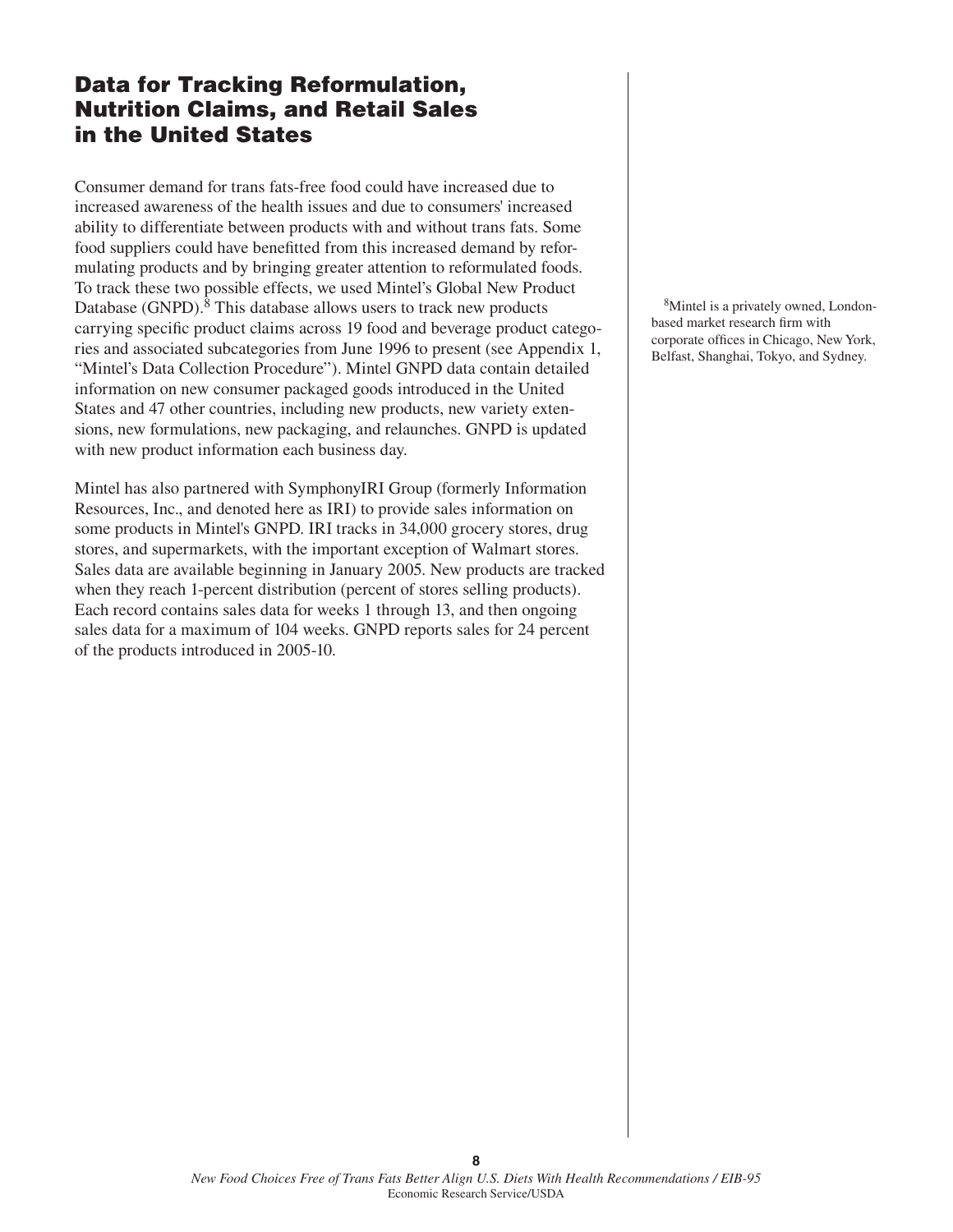## **Nutritional Content of New Products Introduced in the United States**

In 2006, Federal regulation required food manufacturers to identify the trans fats content in each food in the Nutrition Facts panel. Before 2006, such identification was voluntary. Here, we categorize the entire set of new food product introductions in the Mintel database for 2006-10. Each new food product introduction is included in one of 18 general food product categories. We use the classification scheme developed by Mintel, but exclude the Alcoholic Beverages category. Each product was categorized as containing trans fats or not, based on whether the Nutrition Facts panel reported positive or no trans fats.9 Products that did not report positive levels of trans fats on the Nutrition Facts panel are denoted here as free of trans fats. Among those products containing trans fats, the trans fats content was tallied. As most new product introductions did not contain trans fats, there are two distinct ways to characterize typical trans fats content of these foods: a simple average across all new product introductions and averages for those foods that contain positive quantities of trans fats.

### **Average Trans Fats Content of New Food Product Introductions**

Table 1 shows that among new product introductions, trans fats are relatively small components of foods, and it is unusual to have any trans fats in foods. The left numerical column—average trans fats content—is a simple average of grams per serving across all new product introductions in each of 18 broad categories of foods. Calculated averages are relatively small for two reasons. First, as the second column shows, it is relatively rare for any new product introduction to contain trans fats. The category denoted Meals and Meal Centers (which include sandwiches/wraps and prepared meals) showed the lowest rate at which new product introductions were free of trans fats, 85.3 percent (14.7 percent contained trans fats). That is, among 2,607 new product introductions in this category, 2,224 did not contain trans fats and 383 contained trans fats. Most other categories showed higher rates of new product introductions free of trans fats. Among the 231 new product introductions of Baby Food, there was not one that contained trans fats.

Second, average trans fats content is a relatively small share of recommended fat intake. That is, when we compare the average trans fats content of foods with the recommended fat intake, each serving appears to be a very small share of daily fat intake. For example, the Bakery category has the largest amount of trans fats per serving, equaling 0.22 grams. For an adult on a 2,000-calorie daily diet, recommended daily fat intake is 20 to 35 percent of calorie intake,<sup>10</sup> equivalent to 400-700 calories. At 9 calories per gram of fat, a serving randomly drawn from all new products introductions of Bakery category items<sup>11</sup> would contain 2 calories from trans fats. That is, an average serving contains trans fats that amount to no more than half of 1 percent of the recommended daily fat intake.

Even if a person chose only Bakery category items that contained trans fats, the results would still suggest that a serving contributes small amounts to

<sup>9</sup>Some products contain trans fats, but in smaller quantities than reporting requirements (see box, "New Product Introductions That Qualify for a 'No Trans Fat' Claim on the Package"). We could account for this uncertainty in trans fats content by calculating a range for average trans fats content, with imputations of 0 leading to the lower end and imputations of 0.49 grams/ serving (just under reporting requirements) leading to the upper end. Here, we only report averages with imputations of 0. Doing so may underestimate the average, but the 0.49 grams/serving imputation would certainly overestimate average trans fats levels. The latter imputation would imply that products that never had trans fats do contain trans fats and would imply that products that were reformulated to eliminate trans fats contain trans fats.

10See "Table 2-4, Recommended Macronutrient Proportions by Age," in *Dietary Guidelines for Americans*, 2010, p. 15.

<sup>11</sup>Note that this argument is about averages and typical fat consumption. As such, the depth of the American food supply makes the argument about entirely hypothetical choices; it would be physically impossible for a consumer to face such choices. Only a small fraction of new product introductions are successful in the marketplace, and no store stocks all items that are available.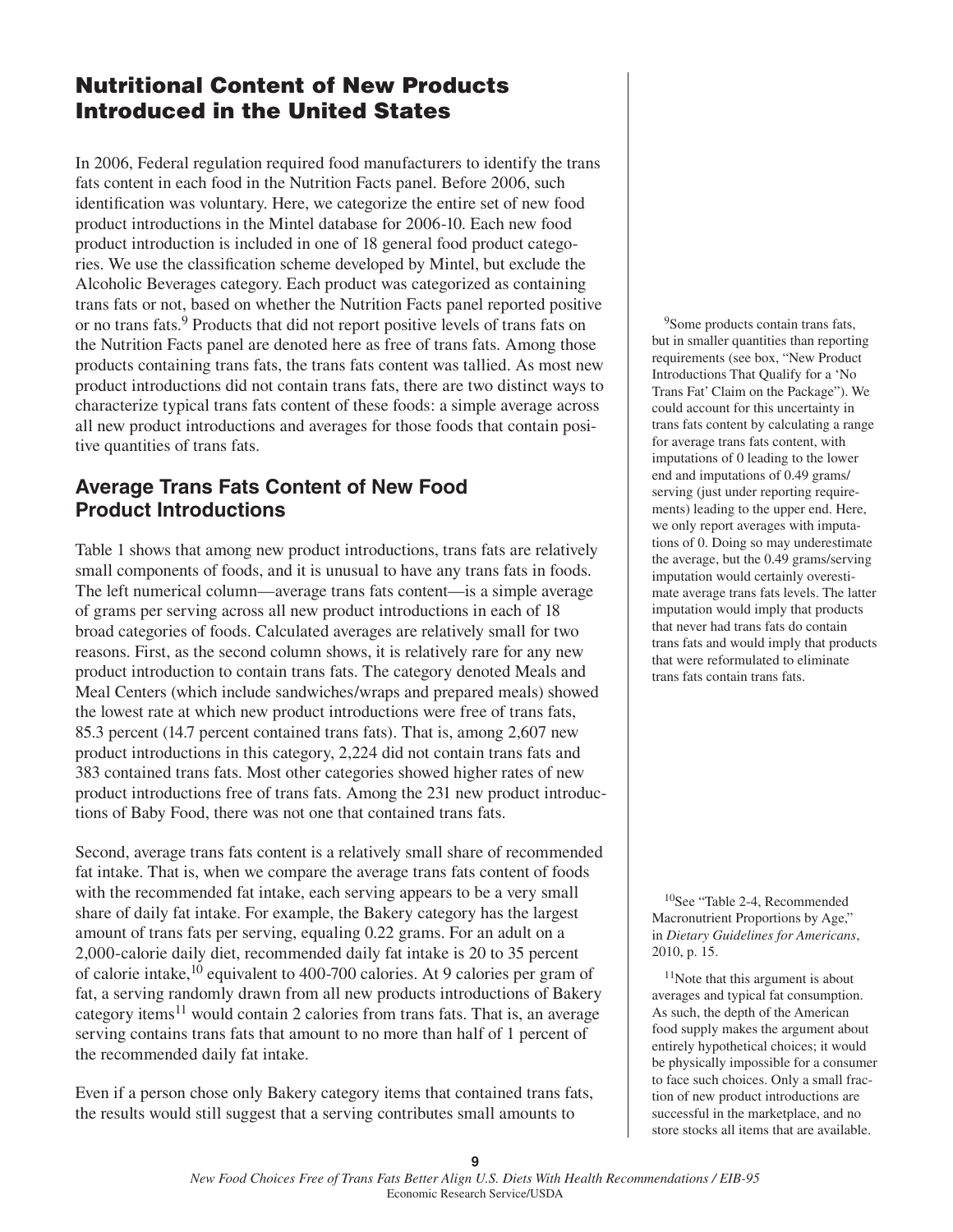### Table 1

### **Average trans fats content for all new product introductions and for those containing positive levels of trans fats, by product category, 2006-10**

| Category                               | Average trans fats<br>content | Share of products<br>with no trans fats | Average trans fats<br>content for products<br>containing trans fats | Total new product<br>introductions |
|----------------------------------------|-------------------------------|-----------------------------------------|---------------------------------------------------------------------|------------------------------------|
|                                        | Grams per serving             | Percentage                              | Grams per serving                                                   | Count                              |
| Baby food                              | 0.00                          | 100.0                                   | 0.00                                                                | 231                                |
| <b>Bakery</b>                          | 0.22                          | 86.3                                    | 1.67                                                                | 5,289                              |
| <b>Breakfast cereals</b>               | 0.00                          | 99.7                                    | 0.88                                                                | 1,169                              |
| Chocolate confectionery                | 0.05                          | 96.2                                    | 1.40                                                                | 2,169                              |
| Dairy                                  | 0.04                          | 96.3                                    | 1.32                                                                | 2,349                              |
| Desserts and ice cream                 | 0.12                          | 91.7                                    | 1.43                                                                | 1,908                              |
| Fruits and vegetables                  | 0.00                          | 99.7                                    | 0.50                                                                | 1,288                              |
| Meals and meal centers                 | 0.21                          | 85.3                                    | 1.41                                                                | 2,607                              |
| Nonalcoholic beverages                 | 0.01                          | 99.2                                    | 1.06                                                                | 3,684                              |
| Processed fish, meat, and egg products | 0.08                          | 92.9                                    | 1.17                                                                | 2,945                              |
| Sauces, seasonings                     | 0.01                          | 99.4                                    | 1.70                                                                | 4,023                              |
| Savory spreads                         | 0.03                          | 97.0                                    | 1.07                                                                | 462                                |
| Side dishes                            | 0.05                          | 97.2                                    | 1.76                                                                | 1,469                              |
| <b>Snacks</b>                          | 0.08                          | 96.2                                    | 2.06                                                                | 4,294                              |
| Soup                                   | 0.05                          | 94.8                                    | 1.03                                                                | 638                                |
| Sugar, gum confectionery               | 0.02                          | 98.2                                    | 1.14                                                                | 2,138                              |
| Sweet spreads                          | 0.01                          | 99.5                                    | 1.13                                                                | 806                                |
| Sweeteners and sugar                   | 0.00                          | 100.0                                   | 0.00                                                                | 159                                |
| All new food product introductions     | 0.08                          | 94.7                                    | 1.52                                                                | 37,628                             |

Meals and meal centers = instant noodles, pasta, rice, meal kits, pastry dishes, pizzas, prepared meals, salads, and sandwiches/wraps. Source: USDA, Economic Research Service calculations based on Mintel Global New Product Database data.

daily fat intake. If a random draw were made among the subset of foods in the Bakery category that contain trans fats, a serving would be expected to contain 1.67 grams of trans fats, equivalent to 15 calories or less than 4 percent of daily fat intake.

The question these statistics raise is how fast new product introductions are replacing older products, possibly containing larger shares of trans fats. Assuming that new product introductions have or will soon replace older products, trans fats intake per serving appears to be small.

### **Recent Trends in Trans Fats Content**

The simple average trans fats content in new product introductions may seem relatively small. The same might be said for averages conditional on having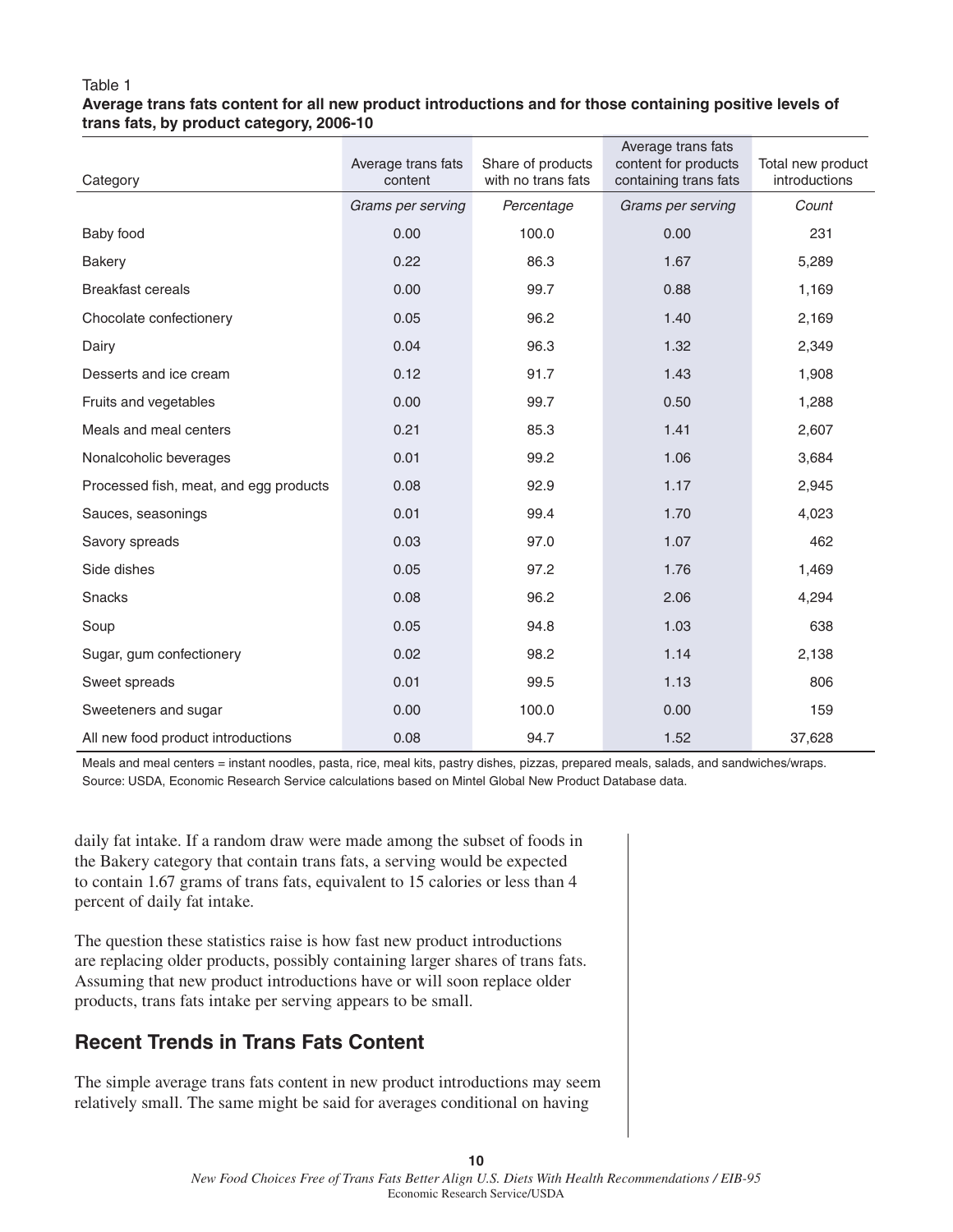positive trans fats content. Examining the averages over time reveals that levels have been generally diminishing.

While inclusion of trans fats levels on the Nutrition Facts panel was made mandatory in 2006, many food manufacturers voluntarily included the information in 2005. Calculating an average trans fats content from 2005 to 2010 using the voluntarily reported trans fats content would have underestimated the average for that time period. That is, many products containing positive quantities of trans fats would not report their trans fats contents, and calculations would inappropriately posit zero trans fats for these products.

However, data from 2005 is useful in looking at trends exactly because it underestimates typical trans fats content. The underestimated average trans fats content in 2005 is substantially higher than succeeding annual averages. While the trend lines—including averages from 2005—decline, the underestimate for 2005 implies that the actual decline was steeper still. Time plots of average trans fats content thus highlight the relatively large reductions in trans fats content that occurred over 2005 to 2010.

Figure 3 shows 2005-10 trends for the five product categories displaying the highest average trans fats content: Bakery; Meals and Meal Centers; Desserts; Processed Fish, Meat, Egg Products; and Snacks. The underestimated average trans fats content for the Bakery category in 2005 was 0.49 grams per serving. The unbiased average for 2010 was 0.13 grams per serving, a decline of at least 73 percent. For the other categories, the underestimated decline was approximately 50 percent. We can conclude that by 2010 there was a significant decline in amounts of trans fats in new products.

#### Figure 3 **Trends in trans fats content for product categories with the highest trans fats content, 2005-10**



Average trans fats content (grams) per serving

Source: USDA, Economic Research Service calculations based on Mintel Global New Product Database data.

*New Food Choices Free of Trans Fats Better Align U.S. Diets With Health Recommendations / EIB-95* Economic Research Service/USDA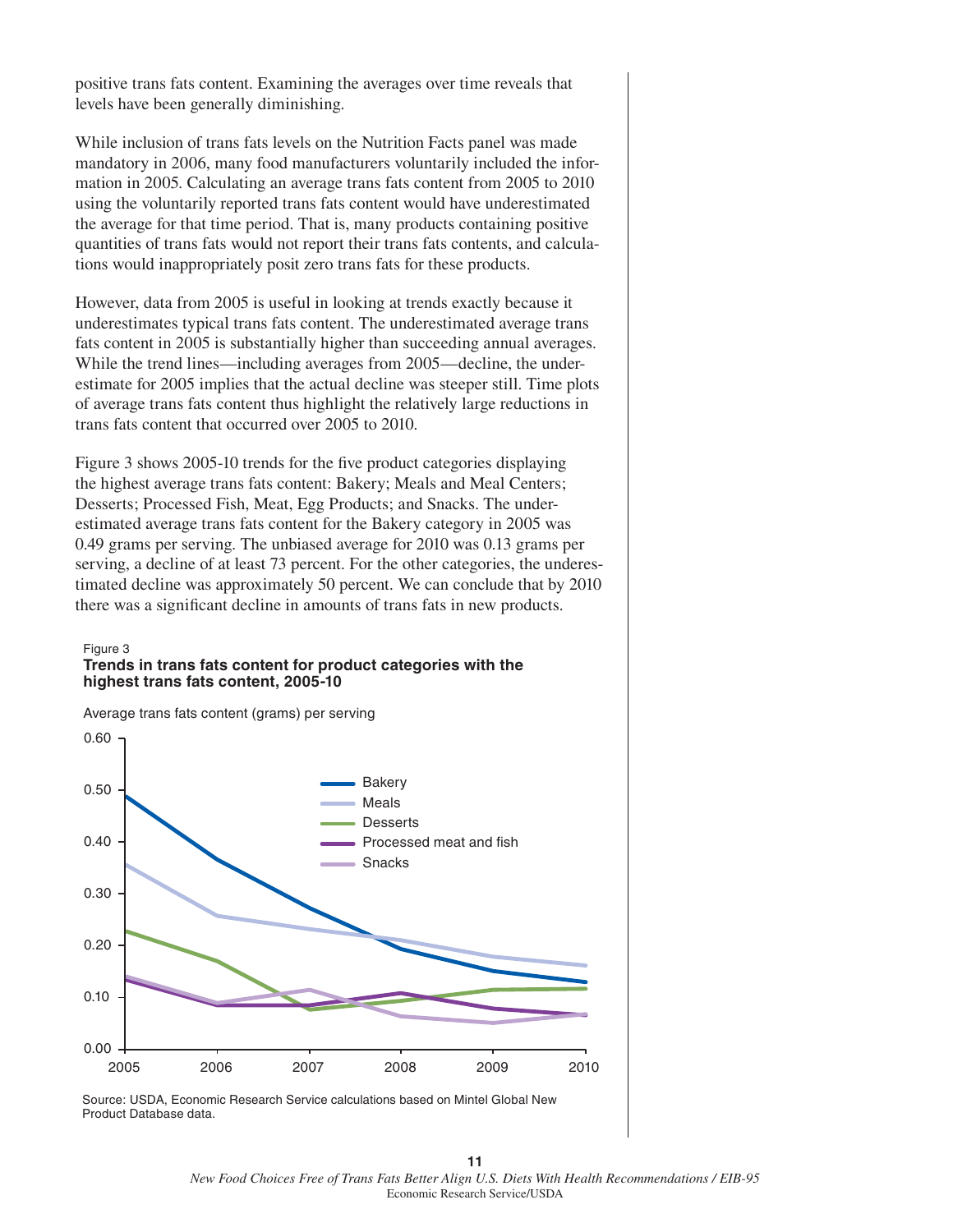# **What Have Food Manufacturers Done To Inform Consumers About Trans Fats Content?**

FDA regulates the statements that food companies may make on product packages that characterize the level of particular nutrients in the food. So far, FDA has no regulation defining nutrient content claims that describe trans fats levels, such as "free" or "low" (Brandt, Moss, and Ferguson, 2009). However, a package may contain a claim about the amount, such as "0 g trans fats per serving," since it is a statement of fact that can be verified by the Nutrition Facts panel. FDA allows manufacturers to put 0 grams of trans fats on a Nutritional Facts panel if the product has less than 0.5 grams of trans fats per recommended serving.

### **Trends in Trans Fats Package Claims**

Mintel tracks new products that make claims about trans fats content much as it has tracked claims about other fats. Mintel set up its system to tally product claims about trans fats when on-pack terms highlight a decreased amount of trans fats content, including terms such as low trans fats, reduced trans fats, or trans fats-free. It would also count a product as making a low/ no/reduced trans fats claim if the product claims to have reduced its hydrogenated oil content or claims to be free of hydrogenated fat. Data reveal that manufacturers have adopted terms such as "trans fats free," "0 g trans fats per serving," "no trans fats," and "no trans fatty acids." Here, we assume that consumers interpret all these claims as if they were the same.<sup>12</sup>

Prior to 2004, such claims were rarely made, but food and beverage products with a "no trans fats" claim showed a marked upward trend beginning in 2004. FDA issued the regulation requiring disclosure of trans fats on the nutrition label in 2003 (to be implemented in 2006). While companies were not required to eliminate trans fats, many reformulated products to meet the FDA's per-serving standard for zero grams of trans fats prior to the 2006 disclosure deadline. Some replaced trans fats with more healthy unsaturated fats, while others replaced trans fats with saturated fats. These reformulations allowed companies to introduce a wave of new products with claims of zero trans fats in response to consumers' demand for products free of trans fats. Expressed as a percentage of all food and beverage products introduced, those with a "no trans fats" claim became an increasingly important component of all product introductions, peaking at 10.9 percent in 2009 (fig. 4).<sup>13</sup> Compared with the number of other commonly used nutrient claims made on food packages, "no trans fats" claims surpassed low/no/reduced cholesterol claims in 2004 and low/no/reduced sugar claims in 2005. Moreover, in 2008, the percentage of new products with a "no trans fats" claims exceeded those with no/low/reduced fat claims for the first time.

Clearly, the growing number of new products with a "no trans fats" claim suggests that the returns to marketing products with this claim were high. However, after 2006—the first year that the regulation was implemented the upward trend in new products with a "no trans fats" claim began to slow. Any answer to the question why the rate of growth in the percentage of new products with "no trans fats" claims declined after 2006 has to be speculative. Perhaps as more and more products became free of trans fats, consumers

12Our assumptions are convenient for identifying and tallying new product introductions that highlight the absence of trans fats for consumers. Note, however, that the assumption that all such claims have identical impacts is in dispute. Some argue that a "0 trans fats" statement is misleading to consumers (Covington & Burling LLP, 2010).

<sup>13</sup>This compares with 12 percent of products with a statement about trans fats on the label that were purchased at retail stores throughout the United States, 2006 to 2007 (Brandt, Moss, and Ferguson, 2009).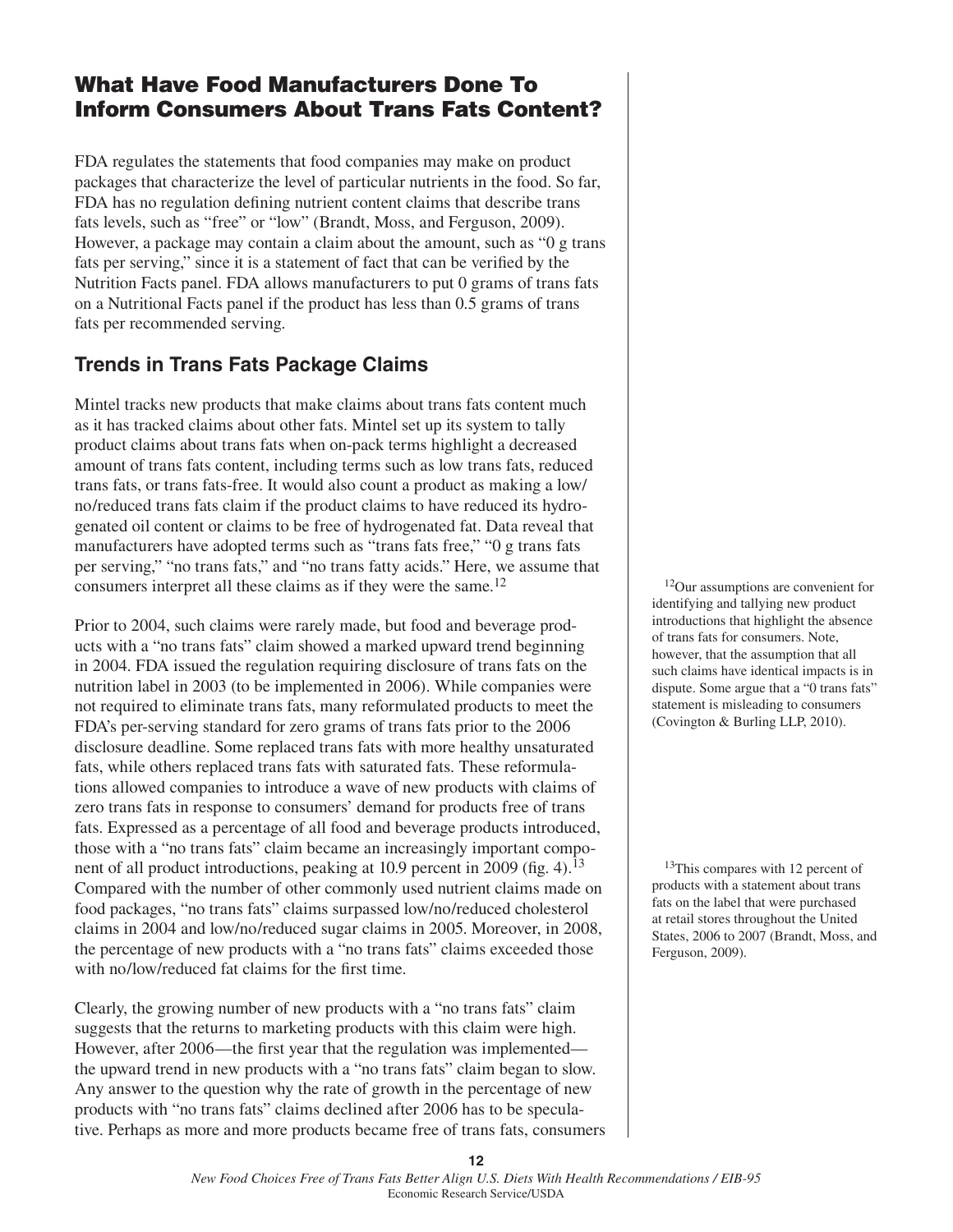#### Figure 4 **Percentage of new products with a "no trans fats" claim compared with other leading nutrient claims, annually, 2000-10**





Database data.

lowered their expectations of finding trans fats in food products. If that were the case, producers' returns from differentiating products by using the "no trans fats" claims would be smaller than when consumers more frequently expected trans fats in foods. In addition, the decrease could be the result of increasing difficulty of finding suitable alternative oils. For example, early adoption of some oils pushed up prices, which made it difficult for other companies to follow suit (Pressler, 2004). Since 2008, the trendline has flattened, and the percentage of products with "no trans fats" claims fell for the first time in 2010 since the rise began.

In appendix 2 table 1, a tally of new products introduced from 2004 to 2010 that bear a statement suggesting that the product contains "no trans fats" are broken down by the 18 product categories defined by Mintel. The tally is further broken into several leading subcategories. Most categories showed continual increases in the percentage of new products with a "no trans fats" claim before declining either in 2008 or 2009, which is reflected in the overall pattern of food product introductions. Snacks (snack bars, potato-, corn-, and grain-based snacks; popcorn; hors d'oeuvres/canapés; nuts; and other snacks) and bakery products (cookies, bread products, crackers, cakes, and baking ingredients) led the way in percentage of new products with "no trans fats" claims, equaling 27.4 percent and 18.6 percent of all new products in 2010, respectively (fig. 5). This is consistent with results from an earlier study of products purchased at retail stores throughout the United States. (Brandt, Moss, and Ferguson, 2009). The percentage peaked in 2008 for snacks and in 2009 for bakery products. In 2010, meals and meal centers<sup>14</sup> and soup accounted for the third- and fourth-highest percentage of products with a "no trans fats" claim at 12.1 and 11.8 percent, respectively. Meals and meal centers also peaked in 2009, while the percentage of new soup products increased over 2008 to 2010, reaching its highest level in 2010. Products

<sup>14</sup>Meals and meal centers include instant noodles, pasta, rice, meal kits, pastry dishes, pizzas, prepared meals, salads, and sandwiches/wraps.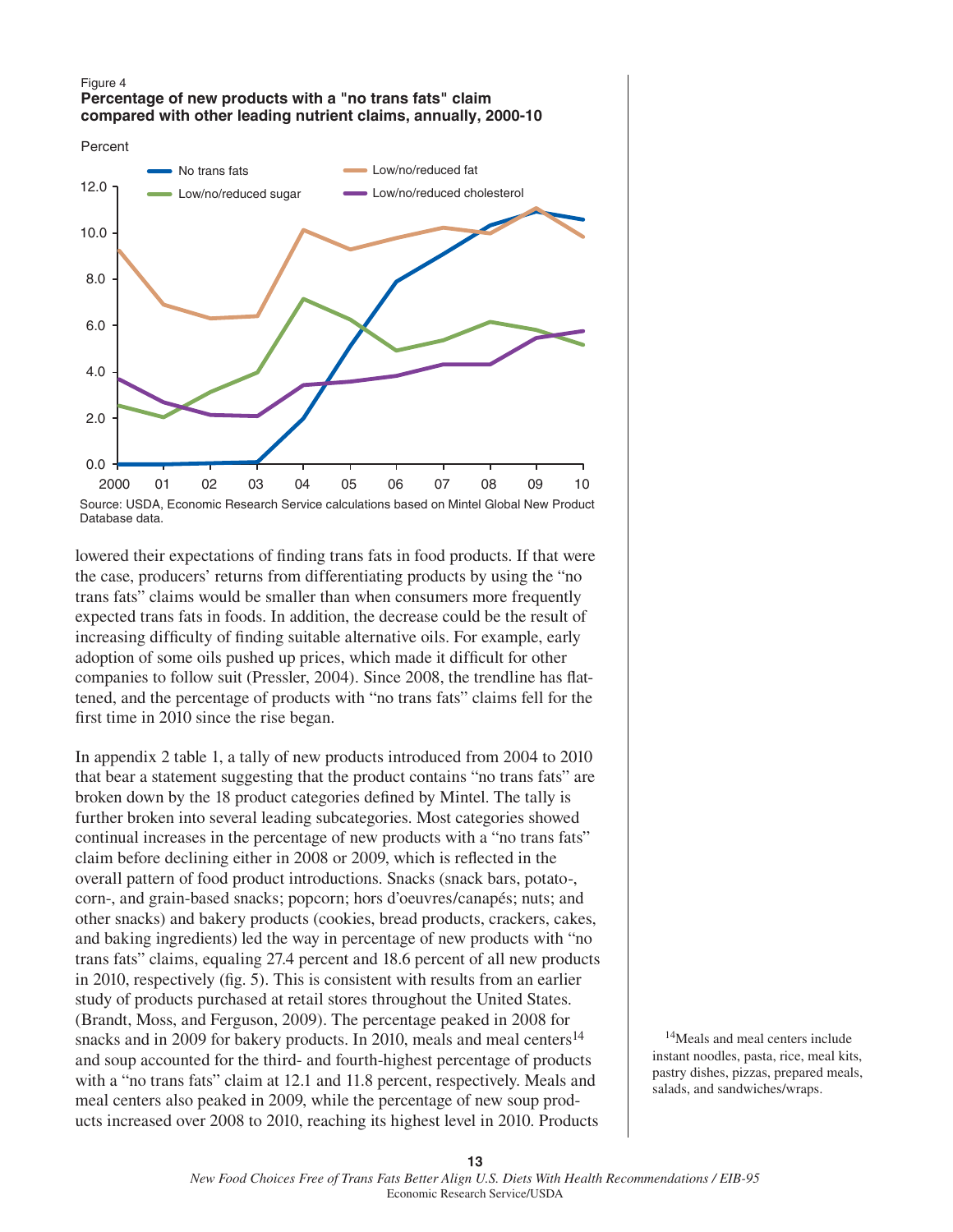#### Figure 5 **Percentage of new products with a "no trans fats" claim, by product category, 2004-10**



Meals and meal centers = instant noodles, pasta, rice, meal kits, pastry dishes, pizzas, prepared meals, salads, and sandwiches/wraps. Source: USDA, Economic Research Service calculations based on Mintel Global New Product Database data.

with a "no trans fats" claim were relatively less important for sweeteners and sugar, fruit and vegetables, nonalcoholic beverages, and chocolate confectionery products, accounting for less than 3 percent of all new products introduced in these categories in 2010.

Several of the leading subcategories showed a higher propensity to make a "no trans fats" claim in 2004-10 (see appendix 2 table 1). For example, margarine and other blends with a "no trans fats" claim accounted for 53.1 percent of all products introduced in the category. Other subcategories with a high percentage of new products carrying a "no trans fats" claim included potato (46.1) and corn (40.3) snacks, nut spreads (e.g., peanut butter) (33.2), wheat snacks  $(31.2)$ , crackers  $(27.1)$ , bread  $(25.5)$ , and popcorn  $(24.4)$ . Most of these categories were important sources of trans fatty acids in the U.S. diet (Unnevehr and Jagmanaite, 2008), which suggests that incentives may have been greater for making a "no trans fats" claim for these products. For the remaining subcategories, the percentage of products making a "no trans fats" claim varied from 1.3 percent for Other sweet spreads to 17.1 percent for sandwiches/wraps. Cakes and pastries, which are more difficult to reformulate by substituting for partially hydrogenated oils, showed larger percentage point increases in "no trans fats" claims after the nutrition labeling deadline in 2006 (Unnevehr and Jagmanaite, 2008).

Appendix 2 table 2 shows the percentage of all new "no trans fats" claims accounted for by the various food and beverage categories from 2004 to 2010. Snacks and bakery products were by far the leading product categories, accounting for nearly 55 percent of all "no trans fats" claims in 2010 (fig. 6). These results are consistent with findings of Unnevehr and Jagmanaite (2008). Meals and meal centers and processed fish, meat, and egg products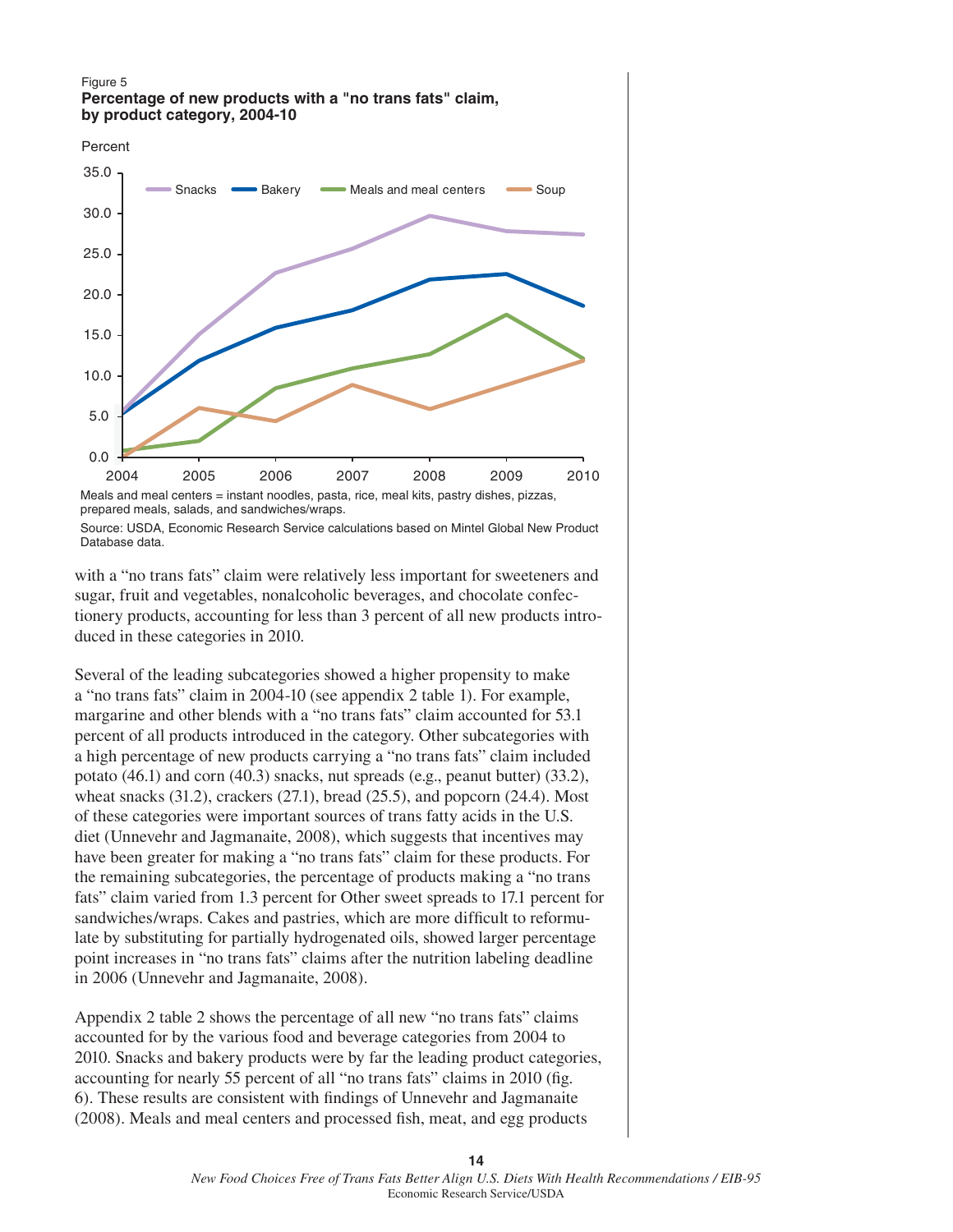#### Figure 6

**Percentage of all new food product introductions with a "no trans fats" claim accounted for by select product categories, 2004 and 2010**



Meals and meal centers = instant noodles, pasta, rice, meal kits, pastry dishes, pizzas, prepared meals, salads, and sandwiches/wraps.

Source: USDA, Economic Research Service calculations based on Mintel Global New Product Database data.

ranked third and fourth, accounting for 7.5 percent and 7.4 percent of "no trans fats" claims, respectively.

Five of the 18 categories accounted for a smaller percentage of new "no trans fats" claims in 2010 compared with 2004. The reduction in the percentage of "no trans fats" claims accounted for by bakery products is especially notable, falling from 41.3 percent to 25.5 percent, with most of the reduction coming in 2005.15 Product categories that accounted for a larger share over time included meals and meal centers, sauces and seasonings, and side dishes.

<sup>15</sup>For food and beverage products introduced in the United States, there were 208 total trans fats claims in 2004 and 1,069 in 2010.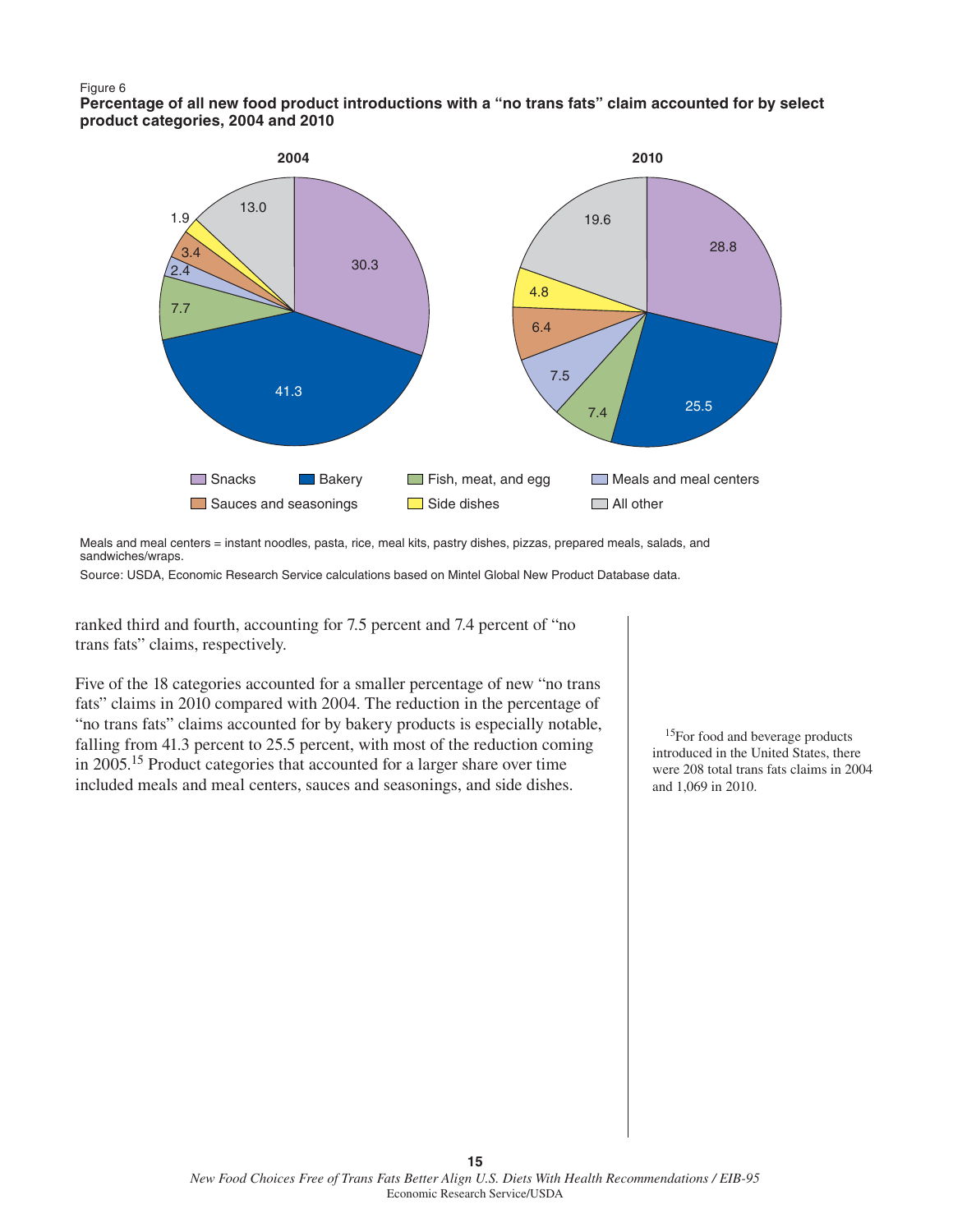# **Is There a Relationship Between Trans Fats Content and "No Trans Fats" Claims?**

As long as consumers want to avoid trans fats, the best situation for a food manufacturer would be one in which the manufacturer has a food that is free of trans fats and all competitive products are high in trans fats. When a manufacturer can offer consumers relatively large reductions in trans fats intake, consumers will have more difficulty trading off health concerns against taste; the demand for the trans fats-free product is more likely to rise than in the case of less difference in trans fats content. Then, we would expect the trans fats-free food to be advertised as such; the "no trans fats" claim might offer a manufacturer the ability to differentiate a product from all others, taking market share from competitors. Generally, one might expect to see a greater frequency of "no trans fats" claims among qualifying products when product categories are generally higher in trans fats (see box, "New Product Introductions That Qualify for a "No Trans Fats" Claim on the Package").

As part of their analysis of food company efforts to reduce trans fats, Unnevehr and Jagmanaite (2008) matched new food product introduction categories claiming "no trans fats" to product categories that are major dietary sources of trans fats. They found that most of the "no trans fats" claims were concentrated in foods that are components of Mintel's snacks

### **New Product Introductions That Qualify for a "No Trans Fats" Claim on the Package**

To quantify the number of new product introductions that are considered to qualify for a "no trans fats" claim on the product package, we include three categories of new products:

- products that declare 0 trans fats in the Nutrition Facts panel.
- those that declare less than 0.5 grams per serving of trans fats in the Nutrition Facts panel.
- products that do not make a declaration about trans fats in the Nutrition Facts panel (FDA, 2010a).

In 1990, Congress amended the Food, Drug and Cosmetic Act of 1938 by enacting the Nutrition Labeling and Education Act, which authorized the U.S. Food and Drug Administration (FDA) to regulate nutrition labeling and disclosure statements on product packaging. USDA's Food Safety and Inspection Service (FSIS) established nutrition labeling regulations for processed meat products consistent with those issued by FDA. Thus, the mechanical way we are filtering data may not in every case yield answers equivalent to results of FDA's or FSIS's judgment. That is, the agencies may consider "no trans fats" claims on some products that we consider to qualify for the claim to be in violation of these regulations. Thus far, FDA challenges to claims about trans fats have been limited to warning letters distributed to five food manufacturers. In each case, FDA ruled that the front panel showed that the product had no trans fat, but failed to disclose to consumers that the product had significant levels of saturated fat and total fat (FDA, 2010b).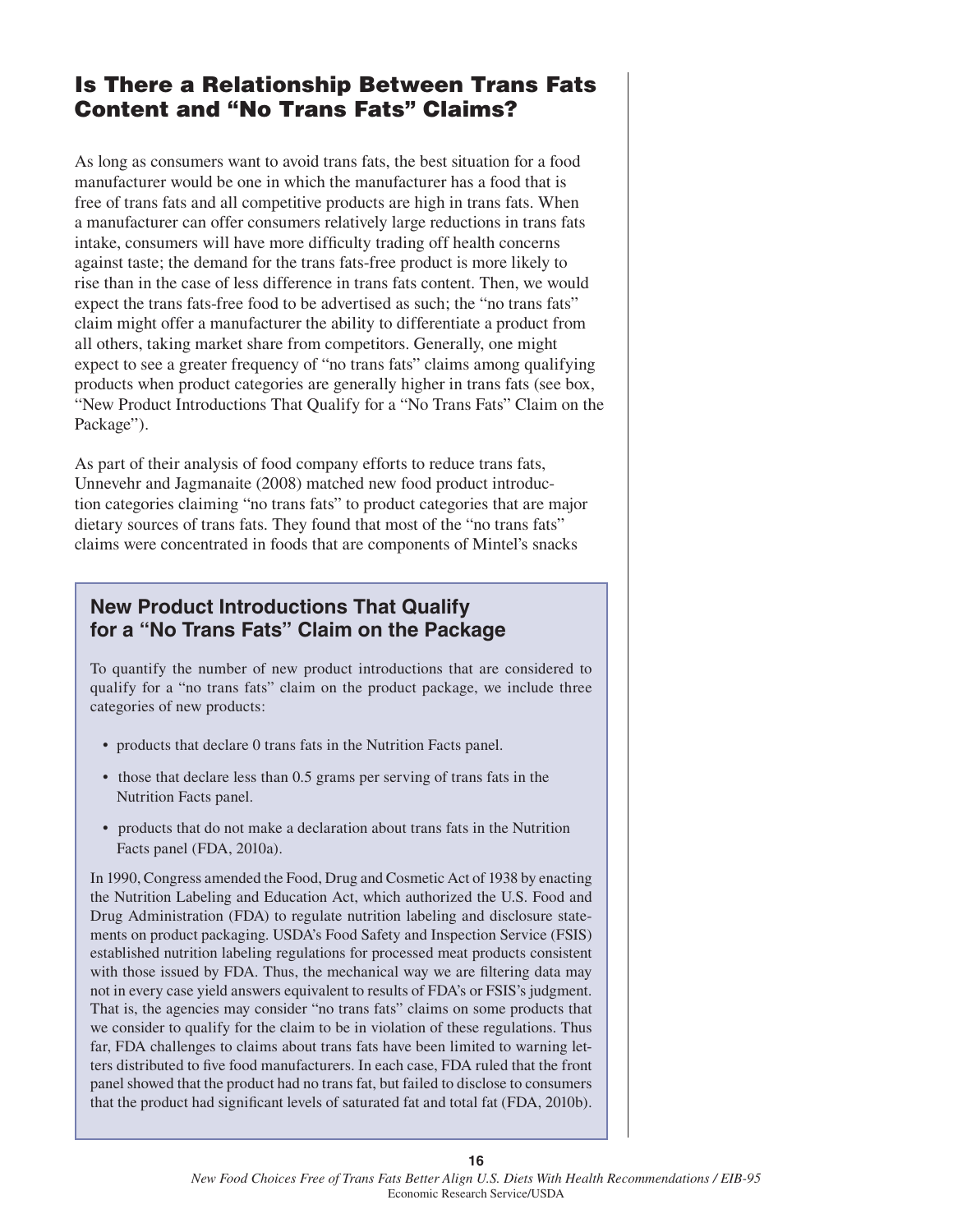and bakery product categories. While most of the trans fats consumed come from bakery products and margarine, they found a smaller percentage of products with "no trans fats" claims in these categories. In comparison, this study covers data from more recent years, and covers a wider array of foods. No clear relationship between trans fats content and "no trans fats" claims emerges from the Mintel data (fig. 7). For example, products in the meals and meal centers category contain 0.21 grams per serving of trans fats on average, while snacks contain 0.08 grams per serving. Yet, 28 percent of foods in the snacks category that are eligible for a "no trans fats" claim made the claim, while 13 percent of qualified meals and meal centers items made a "no trans fats" claim. In only two categories, snacks and bakery items, did the percentage of qualified products that made a "no trans fats" claim exceed 13 percent.

Most categories contain less than 0.05 grams per serving of trans fats on average, so a "no trans fats" claim may not be an important selling point for these products. However, three categories, baby food, breakfast cereal, and sweet spreads, are almost free of trans fats, yet at least 10 percent of new qualified products are labeled as containing no trans fats. A common feature of these three categories is that they are popular among children. Baby food is particularly striking because, from 2005 to 2010, there was not a single product introduced containing trans fats. The media attention given to trans fats may have provided food companies in these categories with a marketing opportunity for informing concerned parents.

#### Figure 7

### **Average trans fats content and percentage of qualified products with a "no trans fats" claim, by product category, 2005-10**



Meals and meal centers = instant noodles, pasta, rice, meal kits, pastry dishes, pizzas, prepared meals, salads, and sandwiches/wraps.

Source: USDA, Economic Research Service calculations based on Mintel Global New Product Database data.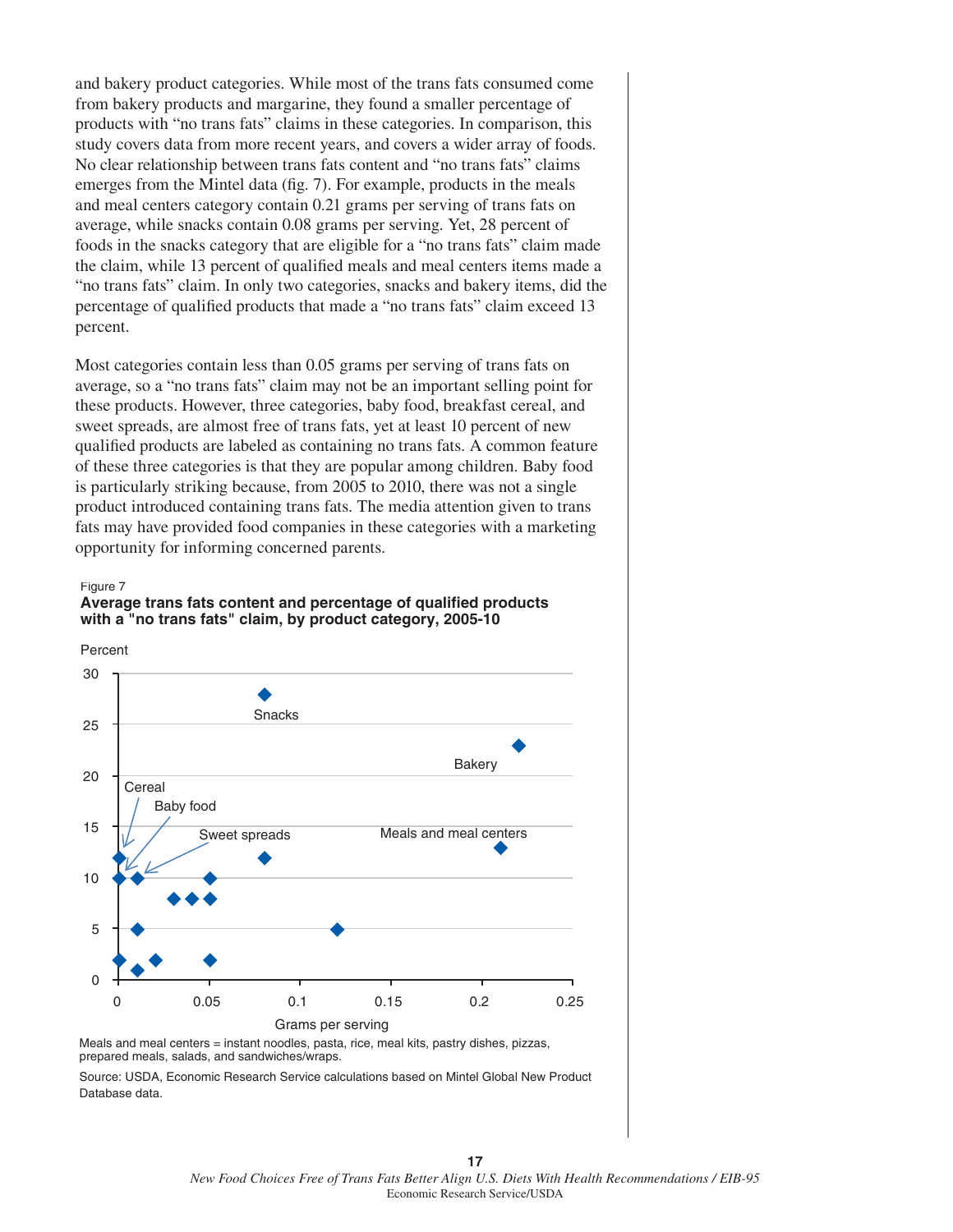# **Does a "No Trans Fats" Claim Influence New Product Success in the Marketplace?**

For new products with a "no trans fats" claim to lead to improvements in consumers' diets, the new products must be purchased and consumed, replacing older products that contain large quantities of trans fats. Two problems make it difficult to measure the extent of these improvements. First, data are currently available for new product introductions, but not for old products that exit the market. Second, most new product introductions fail. Most do not reach many stores, and most are only offered for sale for a short time. Further, data offers only a limited view of sales of new product introductions. SymphonyIRI Group tracks the sales of a new product if the product is present in at least 1 percent of the stores in its sample.<sup>16</sup>

We use the fact that the data is censored in this way to indicate whether a product is being purchased and consumed. If a new product passes the 1-percent threshold, we will term the product to be "successful." Here, the "1 percent of stores" threshold is treated as an indicator that can be used to gauge whether diets are improving or not. With such an indicator, we can examine whether new products that are free of trans fats are more likely to be successful in the market than products containing trans fats. We can examine whether a "no trans fats" label is associated with market success. Of course, the indicator is not perfect as it excludes from consideration products that exit the market as well as the numerous products that do not cross the threshold.

Table 2 shows the percentage of successful new products with and without trans fats. For example, 29 percent of new products in the snack category without trans fats were successful, while 17 percent of new products in the snack category with trans fats were successful. The trans fats-free products were more successful in 9 of the 16 categories in which comparisons are possible.17 Products with trans fats were more successful in fruits and vegetables, meals and meal centers, side dishes, sweet spreads, gum and confectionary. In the categories bakery and savory spreads, the products with and without trans fats had the same success rates.

Table 3 compares the success rates of trans fats-free products that advertise this fact on the front of the package ("claimers") and trans fats-free products that do not advertise this fact ("nonclaimers"). For example, 32 percent of "claimers" in the bakery category were successful, while only 22 percent of "nonclaimers" were successful. "Claimers" were more successful than "nonclaimers" in all but four categories: dairy; fruits, vegetables; nonalcoholic beverages; and sweeteners, sugar. Except for dairy, in these categories only a relatively small percentage of new products made "no trans fats" claims. The degree to which the success rate of "claimers" exceeds that of "nonclaimers" is especially notable in the baby food and breakfast cereal categories. One possible explanation for the greater success of products in these two categories is that when it comes to foods consumed by children, parents make distinctly different food choices. Parents' concerns about their children's nutrition might make them especially sensitive to health claims for these categories (see figure 7). Other evidence supports this claim, for example, Schor et al. (2010) find that parents are more likely to use front-of-the-package claims when shopping for their children. In general,

16SymphonyIRI tracks sales from 34,000 stores on a weekly basis across the grocery, drug, mass merchandiser, and convenience channels in the United States. If a product is present in 1,000 stores  $(1,000/34,000 = 2.9$  percent of stores), then it is considered successful. If a product is present in only 200 stores  $(200/34,000 = 0.6$  percent of stores), then it is considered unsuccessful.

<sup>17</sup>There were no new product introductions in the categories baby food and sweeteners, making the comparison impossible for these categories.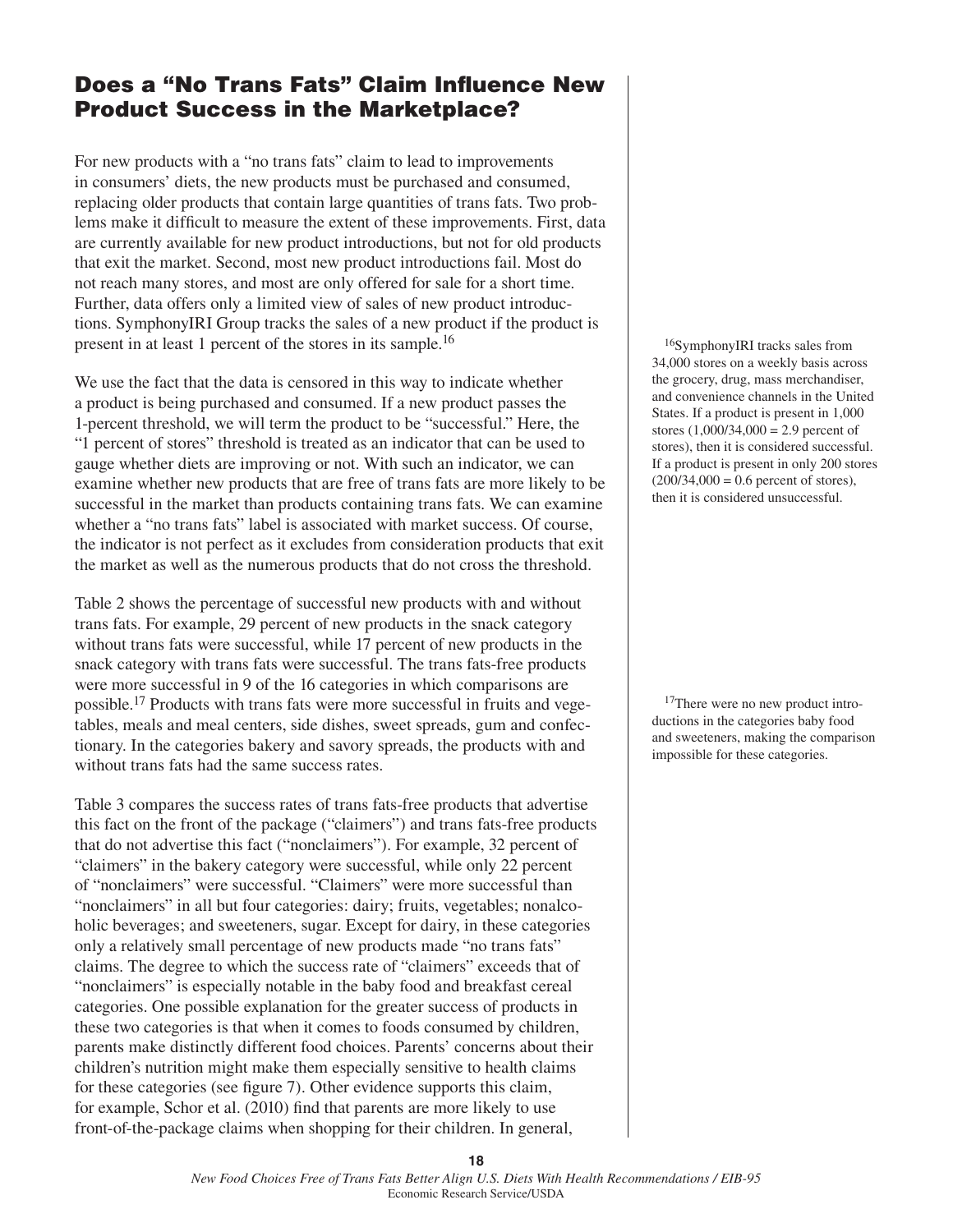| Table 2 |                                                                    |  |  |
|---------|--------------------------------------------------------------------|--|--|
|         | Success rates of the products with and without trans fats, 2006-10 |  |  |

|                                           | <b>Products</b><br>with trans | Products<br>without trans                   | Share of<br>products with |
|-------------------------------------------|-------------------------------|---------------------------------------------|---------------------------|
|                                           | fats                          | trans fats                                  |                           |
| Category                                  |                               | Success rates <sup>1</sup>                  |                           |
|                                           |                               | ---------------Percent--------------------- |                           |
| Baby food                                 | na                            | 39.0                                        | 0.0                       |
| <b>Bakery</b>                             | 23.9                          | 24.3                                        | 15.0                      |
| <b>Breakfast cereals</b>                  | 0.0                           | 22.2                                        | 0.6                       |
| Chocolate confectionery                   | 24.4                          | 29.7                                        | 3.2                       |
| Dairy                                     | 12.5                          | 19.8                                        | 3.4                       |
| Desserts, ice cream                       | 21.9                          | 30.3                                        | 8.9                       |
| Fruits, vegetables                        | 50.0                          | 15.5                                        | 0.3                       |
| Meals and meal centers                    | 31.8                          | 26.0                                        | 15.1                      |
| Nonalcoholic beverages                    | 0.0                           | 27.2                                        | 0.9                       |
| Processed fish, meat, and egg<br>products | 18.6                          | 20.8                                        | 7.5                       |
| Sauces, seasonings                        | 15.4                          | 18.0                                        | 0.6                       |
| Savory spreads                            | 20.0                          | 19.6                                        | 3.0                       |
| Side dishes                               | 26.2                          | 17.8                                        | 3.7                       |
| <b>Snacks</b>                             | 16.7                          | 29.3                                        | 4.1                       |
| Soup                                      | 15.2                          | 18.9                                        | 4.7                       |
| Sugar, gum confectionery                  | 31.7                          | 31.1                                        | 1.8                       |
| Sweet spreads                             | 25.0                          | 12.8                                        | 0.5                       |
| Sweeteners and sugar                      | na                            | 14.6                                        | 0.0                       |

<sup>1</sup>We define the product to be successful if it is sold in at least 1 percent of the stores tracked by IRI.

Meals and meal centers = instant noodles, pasta, rice, meal kits, pastry dishes, pizzas, prepared meals, salads, and sandwiches/wraps.

na = Shares cannot be calculated due to the absence of products with trans fats. Source: USDA, Economic Research Service calculations based on Mintel Global New Products Database data and SymphonyIRI Group data.

these findings indicate that the "no trans fats" claim could be a successful marketing strategy for highlighting the absence of this unhealthy nutrient.

Note that the comparison of population means should not imply causality, as doing so ignores the possibility that many other factors that we do not observe could be responsible for observed relative magnitudes. Unfortunately, without observing sales and prices consumers face for new product introductions, we cannot estimate regression demand models that would measure the effect of trans fats content and claims on sales. Thus, we report comparison of the means, and any associations found should be treated as only suggestive.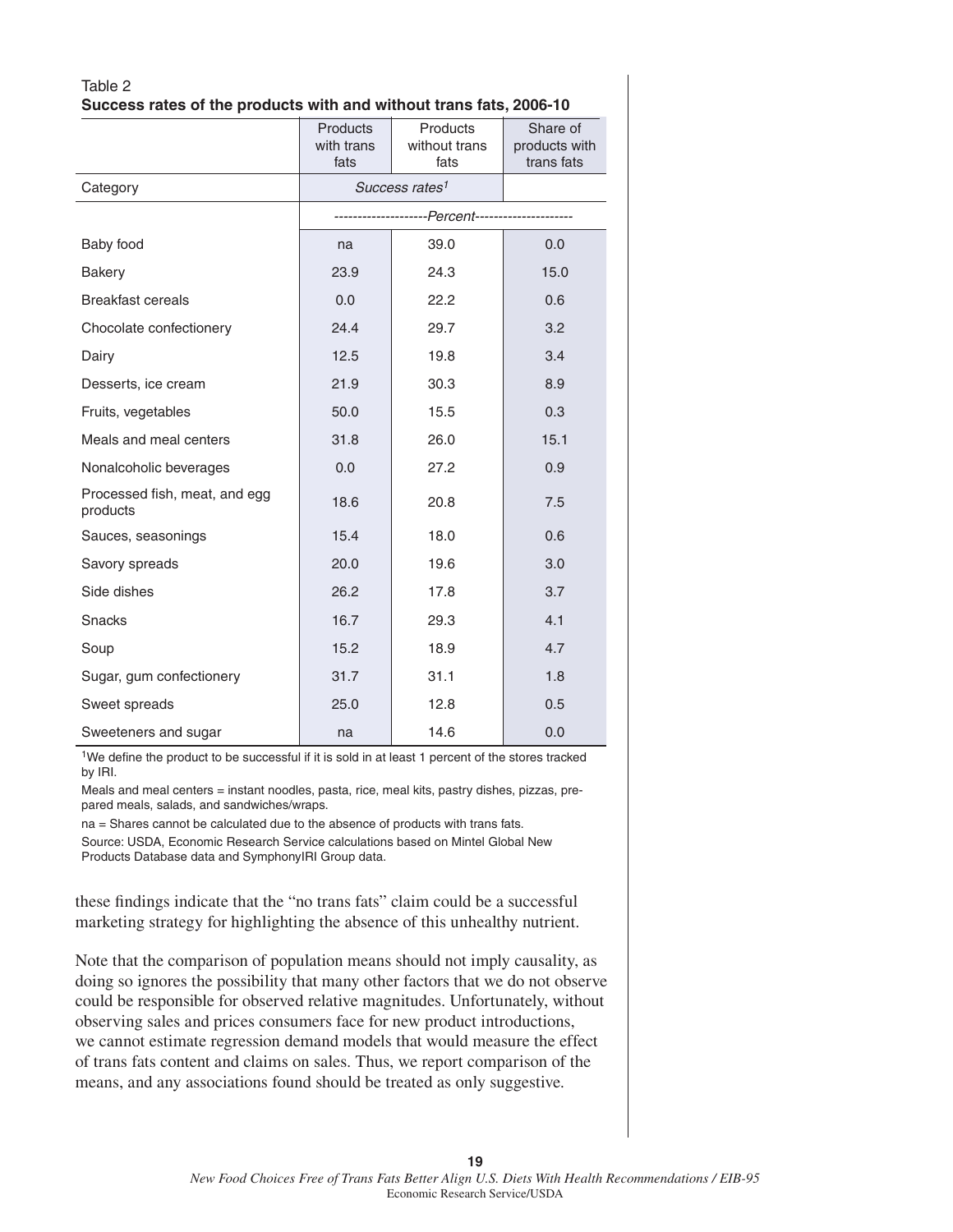### Table 3 **Percentage of new products containing no trans fats that are successful, with and without "no trans fats" labels, 2006-10**

|                                           | "No trans fats"<br>claimers | "No trans fats"<br>nonclaimers                  | Share of qualified<br>products with "no<br>trans fats" claim |
|-------------------------------------------|-----------------------------|-------------------------------------------------|--------------------------------------------------------------|
| Category                                  |                             | Success rates <sup>1</sup>                      |                                                              |
|                                           |                             | --------------------Percent-------------------- |                                                              |
| Baby food                                 | 60.9                        | 36.7                                            | 9.5                                                          |
| <b>Bakery</b>                             | 32.4                        | 21.9                                            | 23.1                                                         |
| <b>Breakfast cereals</b>                  | 38.2                        | 20.0                                            | 11.9                                                         |
| Chocolate confectionery                   | 41.8                        | 29.4                                            | 2.4                                                          |
| Dairy                                     | 18.5                        | 19.9                                            | 7.9                                                          |
| Desserts, ice cream                       | 35.7                        | 30.0                                            | 4.9                                                          |
| Fruits, vegetables                        | 6.1                         | 15.7                                            | 2.3                                                          |
| Meals and meal centers                    | 33.6                        | 24.8                                            | 13.4                                                         |
| Nonalcoholic beverages                    | 12.5                        | 27.4                                            | 1.5                                                          |
| Processed fish, meat, and egg<br>products | 31.7                        | 19.3                                            | 12.0                                                         |
| Sauces, seasonings                        | 25.6                        | 17.6                                            | 4.8                                                          |
| Savory spreads                            | 43.2                        | 17.6                                            | 7.6                                                          |
| Side dishes                               | 23.6                        | 17.2                                            | 10.2                                                         |
| <b>Snacks</b>                             | 37.1                        | 26.4                                            | 27.5                                                         |
| Soup                                      | 30.4                        | 17.9                                            | 8.4                                                          |
| Sugar, gum confectionery                  | 35.7                        | 31.0                                            | 1.9                                                          |
| Sweet spreads                             | 26.3                        | 11.4                                            | 9.6                                                          |
| Sweeteners, sugar                         | 0.0                         | 15.0                                            | 2.4                                                          |

 $1$ We define the product to be successful if it is sold in at least 1 percent of the stores tracked by IRI.

Meals and meal centers = instant noodles, pasta, rice, meal kits, pastry dishes, pizzas, prepared meals, salads, and sandwiches/wraps.

Source: USDA, Economic Research Service calculations based on Mintel Global New Products Database data and SymphonyIRI Group data.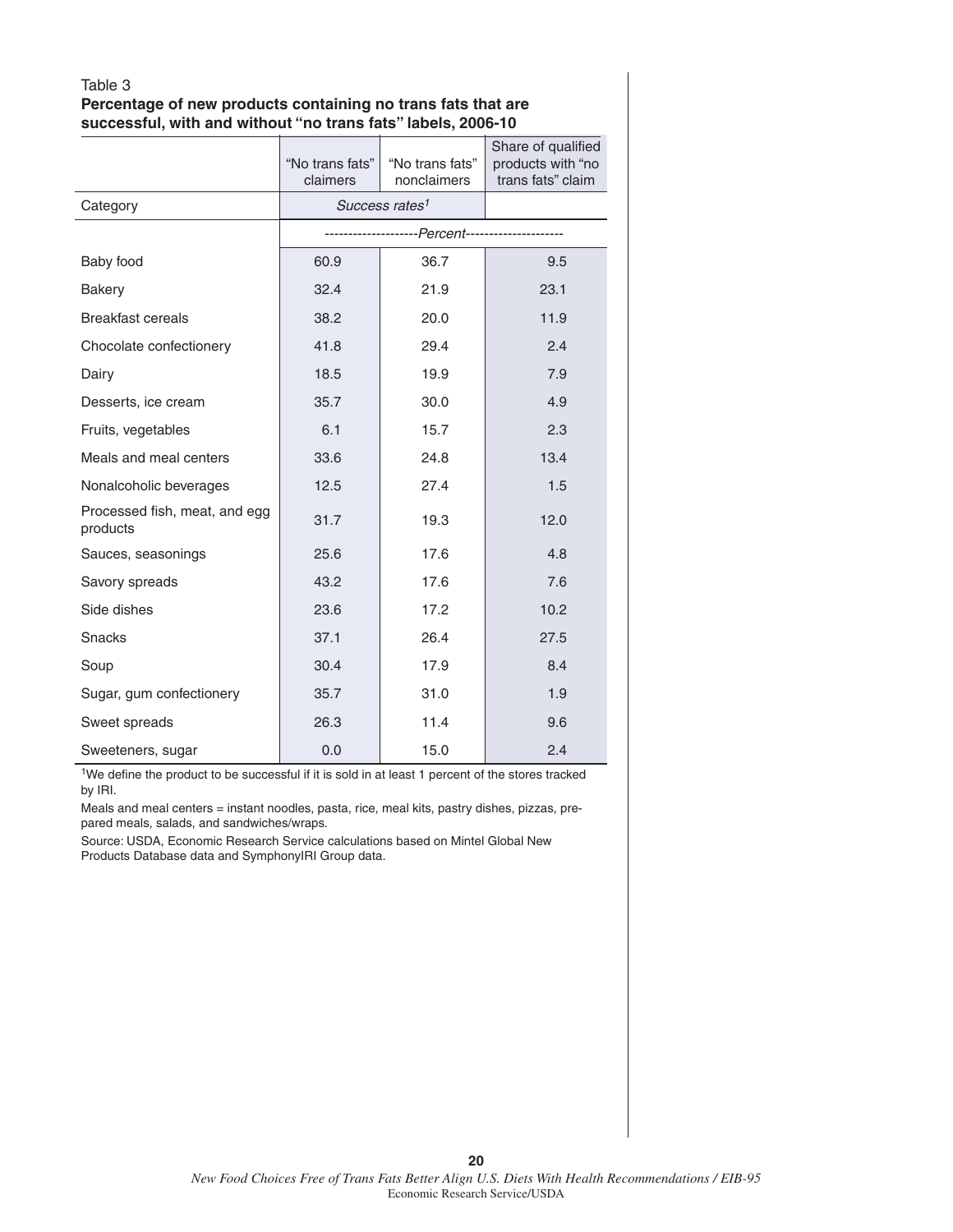### **Are New Products With a "No Trans Fats" Claim Less Healthy?**

It is conceivable that consumers are purchasing new products with lower levels of trans fats at the expense of beneficial nutrients or with higher levels of other undesired nutrients. Some have suggested that products reformulated to reduce trans fats content to qualify for a claim would include higher levels of unhealthy nutrients such as sugar, saturated fat, or sodium (Nestle and Ludwig, 2010; Colby et al., 2010; Silverglade and Heller, 2010). Unnevehr and Jagmanaite (2008) demonstrate that the substitution of trans fats with saturated fats in product reformulations varies by product category, depending on the technical capability of using healthier oil alternatives.

In table 4, we examine the nutritional profiles of products with and without trans fats. Products reformulated to reduce trans fats content may be compensated by an increase in saturated fat to preserve the taste of the product. However, we find that in all categories except sweet spreads, the products with trans fats have more saturated fats and more calories than the products without trans fats. This finding is consistent with that of Mozaffarian, Jacobson, and Greenstein (2010) who found that among major brand-name U.S. supermarket products reformulated to reduce their trans fats content, 52 of 58 ended up with lower levels of both trans fats and saturated fats. Producers could compensate for the reduction in trans fats with increases in sodium and sugar. We find that in all categories in which comparisons are possible, new products with trans fats have more sodium per serving size, while no clear pattern appears in the amount of sugar. This suggests that if the labeling regulations led companies to reformulate products to reduce trans fats, they did not compensate with higher levels of saturated fats, sodium, or calories.

In table 5 we compare the nutritional profile of "claimers" and "nonclaimers." Differences between claimers and nonclaimers vary by nutrient. Nonclaimers in 11 of the 18 product categories have fewer calories and less sodium than claimers. On the other hand, claimers have less sugar in 13 categories. Categories with less saturated fat were roughly evenly split between claimers with nine categories and nonclaimers with eight categories. So, we cannot generalize about the healthfulness of new "no trans fats" products that make the claim versus those that do not, since it depends on the nutrient.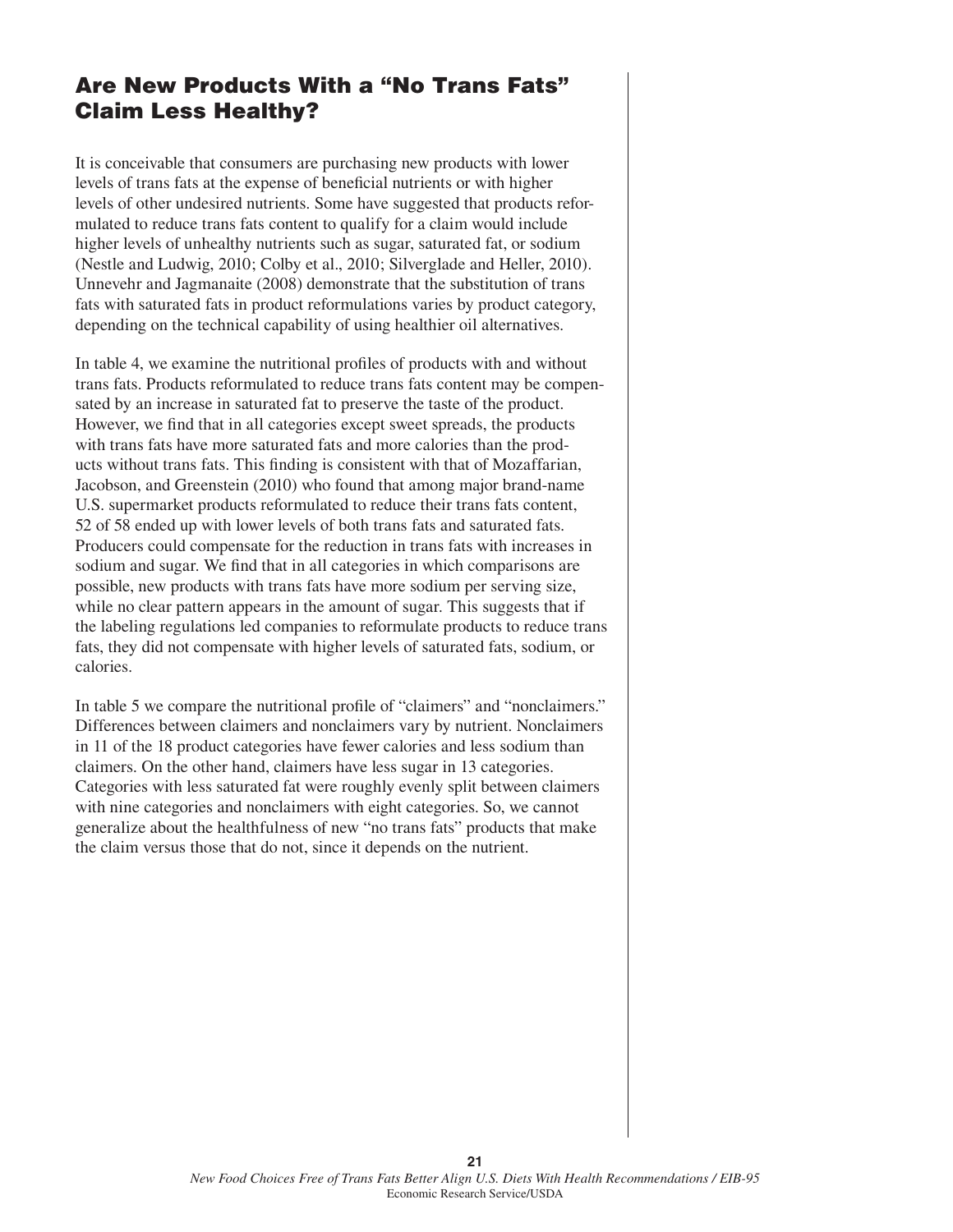### Table 4 Nutritional profile of new products containing no trans fats compared with those containing trans fats, **2006-101**

|                                           | With trans fats |       |                   | Without trans fats |          |       |            |                  |
|-------------------------------------------|-----------------|-------|-------------------|--------------------|----------|-------|------------|------------------|
| Category                                  | Calories        | Sugar | Sodium            | Saturated<br>fat   | Calories | Sugar | Sodium     | Saturated<br>fat |
|                                           |                 | Grams | <b>Milligrams</b> | Grams              |          | Grams | Milligrams | Grams            |
| Baby food                                 | na              | na    | na                | na                 | 77       | 6.3   | 48.9       | 0.5              |
| Bakery                                    | 193.5           | 13.9  | 192.2             | 3.0                | 149.6    | 9.2   | 171.2      | 2.0              |
| <b>Breakfast cereals</b>                  | 245.0           | 17.3  | 213.8             | 1.1                | 148.9    | 9.5   | 142.0      | 0.3              |
| Chocolate confectionery                   | 215.0           | 22.1  | 44.6              | 6.8                | 192.8    | 18.0  | 40.6       | 6.5              |
| Dairy                                     | 105.6           | 4.0   | 170.6             | 3.9                | 101.3    | 7.5   | 146.3      | 3.1              |
| Desserts, ice cream                       | 316.2           | 24.7  | 174.0             | 9.9                | 144.8    | 15.8  | 68.8       | 3.8              |
| Fruit, vegetables                         | 160.0           | 8.8   | 402.5             | 3.1                | 72.0     | 6.9   | 147.0      | 0.2              |
| Meals and meal centers                    | 354.9           | 4.6   | 839.5             | 6.6                | 278.0    | 5.1   | 673.8      | 3.7              |
| Nonalcoholic beverages                    | 131.2           | 20.0  | 122.1             | 1.2                | 82.9     | 17.9  | 54.6       | 0.7              |
| Processed fish, meat, and<br>egg products | 274.4           | 1.3   | 516.4             | 7.7                | 149.4    | 1.8   | 441.2      | 2.5              |
| Sauces, seasonings                        | 115.8           | 1.1   | 305.8             | 2.4                | 48.4     | 3.3   | 237.2      | 0.8              |
| Savory spreads                            | 63.9            | 0.9   | 176.4             | 1.4                | 57.8     | 1.4   | 171.7      | 1.3              |
| Side dishes                               | 210.5           | 2.5   | 480.6             | 3.3                | 183.3    | 2.0   | 268.9      | 1.0              |
| Snacks                                    | 176.8           | 3.9   | 331.9             | 3.0                | 145.8    | 6.1   | 183.1      | 1.7              |
| Soup                                      | 223.9           | 4.3   | 795.3             | 6.7                | 119.4    | 3.3   | 691.4      | 1.5              |
| Sugar, gum confectionery                  | 145.8           | 17.9  | 57.4              | 1.6                | 95.4     | 15.7  | 22.7       | 0.9              |
| Sweet spreads                             | 97.5            | 9.0   | 67.5              | 1.2                | 105.7    | 13.7  | 35.6       | 1.4              |
| Sweeteners, sugar                         | na              | na    | na                | na                 | 14.9     | 4.4   | 0.4        | 0.0              |

<sup>1</sup>Table contains average nutrient content per serving size of products containing no trans fats (for both "claimers" and "nonclaimers") and the nutrient content of products containing trans fats. For baby food and sweeteners, there were no products with trans fats introduced in the period studied.

Meals and meal centers = instant noodles, pasta, rice, meal kits, pastry dishes, pizzas, prepared meals, salads, and sandwiches/wraps. na = No new products containing trans fats.

Source: USDA, Economic Research Service calculations based on Mintel Global New Products Database data.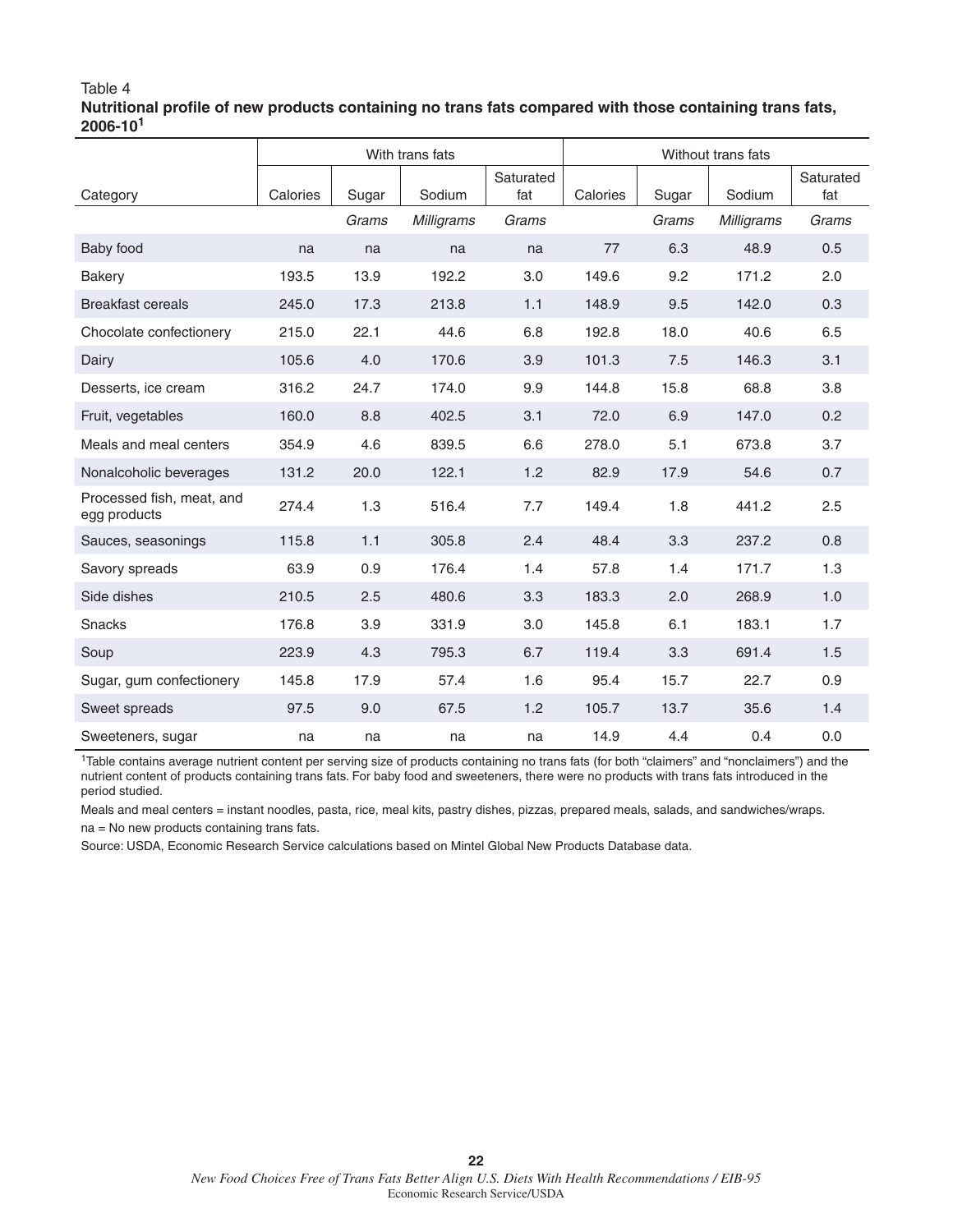### Table 5 Nutritional profile of new trans fat-free products with and without front-of-the-package claim about trans **fats, 2006-10<sup>1</sup>**

|                                           | Claimers |       |                   |                  | <b>Nonclaimers</b> |       |            |                  |  |
|-------------------------------------------|----------|-------|-------------------|------------------|--------------------|-------|------------|------------------|--|
| Category                                  | Calories | Sugar | Sodium            | Saturated<br>fat | Calories           | Sugar | Sodium     | Saturated<br>fat |  |
|                                           |          | Grams | <b>Milligrams</b> | Grams            |                    | Grams | Milligrams | Grams            |  |
| Baby food                                 | 65.9     | 3.0   | 50.8              | 0.2              | 78.2               | 6.7   | 48.7       | 0.6              |  |
| <b>Bakery</b>                             | 143.2    | 7.3   | 184.6             | 1.6              | 151.6              | 9.8   | 167.2      | 2.2              |  |
| <b>Breakfast cereals</b>                  | 159.0    | 8.7   | 124.5             | 0.5              | 147.4              | 9.6   | 144.5      | 0.3              |  |
| Chocolate confectionery                   | 169.6    | 13.4  | 39.1              | 5.0              | 193.4              | 18.1  | 40.6       | 6.5              |  |
| Dairy                                     | 76.2     | 4.6   | 116.5             | 1.9              | 103.4              | 7.7   | 148.9      | 3.2              |  |
| Desserts, ice cream                       | 160.9    | 14.9  | 91.5              | 4.3              | 144.1              | 15.9  | 67.7       | 3.7              |  |
| Fruit, vegetables                         | 79.0     | 7.1   | 161.9             | 0.4              | 71.8               | 6.9   | 146.6      | 0.2              |  |
| Meals and meal centers                    | 278.8    | 5.3   | 644.6             | 3.7              | 277.8              | 5.1   | 678.8      | 3.7              |  |
| Nonalcoholic beverages                    | 126.6    | 14.3  | 109.1             | 1.8              | 82.3               | 18.0  | 53.8       | 0.6              |  |
| Processed fish, meat, and<br>egg products | 165.4    | 2.0   | 458.3             | 2.0              | 147.2              | 1.8   | 438.8      | 2.6              |  |
| Sauces, seasonings                        | 66.3     | 2.6   | 166.5             | 1.1              | 47.5               | 3.4   | 240.9      | 0.7              |  |
| Savory spreads                            | 62.8     | 1.6   | 147.0             | 1.0              | 57.3               | 1.4   | 174.0      | 1.3              |  |
| Side dishes                               | 179.7    | 1.9   | 327.0             | 1.1              | 183.7              | 2.0   | 261.8      | 0.9              |  |
| <b>Snacks</b>                             | 142.8    | 4.0   | 193.0             | 1.5              | 147.1              | 6.9   | 179.4      | 1.8              |  |
| Soup                                      | 131.5    | 3.4   | 715.7             | 1.7              | 118.2              | 3.3   | 689.0      | 1.4              |  |
| Sugar, gum confectionery                  | 120.9    | 20.0  | 23.1              | 0.4              | 94.9               | 15.7  | 22.7       | 0.9              |  |
| Sweet spreads                             | 175.7    | 5.0   | 77.6              | 2.4              | 98.6               | 14.5  | 31.3       | 1.2              |  |
| Sweeteners, sugar                         | 30.0     | 29.0  | 0.0               | 0.0              | 14.5               | 4.2   | 0.4        | 0.0              |  |

<sup>1</sup>Table contains average nutrient content per serving size of products containing no trans fats (for both "claimers" and "nonclaimers") and the nutrient content of products containing trans fats. For baby food and sweeteners, there were no products with trans fats introduced in the period studied.

Meals and meal centers = instant noodles, pasta, rice, meal kits, pastry dishes, pizzas, prepared meals, salads, and sandwiches/wraps. Source: USDA, Economic Research Service calculations based on Mintel Global New Products Database data.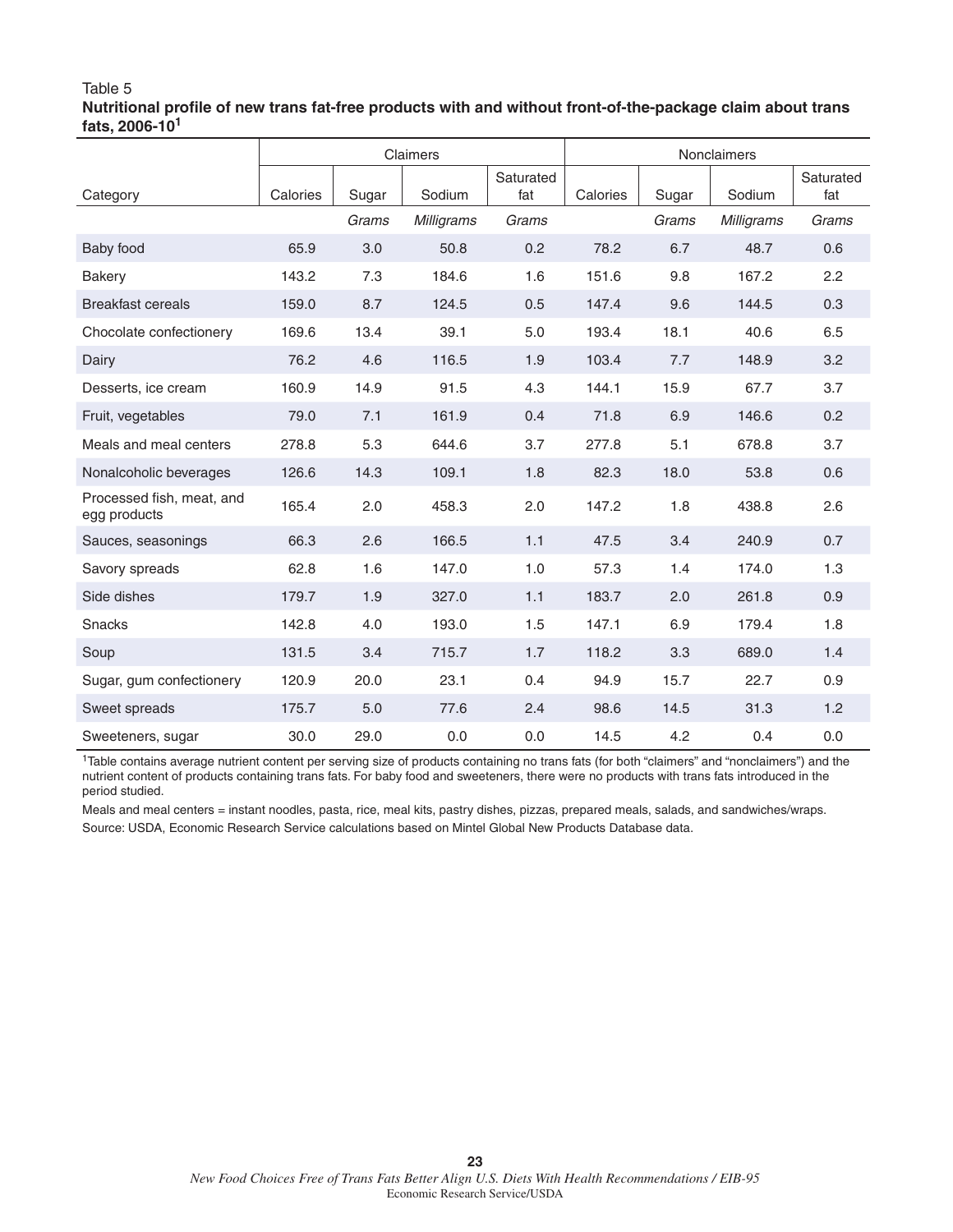# **Conclusions**

There was a marked reduction in the trans fats content of new products containing trans fats from 2005 to 2010. In this period, there were still some food products introduced that contained trans fats, but in the majority of the food categories, the products with trans fats were generally less successful. Surprisingly, even among the products free of trans fats, products carrying a "no trans fats" claim were more successful than products without such a claim. These results indicate that while consumers are trying to avoid products with trans fats, some consumers cannot fully utilize the information from the Nutrition Facts panel. These consumers rely on the front-of-thepackage claims. This is supported by previous research that consumers prefer simple presentation of nutritional information and many consumers find Nutrition Facts panels too complicated (Borra, 2006).

A policy that would require a front-of-the-package warning about the trans fats content might benefit consumers who do not use the Nutrition Facts panel. However, such a policy may not be necessary because, even in the absence of this policy, trans fats are gradually disappearing from the new product introductions and probably from the overall food supply. The tabulations presented here suggest that consumers have responded to the mandated label changes and to the information the food industry voluntarily supplied. That is, some dietary improvements were accomplished with a new disclosure requirement, and without resorting to more coercive policies such as a regulation that would forbid the inclusion of trans fats in food.

Conceivably, the reduction in trans fats could present a new challenge for public health authorities if this reduction were compensated by increases in saturated fat, sugar, calories, and sodium. On average, we did not find such compensation to be the case. From 2006 to 2010, the average amounts of calories, sodium, and saturated fat found in new products without trans fats were below amounts contained in new products with trans fats.

The goal of improving the quality of food supply can be approached by targeting one nutrient such as trans fat or by targeting the whole nutritional profile. For example, nutritional rating might be accomplished with the Guiding Stars<sup>TM</sup> and NuVal<sup>TM</sup> nutritional information systems adopted by some U.S. supermarkets. Our results suggest that targeting of one nutrient may not lead companies to compensate by increasing levels of undesirable nutrients, resulting in improvements in the overall nutritional profile.

We found that the nutritional profile of products free from trans fats that featured a "no trans fats" claim was similar to the products without such a claim. The higher market success rates of products making a "no trans fats" claim could indicate a "halo" effect, that consumers are expecting more from the labeled product than it delivers. However, even if such an effect exists, similar nutritional profiles of these two groups of food products indicates that producers are not (on average) taking advantage of consumers' confusion by selling products with large amounts of saturated fat, sodium and sugar under cover of a "no trans fats" claim.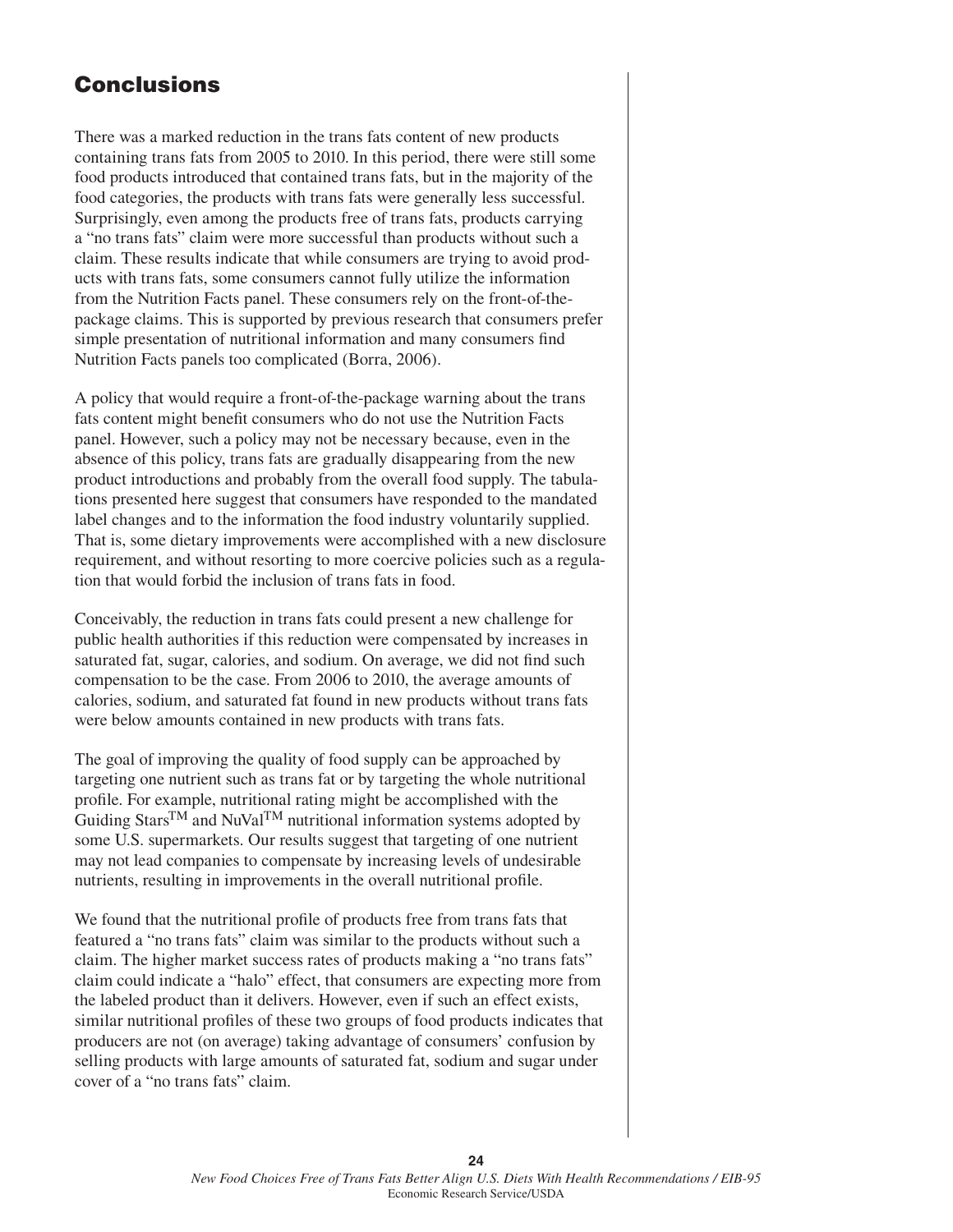Our conclusions have to be tempered by the limits imposed by data availability. One limitation of our study is the focus on products introduced into the marketplace, rather than the complete set of products available to consumers on store shelves. Further, new food product introductions point to ways food prepared and eaten at home is changing, but offer no insight into changes made to meals eaten in restaurants. Our evidence is consistent with the hypothesis that producers are trying to reduce the amounts of trans fats in foods intended for home consumption. They are introducing products largely free of trans fats. Whether this effort will result in a trans fats-free food supply depends on how quickly consumers switch to these new products—an important question that still remains unanswered.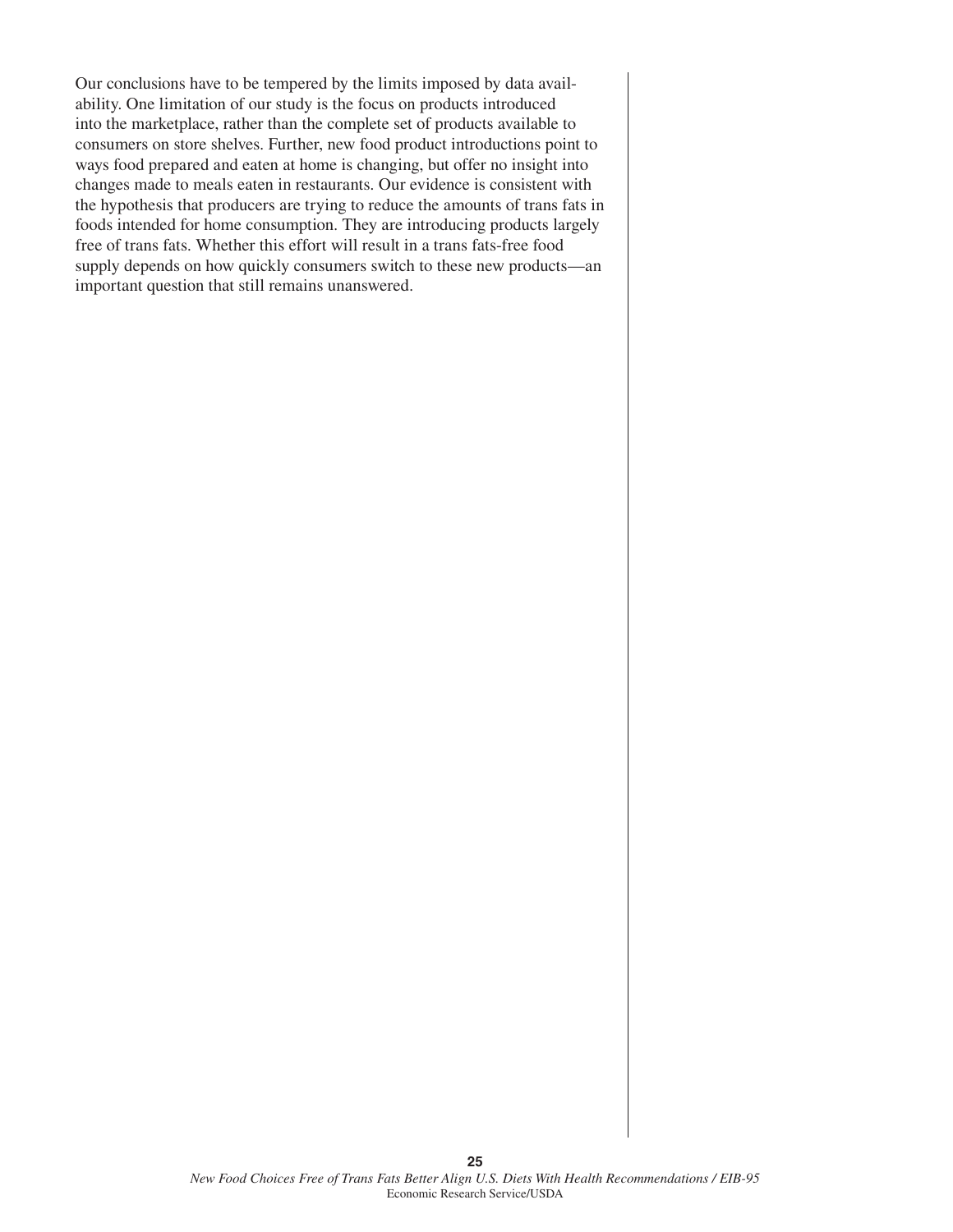# **References**

- Borra, Susan. 2006. "Consumer Perspectives on Food Labels," *American Journal of Clinical Nutrition* 83(5): 1235S.
- Brandt, Mary, Julie Moss, and Martine Ferguson. 2009. "The 2006-2007 Food Label and Package Survey (FLAPS): Nutrition Labeling, Trans Fat Labeling," *Journal of Food Composition and Analysis* 22(Supplement, December): S74-77.
- Chern, Wen .S., Edna T. Loehman, and Steven T. Yen. 1995. "Information, Health-Risk Beliefs, and the Demand for Fats and Oils," *Review of Economics and Statistics* 76(3, August): 555-64.
- Colby, Sarah, E., LuAnn Johnson, Angela Scheett, and Bonita Hoverson. 2010. "Nutrition Marketing on Food Labels," *Journal of Nutrition Education and Behavior* 42(2, March): 92-98.
- Covington & Burling LLP. 2010. "FDA Issues 17 Warning Letters As Part of an Enforcement Sweep Regarding Food Labels," *E-Alert Food & Drug*, March 4.
- Drichoutis, Andreas C., Panagiotis Lazaridis, and Rodolfo M. Nayga, Jr. 2006. "Consumers' Use of Nutritional Labels: A Review of Research Studies and Issues," *Academy of Marketing Science Review* 10(9). Available at: http://www.amsreview.org/articles/drichoutis09-2006.pdf/.
- Institute of Medicine, National Academy of Sciences. 2005. *Dietary Reference Intakes for Energy, Fat, Fatty Acids, Cholesterol, Protein, and Amino Acids (Macronutrients): A Report of the Panel on Macronutrients, Subcommittees on Upper Reference Levels of Nutrients and Interpretation and Uses of Dietary Reference Intakes, and the Standing Committee on the Scientific Evaluation of Dietary Reference Intakes. Washington, DC:* National Academy of Sciences Press.
- Kim, Sung-Yong, Rodolfo M. Nayga, Jr., and Oral Capps, Jr. 2000. "The Effect of Food Label Use on Nutrient Intakes: An Endogenous Switching Regression Analysis," *Journal of Agricultural and Resource Economics* 25(1): 215-31.
- Kozup, John, Scot Burton, and Elizabeth H. Creyer. 2006. "The Provision of Trans Fat Information and Its Interaction with Consumer Knowledge," *Journal of Consumer Affairs* 40(1, Summer): 163-76.
- Mozaffarian, Dariush, Michael F. Jacobson, and Julie S. Greenstein. 2010. "Food Reformulations to Reduce Trans Fatty Acids," *The New England Journal of Medicine* 362(May 27): 2037-39.
- Nestle, Marion, and David S. Ludwig. 2010. "Front-of-Package Food Labels: Public Health or Propaganda?" *Journal of the American Medical Association* 303(8): 771-72.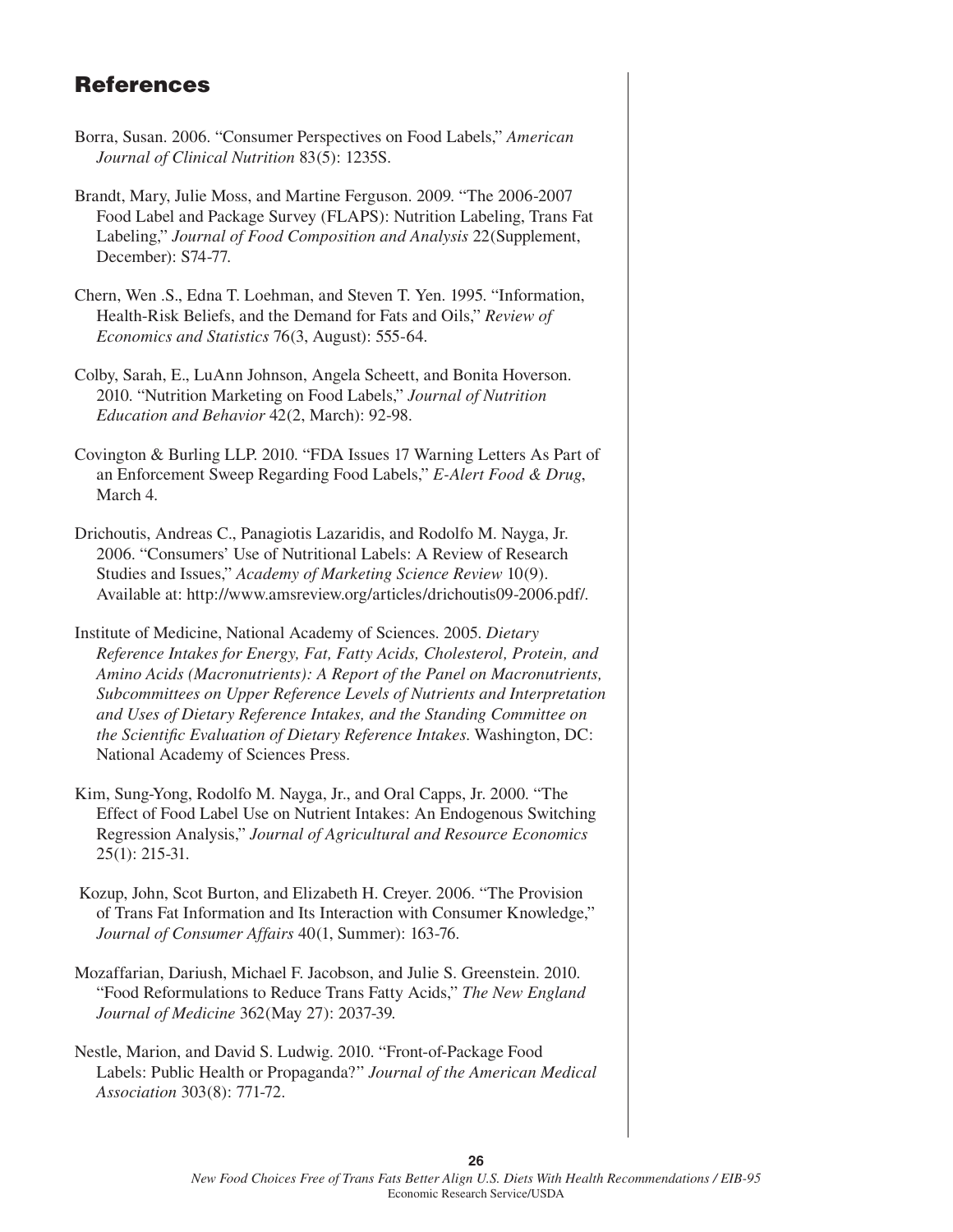- Office of Management and Budget. 2001. *OMB Encourages Lifesaving Actions by Regulators*, news release 2001-35. Available at: http://www. reginfo.gov/public/prompt/2001-35.html/.
- Office of Management and Budget. 2003. OIRA "prompt" letter. Accessed May 5, 2011, at: http://www.reginfo.gov/public/prompt/prompt\_ dietary\_052703.pdf/.
- Pomeranz, Jennifer L. 2011. "Front-of-Package Food and Beverage Labelling: New Directions for Research and Regulation," *American Journal of Preventive Medicine* 40(3): 382-85.
- Pressler, M.W. 2004. *Foodmakers Search for a New Fat ... Again*, Washingtonpost.com, August 31, 2004. Accessed May 2011 at: http:// www.washingtonpost.com/wp-dyn/articles/A47534-2004Aug30.html/.
- Schor, Danielle, Shelley Maniscalco, Michele M. Tuttle, Sarah Alligood, and Wendy Reinhardt Kapsak. 2010. "Nutrition Facts You Can't Miss: The Evolution of Front-of-Pack Labeling: Providing Consumers With Tools to Help Select Foods and Beverages to Encourage More Healthful Diets," *Nutrition Today* 45(1): 22-32.
- Silverglade, Bruce, and Ilene Ringel Heller. 2010. *Food Labeling Chaos: The Case for Reform*, Center for Science in the Public Interest, Washington, DC. Accessed Dec. 12, 2011, at: http://cspinet.org/new/pdf/food labeling chaos\_report.pdf/.
- Unnevehr, Laurian J., and Evalina Jagmanaite. 2008. "Getting Rid of Trans Fats in the U.S. Diet: Policies, Incentives, and Progress," *Food Policy* 33: 497-503.
- U.S. Department of Agriculture and U.S. Department of Health and Human Services. 2010. *Dietary Guidelines for Americans*, 2010. 7th Edition.
- U.S. Food and Drug Administration. 2010a. *Trans Fat Now Listed With Saturated Fat and Cholesterol on the Nutrition Facts Panel*. Updated March 3, 2004. Accessed June 30, 2011, at: http://www.fda.gov/food/ labellingnutrition/consumerinformation/ucm109832.htm/.
- U.S. Food and Drug Administration. 2010b. *Understanding Front-of-Package Violations: Why Warning Letters Are Sent to Industry*. Updated March 3, 2010. Accessed June 30, 2011, at: http://www.fda.gov/food/ labelingnutrition/ucm202784.htm/.
- Wansink, Brian, and Se-Bum Park. 2002. "Sensory Suggestiveness and Labeling: Do Soy Labels Bias Taste?" *Journal of Sensory Studies* 17(5): 483-91.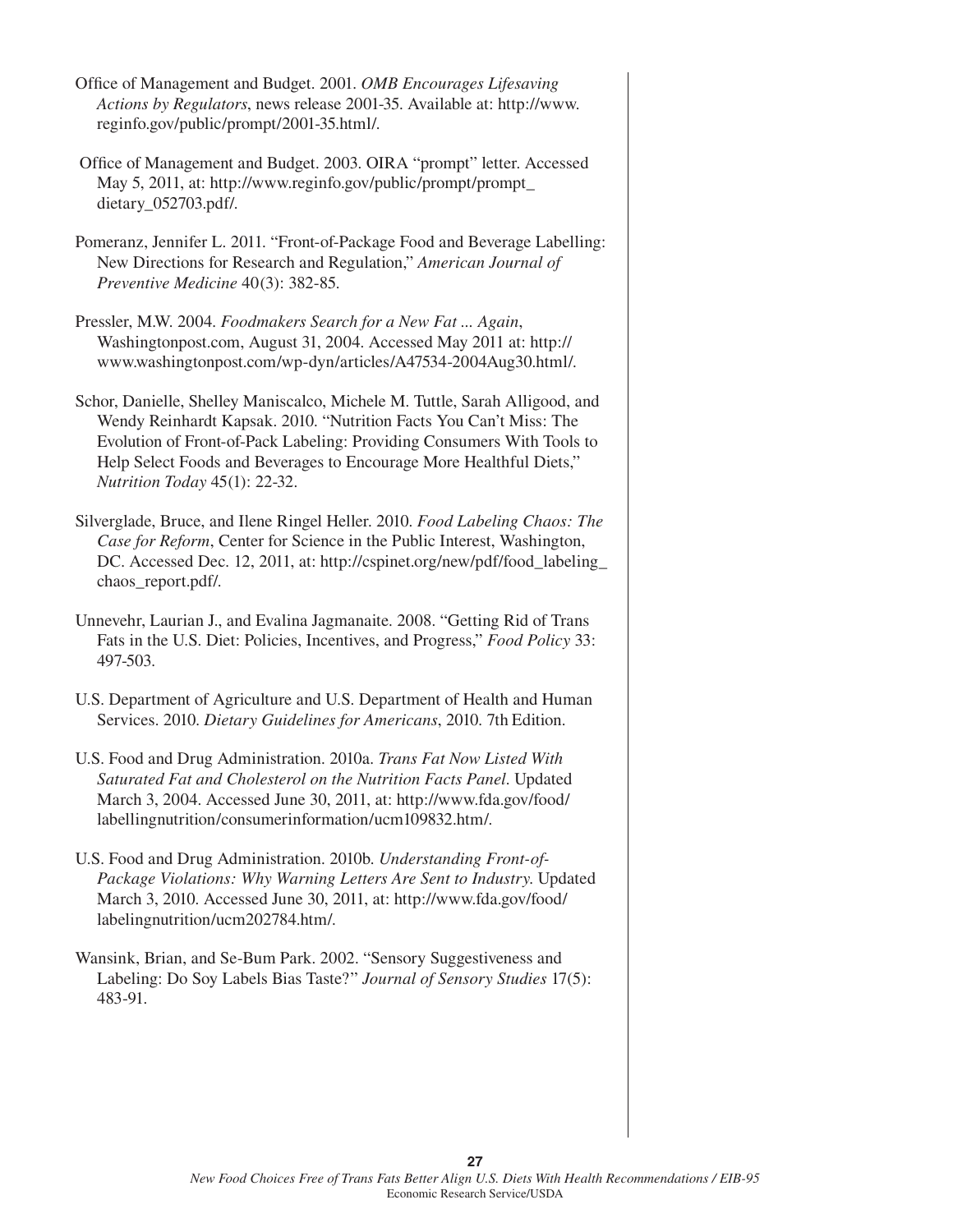# **Appendix 1—Mintel's Data Collection Procedure**

Mintel field associates identify new products and document over 80 product characteristics, including company, brand, ingredients, nutritional information, and claims (e.g., low/no/reduced claims, whole grain, added calcium, added fiber). Field associates are provided with a list of stores they are to target for new products, and they shop on a weekly basis. Distribution channels monitored include supermarkets, mass market, drug stores, natural food stores, convenience stores, club stores, specialty stores, mail order/Internet, and some direct-to-consumer. New products are shipped to the Mintel offices. Mintel also monitors other sources of new product information including trade publications, trade shows, company websites, press releases, and online newsletters. A secondary coverage team creates a list of new product launches found through the other sources and sends them to the field associates for them to identify the high-priority products.

When a new product is identified, the product is cross-referenced with the Mintel Shopper Website to limit duplication of products that have already been identified. The product is then purchased and sent to Mintel's offices. The field associates enter basic product data into the Mintel Shopper Website, including company, brand, product, product description, ingredients, and nutritional information. They also translate any product information on the front, back, and sides of the package.

The products are then shipped to Mintel's London office for additional data entry, package photography, and several levels of quality control. The Mintel data entry team records pertinent information from the package, including product claims, barcodes, ingredients, nutritional data, and category information. Field associates are contacted about any quality control problems identified from the basic data entry by the field associate. The data entry team then analyzes all information from the package and enters the data. The products are then sent to be photographed. Each product record is quality checked by a team of editors before publication on the website. Other quality checks are conducted to identify needed reworks and retraining of field associates. Products appear in the database within approximately a month's time of launch or as close to launch as possible, including some products published before their official launch date. Product records in GNPD include a publication date (month/year), which indicates when the product was added.

A senior editor reviews, on average, 1,000 records per month as an additional quality control check. Other quality control concerns raised by the data entry team, GNPD consultancy teams, and feedback from clients are considered for possible reworks and retraining where necessary.

Sales information is collected by first matching bar codes in the GNPD and IRI databases. For most GNPD products that are populated from secondary sources such as press releases, Internet searches, and trade magazines, information on bar codes is not available. For these products, information on categories, company name, product, and brand name is compared with GNPD and IRI sources to provide a list of potential matches. Items that match the record are then manually selected, and the matching barcode is uploaded.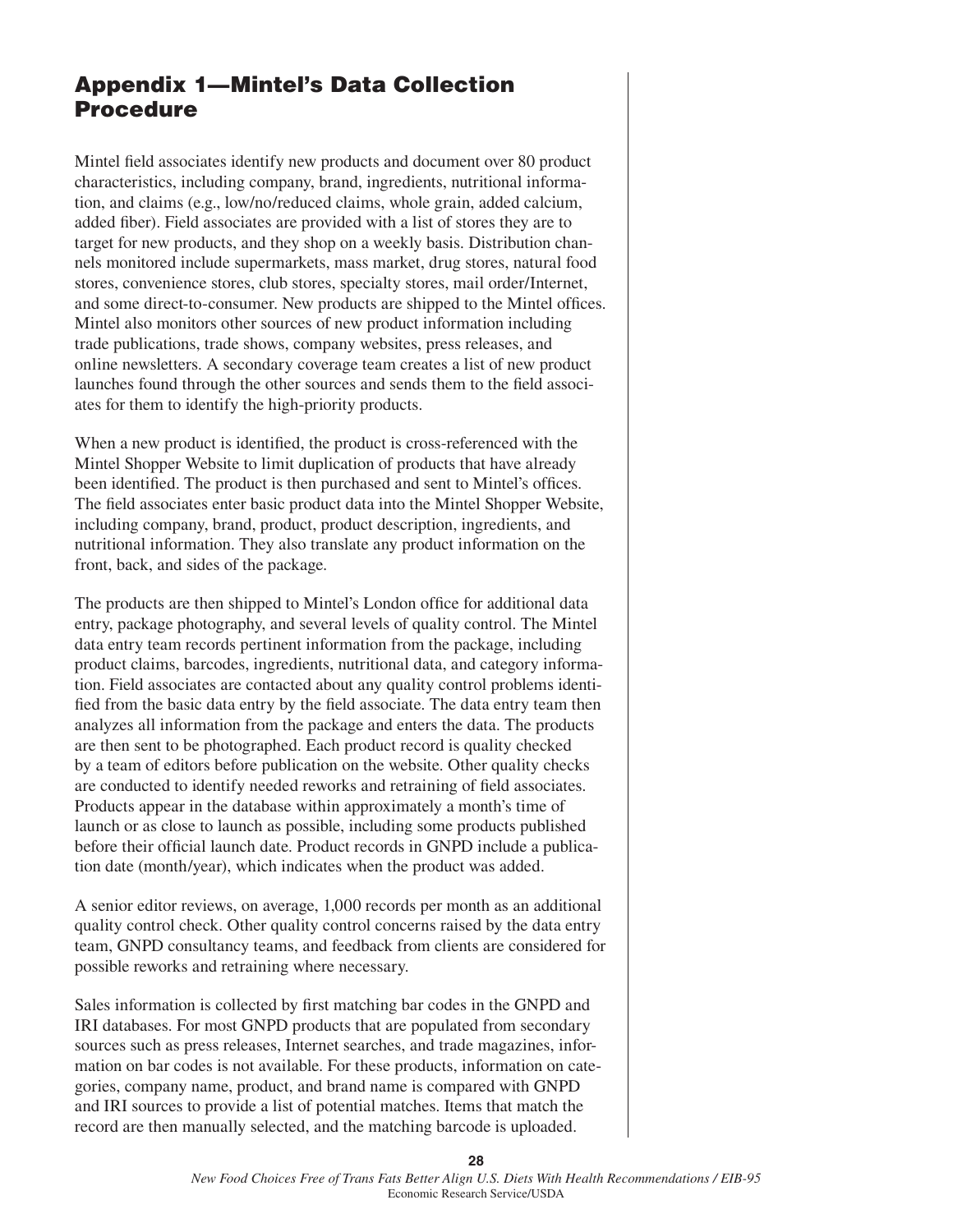Once the main product record has been matched, product variants are identified. Product variants that appear in a GNPD record, such as flavor and positioning, do not carry a barcode since field associates purchase the main item and report on any variant that may have been launched at the same time. After the main product record has been matched, a list of similar products is generated based on category matching, company matching, similar barcode, and similar launch date. Items that match the variant list for a record are then tagged. Finally, any duplication (variants that appear in more than one record) is removed to ensure that variants are matched to the correct record.

Not all product records in GNPD will have sales data. Sales data are not included in a product record if the product is:

- classified as new packaging, relaunch, or reformulation.
- private label (store brand), found outside of stores not covered by IRI, including Walmart, club stores, convenience stores, health food stores, dollar stores, and Internet/mail order.
- priced over \$24.99.
- sold in fewer than 1 percent of stores.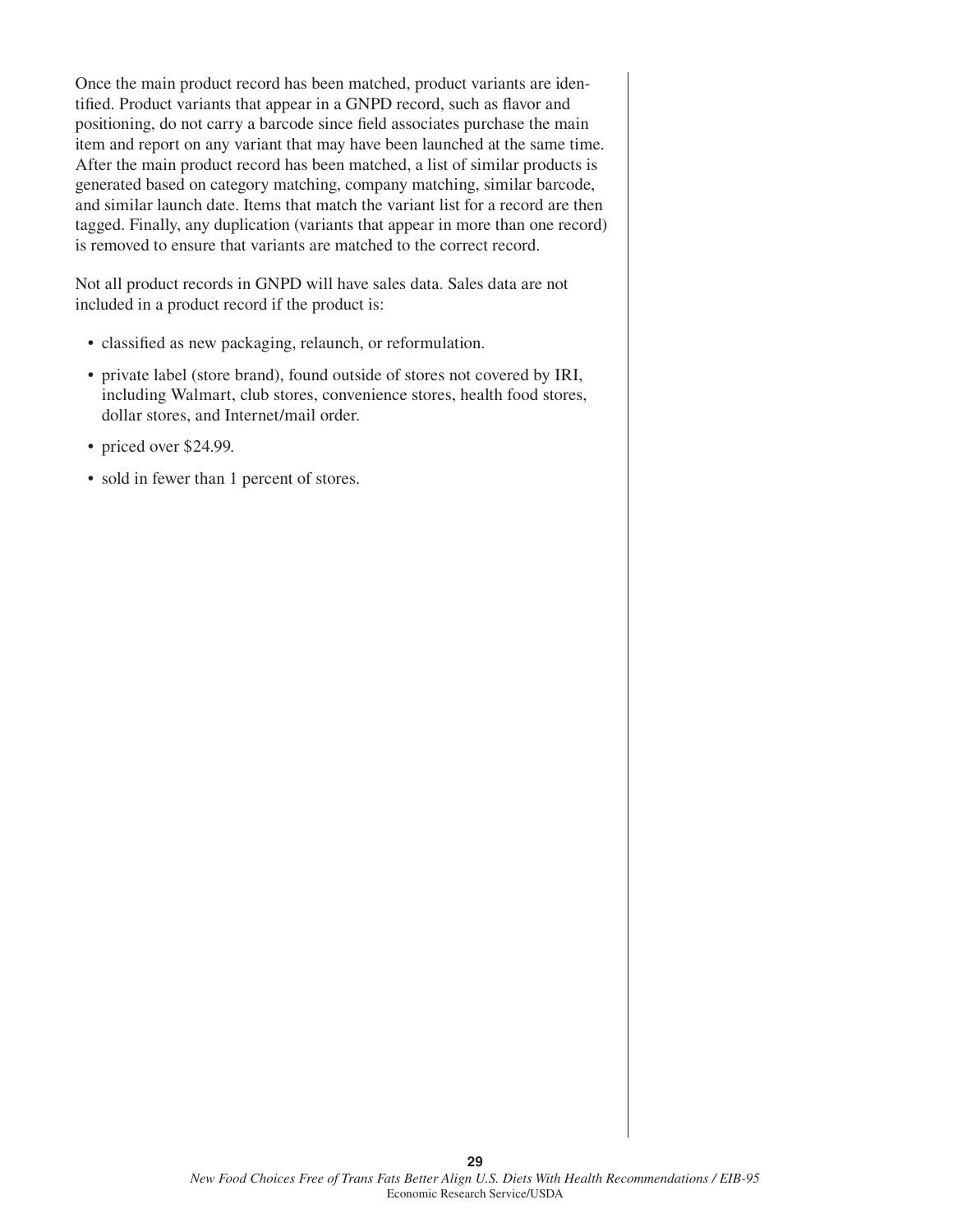# **Appendix 2—New Food Product Introductions With a "No Trans Fats" Claim**

#### Appendix 2 table 1

**New food product introductions with a "no trans fats" claim, as a percentage of all new food product introductions, by product category, 2004-10**

| Category                                        | 2004 | 2005 | 2006 | 2007 | 2008    | 2009 | 2010 | Total<br>2004-10 |
|-------------------------------------------------|------|------|------|------|---------|------|------|------------------|
|                                                 |      |      |      |      | Percent |      |      |                  |
| Snacks                                          | 5.7  | 15.1 | 22.7 | 25.6 | 29.7    | 27.8 | 27.4 | 21.9             |
| Snack/cereal/energy bars                        | 5.6  | 23.6 | 25.2 | 23.5 | 25.4    | 19.9 | 24.3 | 20.1             |
| Potato snacks                                   | 7.0  | 27.5 | 44.0 | 65.5 | 56.9    | 72.9 | 52.3 | 46.1             |
| Corn-based snacks                               | 14.4 | 16.2 | 38.8 | 47.6 | 57.6    | 47.4 | 56.1 | 40.3             |
| Wheat and other grain-based<br>snacks           | 15.0 | 23.2 | 33.7 | 31.3 | 45.4    | 37.8 | 30.5 | 31.2             |
| Popcorn                                         | 2.4  | 18.0 | 24.6 | 34.2 | 41.0    | 18.6 | 32.3 | 24.4             |
| Hors d'oeuvres/canapés                          | 0.9  | 2.2  | 18.4 | 17.6 | 20.4    | 27.9 | 27.2 | 15.4             |
| <b>Nuts</b>                                     | 0.9  | 4.6  | 7.5  | 7.9  | 13.0    | 10.7 | 14.5 | 8.7              |
| Other snacks                                    | 4.5  | 11.4 | 12.5 | 11.3 | 17.8    | 20.5 | 13.8 | 13.8             |
| <b>Bakery</b>                                   | 5.3  | 11.8 | 15.9 | 18.0 | 21.8    | 22.5 | 18.6 | 15.8             |
| Baking ingredients and mixes                    | 2.5  | 5.2  | 8.8  | 11.4 | 14.0    | 9.7  | 10.3 | 8.8              |
| Sweet biscuits/cookies                          | 5.5  | 13.6 | 14.5 | 15.7 | 20.8    | 23.4 | 20.9 | 15.6             |
| Bread and bread products                        | 6.9  | 18.3 | 33.2 | 33.2 | 35.1    | 35.4 | 26.6 | 25.5             |
| Savory biscuits/crackers                        | 9.6  | 27.3 | 25.8 | 31.9 | 37.4    | 38.7 | 22.7 | 27.1             |
| Cakes, pastries, and sweet goods                | 5.0  | 4.5  | 7.3  | 12.3 | 15.6    | 18.2 | 19.7 | 11.4             |
| Processed fish, meat, and egg<br>products       | 2.2  | 6.0  | 10.1 | 10.1 | 12.1    | 11.8 | 10.0 | 8.8              |
| Fish products                                   | 0.5  | 9.8  | 13.2 | 15.1 | 20.8    | 13.1 | 11.7 | 11.9             |
| Poultry products                                | 1.7  | 7.0  | 13.8 | 15.5 | 15.8    | 21.9 | 18.2 | 13.4             |
| Other processed fish, meat, and<br>egg products | 3.4  | 3.4  | 6.3  | 4.9  | 5.8     | 5.5  | 5.4  | 4.9              |
| Meals and meal centers                          | 0.8  | 1.9  | 8.5  | 11.0 | 12.7    | 17.6 | 12.1 | 9.2              |
| Sandwiches/wraps                                | 0.9  | 0.0  | 17.6 | 19.2 | 29.9    | 31.8 | 18.0 | 17.1             |
| Prepared meals                                  | 1.0  | 2.1  | 4.7  | 9.9  | 7.9     | 17.1 | 9.9  | 6.8              |
| Other meals and meal centers                    | 0.4  | 2.6  | 8.7  | 8.7  | 8.5     | 12.9 | 11.6 | 8.1              |
| Sauces and seasonings                           | 0.7  | 1.8  | 2.8  | 4.4  | 3.8     | 4.3  | 5.0  | 3.3              |
| Dairy                                           | 1.9  | 6.2  | 6.3  | 6.1  | 7.0     | 8.2  | 7.7  | 6.3              |
| Margarine and other blends                      | 17.4 | 62.5 | 65.0 | 63.0 | 61.5    | 55.6 | 50.0 | 53.1             |
| Other dairy                                     | 1.1  | 3.3  | 4.1  | 3.4  | 5.8     | 6.1  | 6.4  | 4.5              |

*--continued*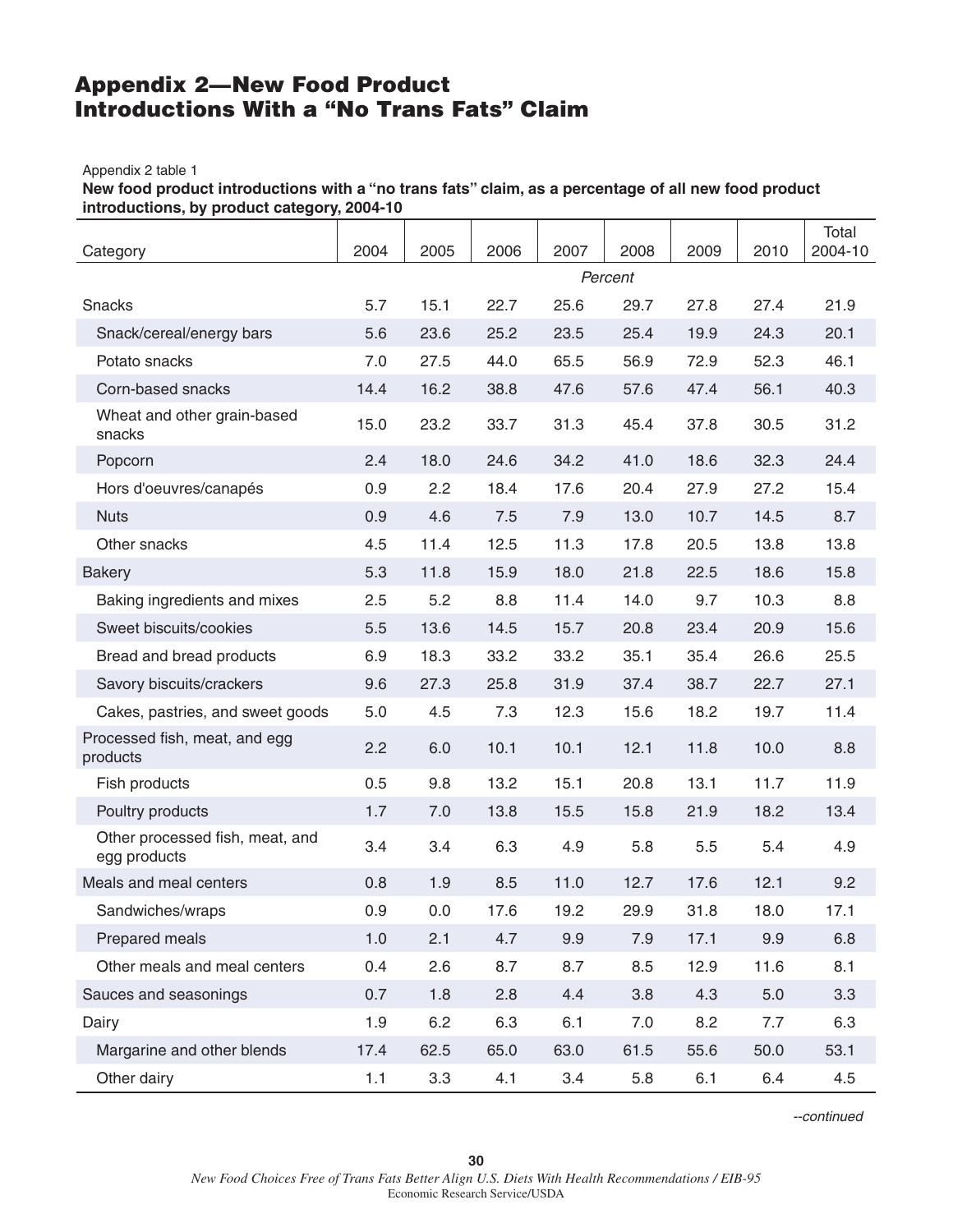### Appendix 2 table 1

**New food product introductions with a "no trans fats" claim, as a percentage of all new food product introductions, by product category, 2004-10--continued**

| Category                              | 2004 | 2005    | 2006 | 2007 | 2008 | 2009 | 2010 | <b>Total</b><br>2004-10 |  |  |
|---------------------------------------|------|---------|------|------|------|------|------|-------------------------|--|--|
|                                       |      | Percent |      |      |      |      |      |                         |  |  |
| Side dishes                           | 1.2  | 3.3     | 7.5  | 7.7  | 9.9  | 14.0 | 11.5 | 7.9                     |  |  |
| Potato products                       | 4.8  | 9.0     | 13.8 | 14.6 | 17.9 | 26.3 | 22.4 | 15.8                    |  |  |
| Other side dishes                     | 0.0  | 1.6     | 5.2  | 5.3  | 6.6  | 9.5  | 7.7  | 5.1                     |  |  |
| <b>Breakfast cereal</b>               | 1.2  | 5.0     | 6.9  | 12.9 | 12.4 | 14.8 | 9.6  | 10.5                    |  |  |
| Chocolate confectionery               | 0.1  | 1.5     | 1.5  | 1.9  | 2.2  | 3.0  | 1.7  | 1.7                     |  |  |
| Sugar and gum<br>confectionery        | 0.1  | 1.0     | 2.0  | 1.4  | 1.6  | 1.0  | 3.1  | 1.4                     |  |  |
| Desserts and ice cream                | 0.2  | 2.3     | 3.9  | 5.5  | 5.8  | 3.9  | 4.9  | 3.6                     |  |  |
| Sweet spreads                         | 5.3  | 7.0     | 8.7  | 3.8  | 11.9 | 5.9  | 8.4  | 7.2                     |  |  |
| Nut spreads                           | 27.8 | 38.5    | 29.2 | 20.0 | 48.5 | 25.0 | 44.9 | 33.2                    |  |  |
| Other sweet spreads                   | 0.0  | 1.9     | 1.5  | 0.5  | 3.5  | 1.8  | 0.8  | 1.3                     |  |  |
| Nonalcoholic beverages                | 0.2  | 0.7     | 0.5  | 1.1  | 0.9  | 1.7  | 0.8  | 0.8                     |  |  |
| Soup                                  | 0.0  | 6.1     | 4.4  | 8.9  | 6.0  | 8.9  | 11.8 | 6.5                     |  |  |
| Savory spreads                        | 0.0  | 1.0     | 6.5  | 7.3  | 12.6 | 12.6 | 6.9  | 6.7                     |  |  |
| Fruits, vegetables                    | 0.0  | 1.7     | 1.6  | 2.0  | 2.0  | 2.5  | 2.8  | 1.8                     |  |  |
| Baby food                             | 0.0  | 5.7     | 1.7  | 11.8 | 12.2 | 7.3  | 4.3  | 6.8                     |  |  |
| Sweeteners and sugar                  | 0.0  | 2.1     | 6.7  | 0.0  | 0.0  | 2.0  | 0.0  | 1.4                     |  |  |
| All new food product<br>introductions | 2.0  | 5.1     | 7.9  | 9.1  | 10.3 | 10.9 | 10.6 | 5.6                     |  |  |

Meals and meal centers = instant noodles, pasta, rice, meal kits, pastry dishes, pizzas, prepared meals, salads, and sandwiches/wraps. Source: USDA, Economic Research Service calculations based on Mintel Global New Product Database data.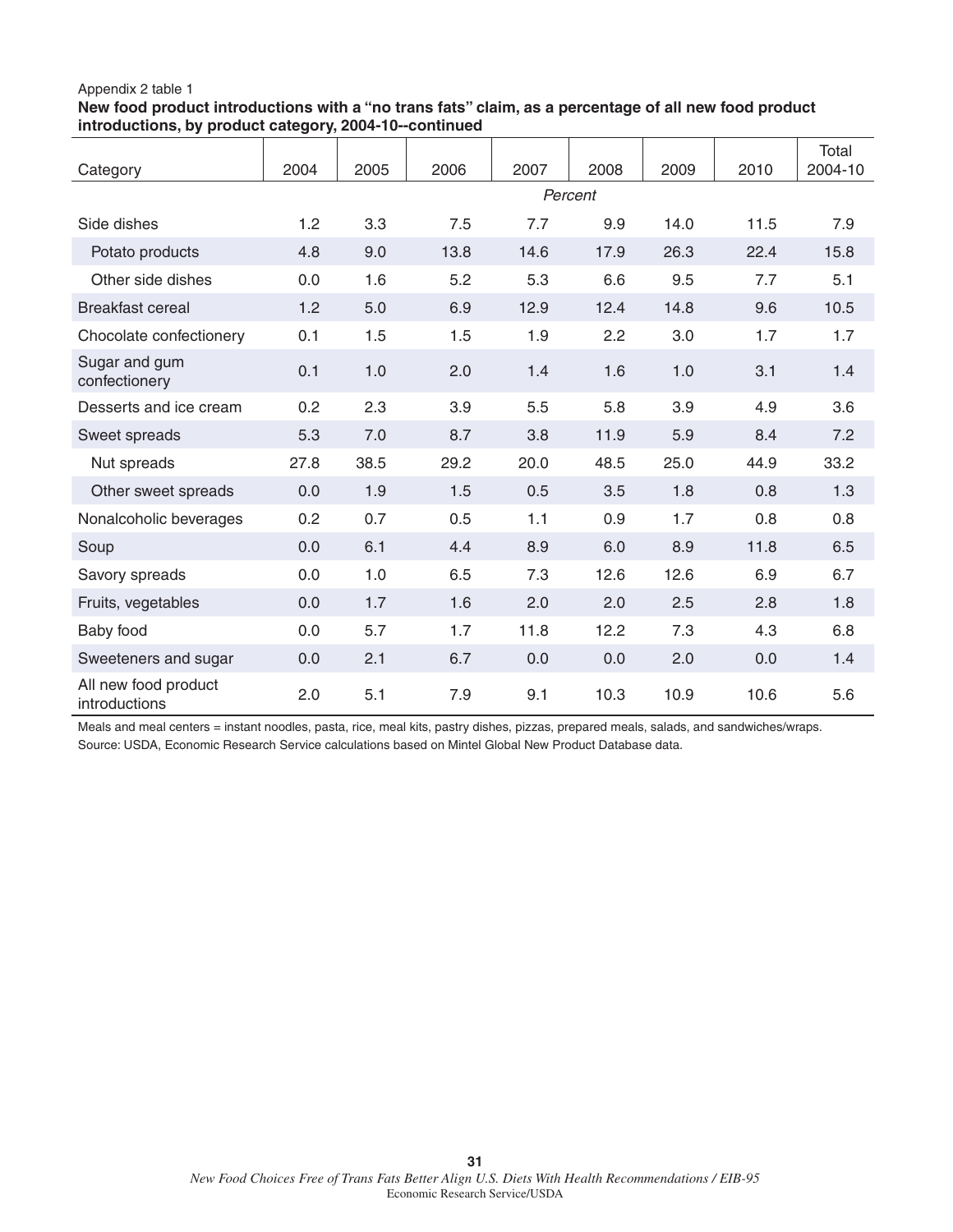### Appendix 2 table 2

**New food product introductions with a "no trans fats" claim, as a percentage of all "no trans fats" claims, by product category, 2004-10**

| Category                                        | 2004 | 2005 | 2006 | 2007 | 2008    | 2009 | 2010 | Total<br>2004-10 |
|-------------------------------------------------|------|------|------|------|---------|------|------|------------------|
|                                                 |      |      |      |      | Percent |      |      |                  |
| Snacks                                          | 30.3 | 30.9 | 30.2 | 30.7 | 32.5    | 26.2 | 28.8 | 29.9             |
| Snack/cereal/energy bars                        | 8.2  | 10.8 | 6.4  | 5.5  | 5.4     | 3.8  | 4.1  | 5.7              |
| Potato snacks                                   | 3.4  | 4.3  | 5.3  | 8.0  | 5.5     | 5.9  | 4.1  | 5.5              |
| Corn-based snacks                               | 7.7  | 2.4  | 4.8  | 5.0  | 5.4     | 4.2  | 5.2  | 4.8              |
| Wheat and other grain-based<br>snacks           | 4.3  | 3.7  | 3.9  | 3.2  | 4.2     | 2.0  | 2.5  | 3.3              |
| Popcorn                                         | 1.0  | 2.2  | 1.9  | 2.6  | 3.1     | 0.9  | 2.5  | 2.2              |
| Hors d'oeuvres/canapés                          | 0.5  | 0.6  | 2.3  | 1.6  | 1.8     | 2.8  | 3.1  | 2.1              |
| <b>Nuts</b>                                     | 0.5  | 1.0  | 1.3  | 1.2  | 1.8     | 1.3  | 1.9  | 1.4              |
| Other snacks                                    | 4.8  | 5.9  | 4.2  | 3.5  | 5.2     | 5.4  | 5.3  | 4.9              |
| <b>Bakery</b>                                   | 41.3 | 30.7 | 28.3 | 26.8 | 26.7    | 27.3 | 25.5 | 27.8             |
| Baking ingredients and mixes                    | 4.3  | 3.0  | 3.7  | 4.2  | 4.1     | 2.9  | 3.7  | 3.7              |
| Sweet biscuits/cookies                          | 13.0 | 10.6 | 7.2  | 7.1  | 6.8     | 7.2  | 8.2  | 7.8              |
| Bread and bread products                        | 10.6 | 8.1  | 10.6 | 7.0  | 7.0     | 7.3  | 6.6  | 7.7              |
| Savory biscuits/crackers                        | 6.3  | 6.5  | 4.0  | 4.7  | 4.1     | 5.0  | 3.0  | 4.4              |
| Cakes, pastries, and sweet goods                | 7.2  | 2.6  | 2.8  | 3.8  | 4.7     | 5.0  | 3.9  | 4.0              |
| Processed fish, meat, and egg<br>products       | 7.7  | 7.9  | 9.2  | 7.6  | 7.9     | 7.6  | 7.4  | 7.9              |
| Fish products                                   | 0.5  | 3.3  | 2.9  | 3.0  | 3.6     | 2.0  | 2.2  | 2.7              |
| Poultry products                                | 1.4  | 2.4  | 3.6  | 2.8  | 2.4     | 3.9  | 3.2  | 3.0              |
| Other processed fish, meat, and<br>egg products | 5.8  | 2.2  | 2.7  | 1.8  | 1.9     | 1.7  | 2.1  | 2.2              |
| Meals and meal centers                          | 2.4  | 2.2  | 7.1  | 7.8  | 7.9     | 10.7 | 7.5  | 7.4              |
| Sandwiches/wraps                                | 0.5  | 0.0  | 2.5  | 2.4  | 3.8     | 3.2  | 1.9  | 2.4              |
| Prepared meals                                  | 1.4  | 1.2  | 1.7  | 2.7  | 1.7     | 3.8  | 2.0  | 2.2              |
| Other meals and meal centers                    | 0.5  | 1.0  | 2.9  | 2.8  | 2.4     | 3.7  | 3.6  | 2.8              |
| Sauces and seasonings                           | 3.4  | 4.1  | 4.0  | 5.0  | 3.3     | 4.2  | 6.4  | 4.5              |
| Dairy                                           | 4.3  | 6.1  | 4.2  | 3.8  | 4.1     | 4.0  | 5.3  | 4.5              |
| Margarine and other blends                      | 1.9  | 3.0  | 1.6  | 1.7  | 0.8     | 1.2  | 1.0  | 1.4              |
| Other dairy                                     | 2.4  | 3.1  | 2.7  | 2.1  | 3.3     | 2.9  | 4.3  | 3.1              |

*--continued*